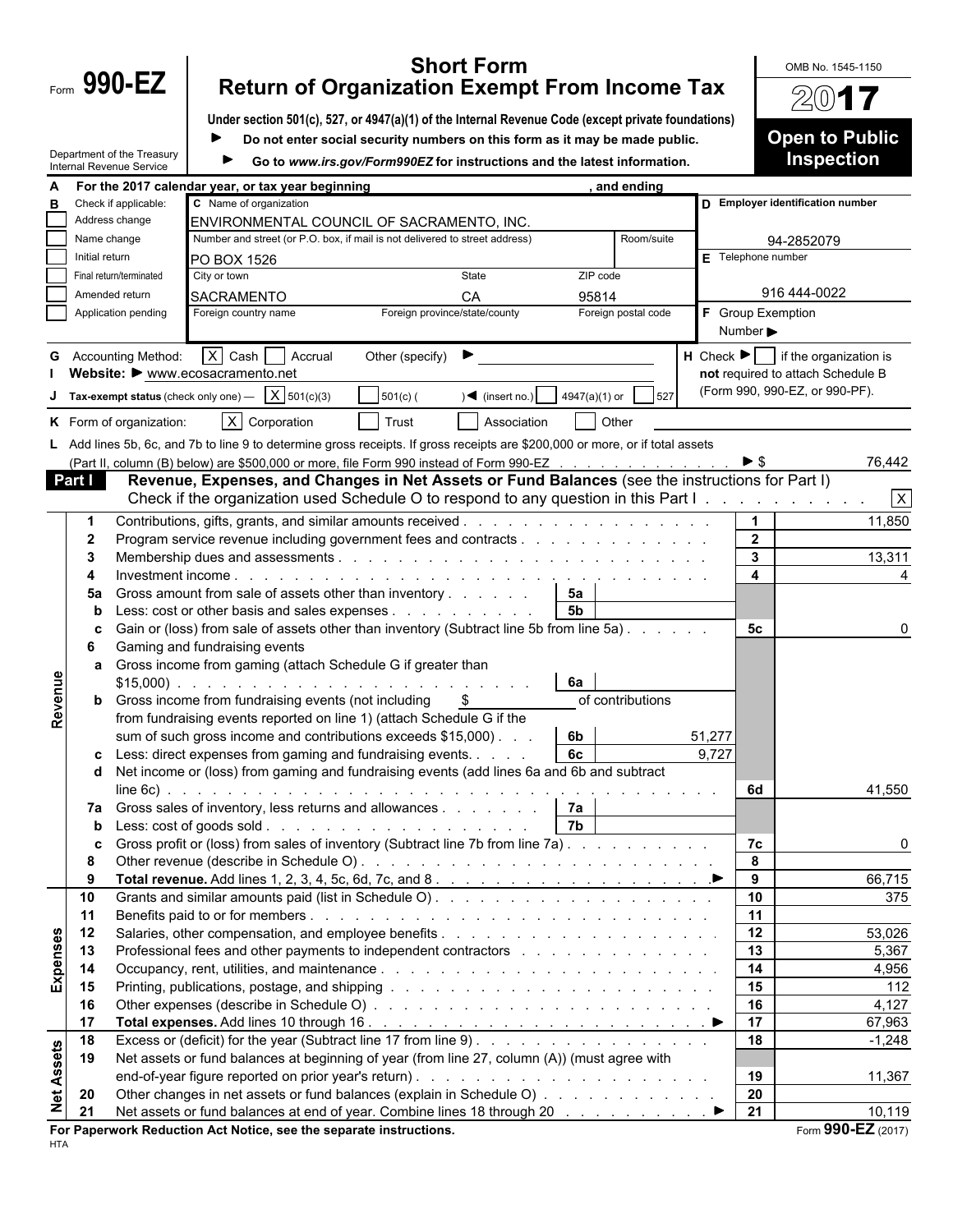| ENVIRONMENTAL COUNCIL OF SACRAMENTO, INC.<br>Form 990-EZ (2017)                                                                           |                                                                                                                                                                                                                                |                                                         | 94-2852079                                                          | Page 2                                                                                                                                                                                                                         |
|-------------------------------------------------------------------------------------------------------------------------------------------|--------------------------------------------------------------------------------------------------------------------------------------------------------------------------------------------------------------------------------|---------------------------------------------------------|---------------------------------------------------------------------|--------------------------------------------------------------------------------------------------------------------------------------------------------------------------------------------------------------------------------|
| Part II Balance Sheets. (see the instructions for Part II)                                                                                |                                                                                                                                                                                                                                |                                                         |                                                                     |                                                                                                                                                                                                                                |
|                                                                                                                                           |                                                                                                                                                                                                                                |                                                         |                                                                     |                                                                                                                                                                                                                                |
|                                                                                                                                           |                                                                                                                                                                                                                                |                                                         | (A) Beginning of year                                               | (B) End of year                                                                                                                                                                                                                |
|                                                                                                                                           |                                                                                                                                                                                                                                |                                                         | $11,367$ 22                                                         | 10,119                                                                                                                                                                                                                         |
| 23 Land and buildings.<br>the contract of the contract of the contract of the contract of the contract of the contract of the contract of |                                                                                                                                                                                                                                |                                                         |                                                                     | 23                                                                                                                                                                                                                             |
|                                                                                                                                           |                                                                                                                                                                                                                                |                                                         |                                                                     | 24                                                                                                                                                                                                                             |
| 25 Total assets.                                                                                                                          |                                                                                                                                                                                                                                |                                                         | $11,367$ 25                                                         | 10,119                                                                                                                                                                                                                         |
|                                                                                                                                           |                                                                                                                                                                                                                                |                                                         |                                                                     | 26                                                                                                                                                                                                                             |
| 27 Net assets or fund balances (line 27 of column (B) must agree with line 21).                                                           |                                                                                                                                                                                                                                |                                                         | $11,367$ 27                                                         | 10,119                                                                                                                                                                                                                         |
|                                                                                                                                           |                                                                                                                                                                                                                                |                                                         |                                                                     |                                                                                                                                                                                                                                |
| <b>Part III</b> Statement of Program Service Accomplishments (see the instructions for Part III)                                          |                                                                                                                                                                                                                                |                                                         |                                                                     |                                                                                                                                                                                                                                |
| Check if the organization used Schedule O to respond to any question in this Part III                                                     |                                                                                                                                                                                                                                |                                                         | $\mathbf{X}$                                                        | <b>Expenses</b>                                                                                                                                                                                                                |
| What is the organization's primary exempt purpose? Promote and reinforce Smart Growth principles; Improve air qu                          |                                                                                                                                                                                                                                |                                                         |                                                                     | (Required for section<br>$501(c)(3)$ and $501(c)(4)$                                                                                                                                                                           |
| Describe the organization's program service accomplishments for each of its three largest program services,                               |                                                                                                                                                                                                                                |                                                         |                                                                     | organizations; optional                                                                                                                                                                                                        |
| as measured by expenses. In a clear and concise manner, describe the services provided, the number of                                     |                                                                                                                                                                                                                                |                                                         |                                                                     | for others.)                                                                                                                                                                                                                   |
| persons benefited, and other relevant information for each program title.                                                                 |                                                                                                                                                                                                                                |                                                         |                                                                     |                                                                                                                                                                                                                                |
| 28 VOLUNTEERS AND STAFF ANALYZED ISSUES AND PROPOSED PROJECTS, PLAN AND                                                                   |                                                                                                                                                                                                                                |                                                         |                                                                     |                                                                                                                                                                                                                                |
| REGULATIONS FOR IMPACTS ON THE ENVIRONMENT OF SACRAMENTO COUNTY, AND                                                                      |                                                                                                                                                                                                                                |                                                         |                                                                     |                                                                                                                                                                                                                                |
| DEVELOPED POLICY POSITIONS DESIGNED TO PROTECT AND ENHANCE THE ENVIRONMENT                                                                |                                                                                                                                                                                                                                |                                                         |                                                                     |                                                                                                                                                                                                                                |
|                                                                                                                                           |                                                                                                                                                                                                                                |                                                         |                                                                     |                                                                                                                                                                                                                                |
| (Grants \$                                                                                                                                | ) If this amount includes foreign grants, check here.                                                                                                                                                                          |                                                         | $\blacktriangleright$ $\vdash$                                      | <b>28a</b><br>23,800                                                                                                                                                                                                           |
| 29 HABITAT 2020, A SUBSIDIARY NONPROFIT, AND SEVERAL COMMITTEES FOCUSED ON                                                                |                                                                                                                                                                                                                                |                                                         |                                                                     |                                                                                                                                                                                                                                |
| INDIVIDUAL ENVIRONMENTAL DISCIPLINES COMMUNICATED ECOS POLICY POSITIONS                                                                   |                                                                                                                                                                                                                                |                                                         |                                                                     |                                                                                                                                                                                                                                |
| THROUGH WRITTEN AND VERBAL TESTIMONY OFFERED TO DECISION-MAKERS IN COUNTY.                                                                |                                                                                                                                                                                                                                |                                                         |                                                                     |                                                                                                                                                                                                                                |
| (Grants \$                                                                                                                                | If this amount includes foreign grants, check here                                                                                                                                                                             |                                                         | $\blacktriangleright$                                               | $\overline{\phantom{a}}$ 29a<br>17,000                                                                                                                                                                                         |
| 30 ECOS AND HABITAT 2020 HOSTED 3 EVENTS ATTENDED BY OVER 5000 LOCAL RESIDENTS                                                            |                                                                                                                                                                                                                                |                                                         |                                                                     |                                                                                                                                                                                                                                |
| TO HIGHLIGHT LOCAL ENVIRONMENTAL ORGANIZATIONS,, CURRENT ENVIRONMENTAL                                                                    |                                                                                                                                                                                                                                |                                                         |                                                                     |                                                                                                                                                                                                                                |
| ISSUES, INNOVATIVE PROJECTS, AND OPPORTUNITIES FOR INDIVIDUAL CONTRIBUTION                                                                |                                                                                                                                                                                                                                |                                                         |                                                                     |                                                                                                                                                                                                                                |
| (Grants \$                                                                                                                                | ) If this amount includes foreign grants, check here $\ldots$ $\ldots$ $\blacktriangleright$ $\Box$ 30a                                                                                                                        |                                                         |                                                                     | 27,000                                                                                                                                                                                                                         |
|                                                                                                                                           |                                                                                                                                                                                                                                |                                                         |                                                                     |                                                                                                                                                                                                                                |
| 31 Other program services (describe in Schedule O). .                                                                                     | the second contract of the second contract of the second contract of the second contract of the second contract of the second contract of the second contract of the second contract of the second contract of the second cont |                                                         |                                                                     |                                                                                                                                                                                                                                |
| (Grants \$                                                                                                                                | ) If this amount includes foreign grants, check here ▶     31a                                                                                                                                                                 |                                                         |                                                                     |                                                                                                                                                                                                                                |
|                                                                                                                                           |                                                                                                                                                                                                                                |                                                         |                                                                     | 67,800                                                                                                                                                                                                                         |
|                                                                                                                                           |                                                                                                                                                                                                                                |                                                         |                                                                     |                                                                                                                                                                                                                                |
| Part IV List of Officers, Directors, Trustees, and Key Employees (list each one even if not compensated—see the instructions for Part IV) |                                                                                                                                                                                                                                |                                                         |                                                                     |                                                                                                                                                                                                                                |
|                                                                                                                                           |                                                                                                                                                                                                                                |                                                         |                                                                     |                                                                                                                                                                                                                                |
| Check if the organization used Schedule O to respond to any question in this Part IV                                                      |                                                                                                                                                                                                                                |                                                         |                                                                     | the contract of the contract of the contract of the contract of the contract of the contract of the contract of the contract of the contract of the contract of the contract of the contract of the contract of the contract o |
| (a) Name and title                                                                                                                        | (b) Average<br>hours per week<br>devoted to position                                                                                                                                                                           | (c) Reportable<br>compensation<br>(Forms W-2/1099-MISC) | (d) Health benefits.<br>contributions to<br>employee benefit plans, | (e) Estimated amount of<br>other compensation                                                                                                                                                                                  |
|                                                                                                                                           |                                                                                                                                                                                                                                | (if not paid, enter -0-)                                | and deferred compensation                                           |                                                                                                                                                                                                                                |
| <b>BRANDON ROSE</b>                                                                                                                       |                                                                                                                                                                                                                                |                                                         |                                                                     |                                                                                                                                                                                                                                |
| <b>PRESIDENT</b>                                                                                                                          | 6.00<br>Hr/WK                                                                                                                                                                                                                  |                                                         |                                                                     |                                                                                                                                                                                                                                |
| <b>ANDY SAWYER</b><br>---------------------------                                                                                         |                                                                                                                                                                                                                                |                                                         |                                                                     |                                                                                                                                                                                                                                |
| <b>SECRETARY</b>                                                                                                                          | 2.00<br>Hr/WK                                                                                                                                                                                                                  |                                                         |                                                                     |                                                                                                                                                                                                                                |
| <b>EARL WITHYCOMBE</b>                                                                                                                    |                                                                                                                                                                                                                                |                                                         |                                                                     |                                                                                                                                                                                                                                |
| ---------------------------------                                                                                                         | Hr/WK                                                                                                                                                                                                                          |                                                         |                                                                     |                                                                                                                                                                                                                                |
| <b>TREASURER</b>                                                                                                                          | 4.00                                                                                                                                                                                                                           |                                                         |                                                                     |                                                                                                                                                                                                                                |
| <b>RICHARD GUERRERO</b>                                                                                                                   |                                                                                                                                                                                                                                |                                                         |                                                                     |                                                                                                                                                                                                                                |
| PAST PRESIDENT                                                                                                                            | 2.00<br>Hr/WK                                                                                                                                                                                                                  |                                                         |                                                                     |                                                                                                                                                                                                                                |
| JON ELLISON                                                                                                                               |                                                                                                                                                                                                                                |                                                         |                                                                     |                                                                                                                                                                                                                                |
| CO-CHAIR ORGANIZATIONAL DEVELOPMENT COMMI Hr/WK                                                                                           | 4.00                                                                                                                                                                                                                           |                                                         |                                                                     |                                                                                                                                                                                                                                |
| <b>JULI RAJU</b>                                                                                                                          |                                                                                                                                                                                                                                |                                                         |                                                                     |                                                                                                                                                                                                                                |
| ORGANIZATIONAL DEVELOPMENT COMMITTEE CO-C Hr/WK                                                                                           | 4.00                                                                                                                                                                                                                           |                                                         |                                                                     |                                                                                                                                                                                                                                |
| JOHN DEETER                                                                                                                               |                                                                                                                                                                                                                                |                                                         |                                                                     |                                                                                                                                                                                                                                |
|                                                                                                                                           |                                                                                                                                                                                                                                |                                                         |                                                                     |                                                                                                                                                                                                                                |
| TRANSPORTATION, AIR QUALITY AND CLIMATE CHA Hr/WK                                                                                         | 6.00                                                                                                                                                                                                                           |                                                         |                                                                     |                                                                                                                                                                                                                                |
| <b>RALPH PROPPER</b>                                                                                                                      |                                                                                                                                                                                                                                |                                                         |                                                                     |                                                                                                                                                                                                                                |
| TRANSPORTATION, AIR QUALITY AND CLIMATE CHAI Hr/WK                                                                                        | 6.00                                                                                                                                                                                                                           |                                                         |                                                                     |                                                                                                                                                                                                                                |
| <b>ALEX KELTER</b>                                                                                                                        |                                                                                                                                                                                                                                |                                                         |                                                                     |                                                                                                                                                                                                                                |
| LAND USE COMMITTEE CO-CHAIR                                                                                                               | 4.00<br>Hr/WK                                                                                                                                                                                                                  |                                                         |                                                                     |                                                                                                                                                                                                                                |
| <b>RON MAERTZ</b>                                                                                                                         |                                                                                                                                                                                                                                |                                                         |                                                                     |                                                                                                                                                                                                                                |
| -----------<br>LAND USE COMMITTEE CO-CHAIR                                                                                                | 4.00<br>Hr/WK                                                                                                                                                                                                                  |                                                         |                                                                     |                                                                                                                                                                                                                                |
|                                                                                                                                           |                                                                                                                                                                                                                                |                                                         |                                                                     |                                                                                                                                                                                                                                |
| <b>ROBERT BURNESS</b>                                                                                                                     |                                                                                                                                                                                                                                |                                                         |                                                                     |                                                                                                                                                                                                                                |
| HABITAT 2020 CO CHAIR                                                                                                                     | 8.00<br>Hr/WK                                                                                                                                                                                                                  |                                                         |                                                                     |                                                                                                                                                                                                                                |
| <b>SEAN WIRTH</b><br>--------------------<br>HABITAT 2020 CO CHAIR                                                                        | 12.00<br>Hr/WK                                                                                                                                                                                                                 |                                                         |                                                                     |                                                                                                                                                                                                                                |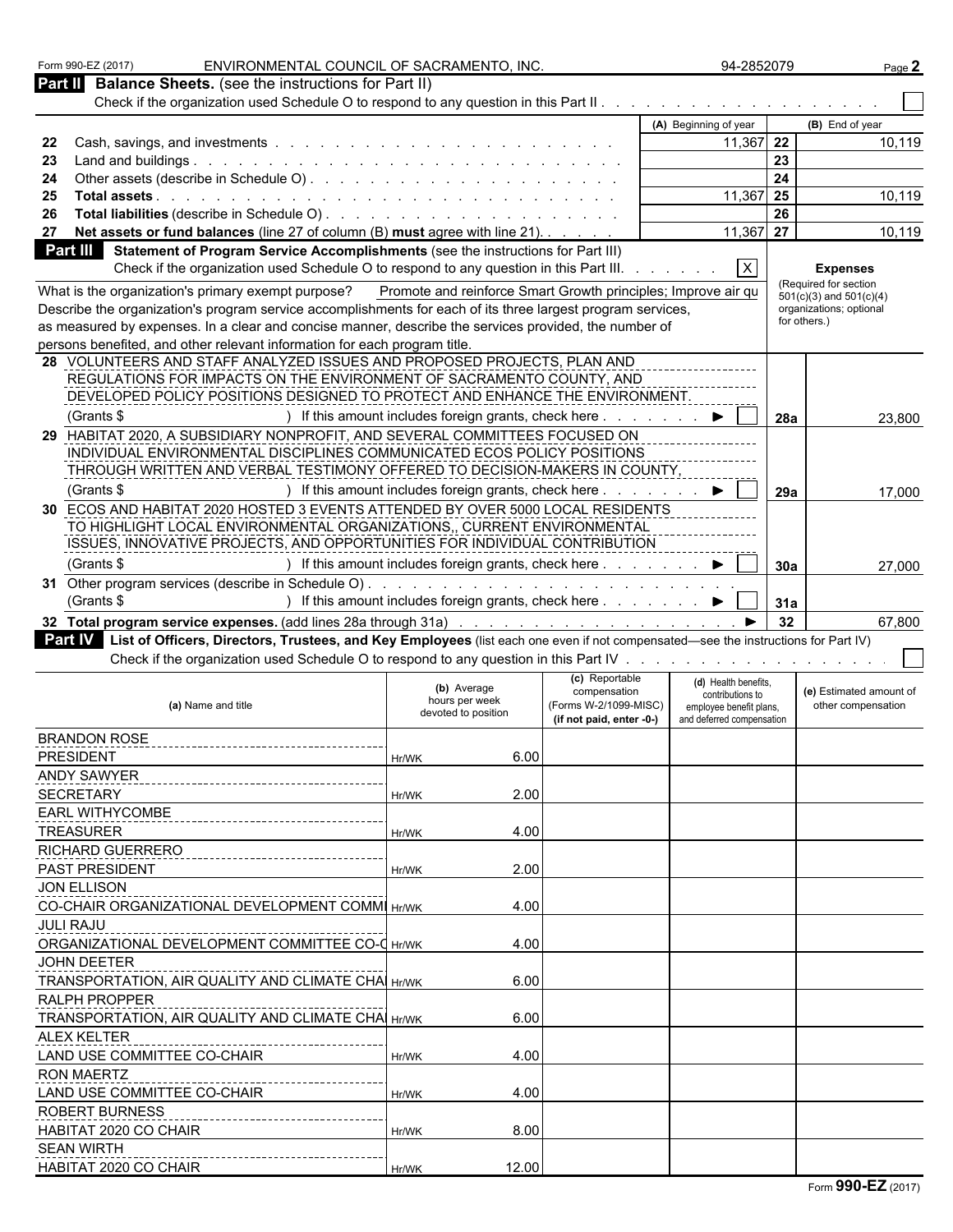|               | Form 990-EZ (2017) | ENVIRONMENTAL COUNCIL OF SACRAMENTO, INC.                                                                                                                                                                                                                                             | 94-2852079       |        | Page $3$              |  |
|---------------|--------------------|---------------------------------------------------------------------------------------------------------------------------------------------------------------------------------------------------------------------------------------------------------------------------------------|------------------|--------|-----------------------|--|
| <b>Part V</b> |                    | Other Information (Note the Schedule A and personal benefit contract statement requirements in the                                                                                                                                                                                    |                  |        |                       |  |
|               |                    | instructions for Part V) Check if the organization used Schedule O to respond to any question in this Part V.                                                                                                                                                                         |                  |        |                       |  |
|               |                    |                                                                                                                                                                                                                                                                                       |                  | Yes No |                       |  |
| 33            |                    | Did the organization engage in any significant activity not previously reported to the IRS? If "Yes," provide a                                                                                                                                                                       |                  |        |                       |  |
|               |                    | detailed description of each activity in Schedule O.<br>and the companion of the companion of the companion of the companion of the companion of the companion of the companion of the companion of the companion of the companion of the companion of the companion of the companion | 33               |        | X                     |  |
| 34            |                    | Were any significant changes made to the organizing or governing documents? If "Yes," attach a conformed                                                                                                                                                                              |                  |        |                       |  |
|               |                    | copy of the amended documents if they reflect a change to the organization's name. Otherwise, explain the                                                                                                                                                                             |                  |        |                       |  |
|               |                    |                                                                                                                                                                                                                                                                                       | 34               |        | $\times$              |  |
|               |                    | 35 a Did the organization have unrelated business gross income of \$1,000 or more during the year from business                                                                                                                                                                       |                  |        |                       |  |
|               |                    |                                                                                                                                                                                                                                                                                       | 35а              |        | X                     |  |
|               |                    | <b>b</b> If "Yes" to line 35a, has the organization filed a Form 990-T for the year? If "No," provide an explanation in Schedule O.                                                                                                                                                   | 35 <sub>b</sub>  |        | $\overline{X}$        |  |
|               |                    | c Was the organization a section $501(c)(4)$ , $501(c)(5)$ , or $501(c)(6)$ organization subject to section 6033(e) notice,                                                                                                                                                           |                  |        |                       |  |
|               |                    | reporting, and proxy tax requirements during the year? If "Yes," complete Schedule C, Part III                                                                                                                                                                                        | 35c              |        | X                     |  |
| 36            |                    | Did the organization undergo a liquidation, dissolution, termination, or significant disposition of net assets                                                                                                                                                                        |                  |        |                       |  |
|               |                    | during the year? If "Yes," complete applicable parts of Schedule N.                                                                                                                                                                                                                   | 36               |        | X                     |  |
|               |                    | 37 a Enter amount of political expenditures, direct or indirect, as described in the instructions. $\blacktriangleright$ 37a                                                                                                                                                          |                  |        |                       |  |
|               |                    |                                                                                                                                                                                                                                                                                       | 37b              |        | X                     |  |
|               |                    | 38 a Did the organization borrow from, or make any loans to, any officer, director, trustee, or key employee or were                                                                                                                                                                  |                  |        |                       |  |
|               |                    | any such loans made in a prior year and still outstanding at the end of the tax year covered by this return?                                                                                                                                                                          | 38a              |        | $\times$              |  |
|               |                    | <b>b</b> If "Yes," complete Schedule L, Part II and enter the total amount involved 38b                                                                                                                                                                                               |                  |        |                       |  |
| 39            |                    | Section 501(c)(7) organizations. Enter:                                                                                                                                                                                                                                               |                  |        |                       |  |
| a             |                    | Initiation fees and capital contributions included on line 9 39a                                                                                                                                                                                                                      |                  |        |                       |  |
| b             |                    | 39 <sub>b</sub><br>Gross receipts, included on line 9, for public use of club facilities                                                                                                                                                                                              |                  |        |                       |  |
|               |                    | 40 a Section $501(c)(3)$ organizations. Enter amount of tax imposed on the organization during the year under:                                                                                                                                                                        |                  |        |                       |  |
|               |                    | _____________________; section 4912 ▶ ____________________; section 4955 ▶<br>section 4911 ▶                                                                                                                                                                                          |                  |        |                       |  |
|               |                    | <b>b</b> Section 501(c)(3), 501(c)(4), and 501(c)(29) organizations. Did the organization engage in any section 4958                                                                                                                                                                  |                  |        |                       |  |
|               |                    | excess benefit transaction during the year, or did it engage in an excess benefit transaction in a prior year                                                                                                                                                                         |                  |        |                       |  |
|               |                    | that has not been reported on any of its prior Forms 990 or 990-EZ? If "Yes," complete Schedule L, Part I.                                                                                                                                                                            | 40b              |        |                       |  |
|               |                    | c Section 501(c)(3), 501(c)(4), and 501(c)(29) organizations. Enter amount of tax imposed                                                                                                                                                                                             |                  |        |                       |  |
|               |                    | on organization managers or disqualified persons during the year under sections 4912,                                                                                                                                                                                                 |                  |        |                       |  |
|               |                    |                                                                                                                                                                                                                                                                                       |                  |        |                       |  |
|               |                    | d Section 501(c)(3), 501(c)(4), and 501(c)(29) organizations. Enter amount of tax on line                                                                                                                                                                                             |                  |        |                       |  |
|               |                    | e All organizations. At any time during the tax year, was the organization a party to a prohibited tax shelter                                                                                                                                                                        |                  |        |                       |  |
|               |                    |                                                                                                                                                                                                                                                                                       |                  |        |                       |  |
|               |                    |                                                                                                                                                                                                                                                                                       | 40e              |        | X                     |  |
| 41            |                    | List the states with which a copy of this return is filed.<br>$\triangleright$ CA                                                                                                                                                                                                     |                  |        |                       |  |
|               |                    | Telephone no. ▶                                                                                                                                                                                                                                                                       | $-0.16$ 505-3489 |        |                       |  |
|               |                    | $ZIP + 4$<br>Located at ▶ 909 12th Street, SUITE 201 ____ City_Sacramento<br>ST CA                                                                                                                                                                                                    | 95814            |        |                       |  |
|               |                    | <b>b</b> At any time during the calendar year, did the organization have an interest in or a signature or other authority over                                                                                                                                                        |                  | Yes No |                       |  |
|               |                    | a financial account in a foreign country (such as a bank account, securities account, or other financial account)?                                                                                                                                                                    | 42 <b>b</b>      |        | $\times$              |  |
|               |                    | If "Yes," enter the name of the foreign country: ▶                                                                                                                                                                                                                                    |                  |        |                       |  |
|               |                    | See the instructions for exceptions and filing requirements for FinCEN Form 114, Report of Foreign Bank and                                                                                                                                                                           |                  |        |                       |  |
|               |                    | Financial Accounts (FBAR).                                                                                                                                                                                                                                                            |                  |        |                       |  |
|               |                    | c At any time during the calendar year, did the organization maintain an office outside the United States?<br>If "Yes," enter the name of the foreign country: ▶                                                                                                                      | 42c              |        |                       |  |
| 43            |                    | Section 4947(a)(1) nonexempt charitable trusts filing Form 990-EZ in lieu of Form 1041-Check here                                                                                                                                                                                     |                  |        | $\blacktriangleright$ |  |
|               |                    |                                                                                                                                                                                                                                                                                       |                  |        |                       |  |
|               |                    | and enter the amount of tax-exempt interest received or accrued during the tax year $\dots$ $\dots$ $\dots$                                                                                                                                                                           |                  |        |                       |  |
|               |                    |                                                                                                                                                                                                                                                                                       |                  | Yes No |                       |  |
|               |                    | 44 a Did the organization maintain any donor advised funds during the year? If "Yes," Form 990 must be                                                                                                                                                                                |                  |        |                       |  |
|               |                    |                                                                                                                                                                                                                                                                                       | 44a              |        | X                     |  |
|               |                    | <b>b</b> Did the organization operate one or more hospital facilities during the year? If "Yes," Form 990 must be                                                                                                                                                                     |                  |        |                       |  |
|               |                    |                                                                                                                                                                                                                                                                                       | 44b              |        | X<br>$\mathsf{X}$     |  |
|               |                    | c Did the organization receive any payments for indoor tanning services during the year?                                                                                                                                                                                              | 44c              |        |                       |  |
|               |                    | d If "Yes" to line 44c, has the organization filed a Form 720 to report these payments? If "No," provide an                                                                                                                                                                           |                  |        |                       |  |
|               |                    |                                                                                                                                                                                                                                                                                       | 44d              |        | X                     |  |
|               |                    | 45 a Did the organization have a controlled entity within the meaning of section 512(b)(13)?                                                                                                                                                                                          | 45a              |        | $\times$              |  |
|               |                    | 45 b Did the organization receive any payment from or engage in any transaction with a controlled entity within the                                                                                                                                                                   |                  |        |                       |  |
|               |                    | meaning of section 512(b)(13)? If "Yes," Form 990 and Schedule R may need to be completed instead of                                                                                                                                                                                  |                  |        |                       |  |
|               |                    |                                                                                                                                                                                                                                                                                       | 45 <b>b</b>      |        | $\times$              |  |

|  |  | Form 990-EZ (2017) |  |  |
|--|--|--------------------|--|--|
|--|--|--------------------|--|--|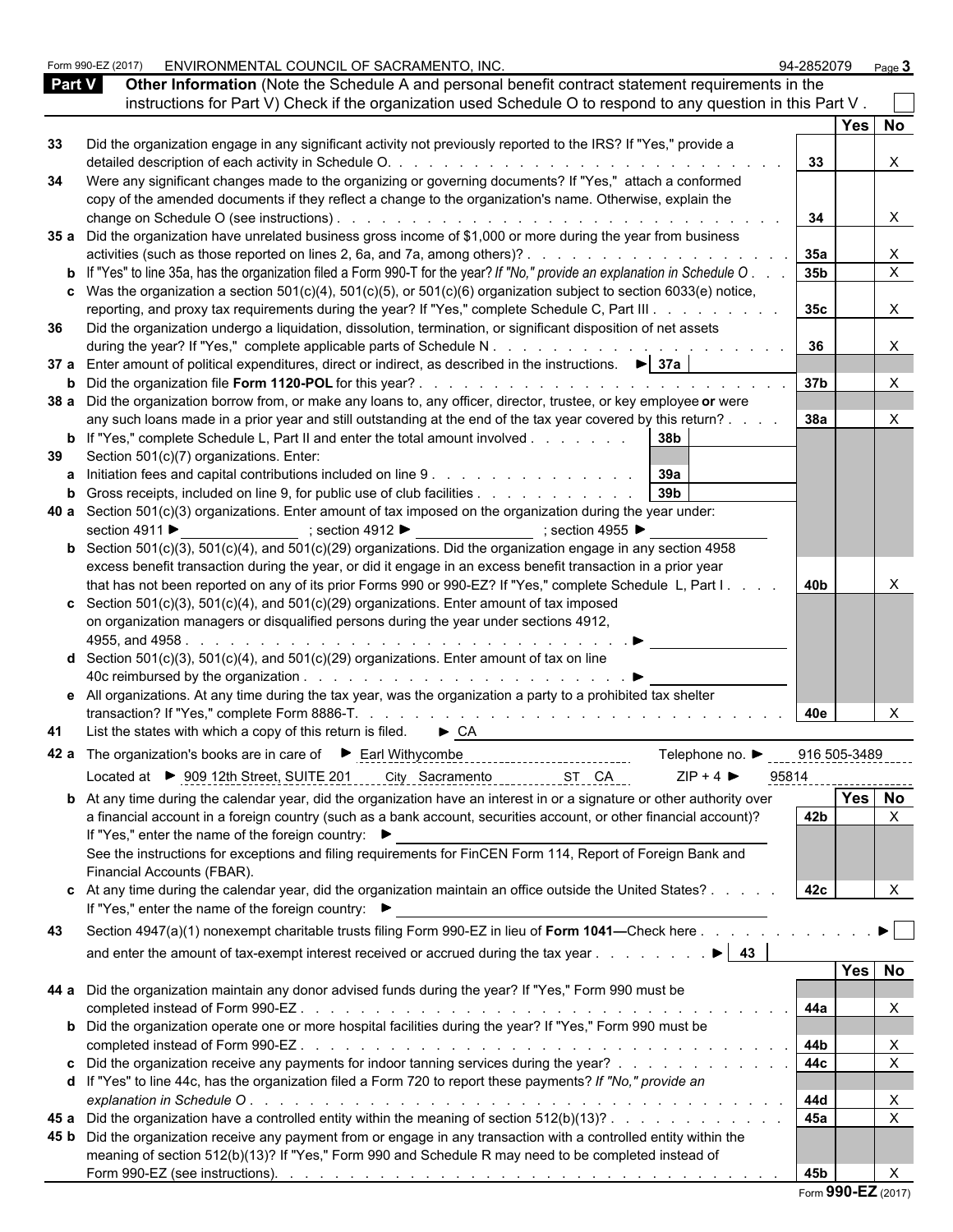|                      | Form 990-EZ (2017) |                                                                                                                                                                                                                                                                                                                          | ENVIRONMENTAL COUNCIL OF SACRAMENTO, INC.            |                                                         |           |                                                                                                  | 94-2852079                                                  |                    | Page 4             |
|----------------------|--------------------|--------------------------------------------------------------------------------------------------------------------------------------------------------------------------------------------------------------------------------------------------------------------------------------------------------------------------|------------------------------------------------------|---------------------------------------------------------|-----------|--------------------------------------------------------------------------------------------------|-------------------------------------------------------------|--------------------|--------------------|
|                      |                    |                                                                                                                                                                                                                                                                                                                          |                                                      |                                                         |           |                                                                                                  |                                                             | Yes                | No                 |
| 46                   |                    | Did the organization engage, directly or indirectly, in political campaign activities on behalf of or in opposition                                                                                                                                                                                                      |                                                      |                                                         |           |                                                                                                  |                                                             |                    |                    |
|                      |                    |                                                                                                                                                                                                                                                                                                                          |                                                      |                                                         |           |                                                                                                  | 46                                                          |                    | X                  |
| Part VI              |                    | Section 501(c)(3) organizations only<br>All section 501(c)(3) organizations must answer questions 47-49b and 52, and complete the tables for lines                                                                                                                                                                       |                                                      |                                                         |           |                                                                                                  |                                                             |                    |                    |
|                      |                    | 50 and 51.                                                                                                                                                                                                                                                                                                               |                                                      |                                                         |           |                                                                                                  |                                                             |                    |                    |
|                      |                    | Check if the organization used Schedule O to respond to any question in this Part VI                                                                                                                                                                                                                                     |                                                      |                                                         |           |                                                                                                  |                                                             |                    |                    |
|                      |                    |                                                                                                                                                                                                                                                                                                                          |                                                      |                                                         |           |                                                                                                  |                                                             | <b>Yes</b>         | No                 |
| 47                   |                    | Did the organization engage in lobbying activities or have a section 501(h) election in effect during the tax                                                                                                                                                                                                            |                                                      |                                                         |           |                                                                                                  |                                                             |                    |                    |
| 48                   |                    |                                                                                                                                                                                                                                                                                                                          |                                                      |                                                         |           |                                                                                                  | 47                                                          |                    | X                  |
| 49 а                 |                    | Is the organization a school as described in section 170(b)(1)(A)(ii)? If "Yes," complete Schedule E.                                                                                                                                                                                                                    |                                                      |                                                         |           |                                                                                                  | 48                                                          |                    | X                  |
|                      |                    | Did the organization make any transfers to an exempt non-charitable related organization?.                                                                                                                                                                                                                               |                                                      |                                                         |           |                                                                                                  | 49a                                                         |                    | x                  |
| 50                   |                    | Complete this table for the organization's five highest compensated employees (other than officers, directors, trustees, and key                                                                                                                                                                                         |                                                      |                                                         |           |                                                                                                  | 49b                                                         |                    | X                  |
|                      |                    | employees) who each received more than \$100,000 of compensation from the organization. If there is none, enter "None."                                                                                                                                                                                                  |                                                      |                                                         |           |                                                                                                  |                                                             |                    |                    |
|                      |                    |                                                                                                                                                                                                                                                                                                                          |                                                      |                                                         |           |                                                                                                  |                                                             |                    |                    |
|                      |                    | (a) Name and title of each employee                                                                                                                                                                                                                                                                                      | (b) Average<br>hours per week<br>devoted to position | (c) Reportable<br>compensation<br>(Forms W-2/1099-MISC) |           | (d) Health benefits,<br>contributions to employee<br>benefit plans, and deferred<br>compensation | (e) Estimated amount of                                     | other compensation |                    |
|                      | Name None          |                                                                                                                                                                                                                                                                                                                          |                                                      |                                                         |           |                                                                                                  |                                                             |                    |                    |
| Title                |                    |                                                                                                                                                                                                                                                                                                                          | <b>Hr/WK</b><br>.00                                  |                                                         |           |                                                                                                  |                                                             |                    |                    |
| Name                 |                    |                                                                                                                                                                                                                                                                                                                          |                                                      |                                                         |           |                                                                                                  |                                                             |                    |                    |
| Title<br>Name        |                    |                                                                                                                                                                                                                                                                                                                          | <b>Hr/WK</b><br>.00                                  |                                                         |           |                                                                                                  |                                                             |                    |                    |
| Title                |                    |                                                                                                                                                                                                                                                                                                                          | .00<br><b>HIMK</b>                                   |                                                         |           |                                                                                                  |                                                             |                    |                    |
| Name                 |                    |                                                                                                                                                                                                                                                                                                                          |                                                      |                                                         |           |                                                                                                  |                                                             |                    |                    |
| Title                |                    |                                                                                                                                                                                                                                                                                                                          | .00<br><b>HtWK</b>                                   |                                                         |           |                                                                                                  |                                                             |                    |                    |
| Name                 |                    |                                                                                                                                                                                                                                                                                                                          |                                                      |                                                         |           |                                                                                                  |                                                             |                    |                    |
| Title                |                    |                                                                                                                                                                                                                                                                                                                          | .00<br><b>Hr/WK</b>                                  |                                                         |           |                                                                                                  |                                                             |                    |                    |
| f<br>51              |                    | Total number of other employees paid over \$100,000.                                                                                                                                                                                                                                                                     | <b>San American Common</b>                           |                                                         |           |                                                                                                  |                                                             |                    |                    |
|                      |                    | Complete this table for the organization's five highest compensated independent contractors who each received more than<br>\$100,000 of compensation from the organization. If there is none, enter "None."                                                                                                              |                                                      |                                                         |           |                                                                                                  |                                                             |                    |                    |
|                      |                    |                                                                                                                                                                                                                                                                                                                          |                                                      |                                                         |           |                                                                                                  |                                                             |                    |                    |
|                      |                    | (a) Name and business address of each independent contractor                                                                                                                                                                                                                                                             |                                                      | (b) Type of service                                     |           |                                                                                                  | (c) Compensation                                            |                    |                    |
| Name None            |                    | Str.                                                                                                                                                                                                                                                                                                                     |                                                      |                                                         |           |                                                                                                  |                                                             |                    |                    |
| City                 |                    | <b>ST</b>                                                                                                                                                                                                                                                                                                                | ZIP                                                  |                                                         |           |                                                                                                  |                                                             |                    |                    |
| Name                 |                    | Str                                                                                                                                                                                                                                                                                                                      |                                                      |                                                         |           |                                                                                                  |                                                             |                    |                    |
| City<br><u> Name</u> |                    | ST                                                                                                                                                                                                                                                                                                                       | <b>ZIP</b>                                           |                                                         |           |                                                                                                  |                                                             |                    |                    |
| City                 |                    | 51 r<br>ST                                                                                                                                                                                                                                                                                                               | ZIP                                                  |                                                         |           |                                                                                                  |                                                             |                    |                    |
| Name                 |                    | Str                                                                                                                                                                                                                                                                                                                      |                                                      |                                                         |           |                                                                                                  |                                                             |                    |                    |
| City                 |                    | ST                                                                                                                                                                                                                                                                                                                       | ZIP                                                  |                                                         |           |                                                                                                  |                                                             |                    |                    |
| Name                 |                    | S(r)                                                                                                                                                                                                                                                                                                                     |                                                      |                                                         |           |                                                                                                  |                                                             |                    |                    |
| City                 |                    | ST                                                                                                                                                                                                                                                                                                                       | ZIP                                                  |                                                         |           |                                                                                                  |                                                             |                    |                    |
| d                    |                    | Total number of other independent contractors each receiving over \$100,000.                                                                                                                                                                                                                                             |                                                      |                                                         |           |                                                                                                  |                                                             |                    |                    |
| 52                   |                    | Did the organization complete Schedule A? Note: All section 501(c)(3) organizations must attach a                                                                                                                                                                                                                        |                                                      |                                                         |           |                                                                                                  | $\blacktriangleright$ $\begin{bmatrix} X \end{bmatrix}$ Yes |                    | No                 |
|                      |                    | Under penalties of perjury, I declare that I have examined this return, including accompanying schedules and statements, and to the best of my knowledge and belief, it is<br>true, correct, and complete. Declaration of preparer (other than officer) is based on all information of which preparer has any knowledge. |                                                      |                                                         |           |                                                                                                  |                                                             |                    |                    |
| Sign                 |                    | Signature of officer                                                                                                                                                                                                                                                                                                     |                                                      |                                                         |           |                                                                                                  |                                                             |                    |                    |
| Here                 |                    | GARL                                                                                                                                                                                                                                                                                                                     | W. WalacerBE                                         |                                                         |           |                                                                                                  |                                                             |                    |                    |
|                      |                    | Type or print name and title                                                                                                                                                                                                                                                                                             |                                                      |                                                         |           |                                                                                                  |                                                             |                    |                    |
| Paid                 |                    | Print/Type preparer's name                                                                                                                                                                                                                                                                                               | Preparer's signature                                 |                                                         | Date      |                                                                                                  | <b>PTIN</b>                                                 |                    |                    |
| Preparer             |                    | Gi-Diep Nguyen                                                                                                                                                                                                                                                                                                           | Gi-Diep Nguyen                                       |                                                         | 11/7/2018 | Check X if<br>self-employed                                                                      | P00136881                                                   |                    |                    |
| <b>Use Only</b>      |                    | Firm's name<br>ь                                                                                                                                                                                                                                                                                                         |                                                      |                                                         |           | Firm's EIN D                                                                                     |                                                             |                    |                    |
|                      |                    | Firm's address > 6833 Stockton Blvd STE 445, Sacramento, CA 95823                                                                                                                                                                                                                                                        |                                                      |                                                         |           | Phone no.                                                                                        | 916 769-4803                                                |                    |                    |
|                      |                    | May the IRS discuss this return with the preparer shown above? See instructions.                                                                                                                                                                                                                                         |                                                      |                                                         |           | ▶                                                                                                | <b>Yes</b>                                                  |                    | No                 |
|                      |                    |                                                                                                                                                                                                                                                                                                                          |                                                      |                                                         |           |                                                                                                  |                                                             |                    | Form 990-EZ (2017) |

 $\mathbf{x}$ 

۸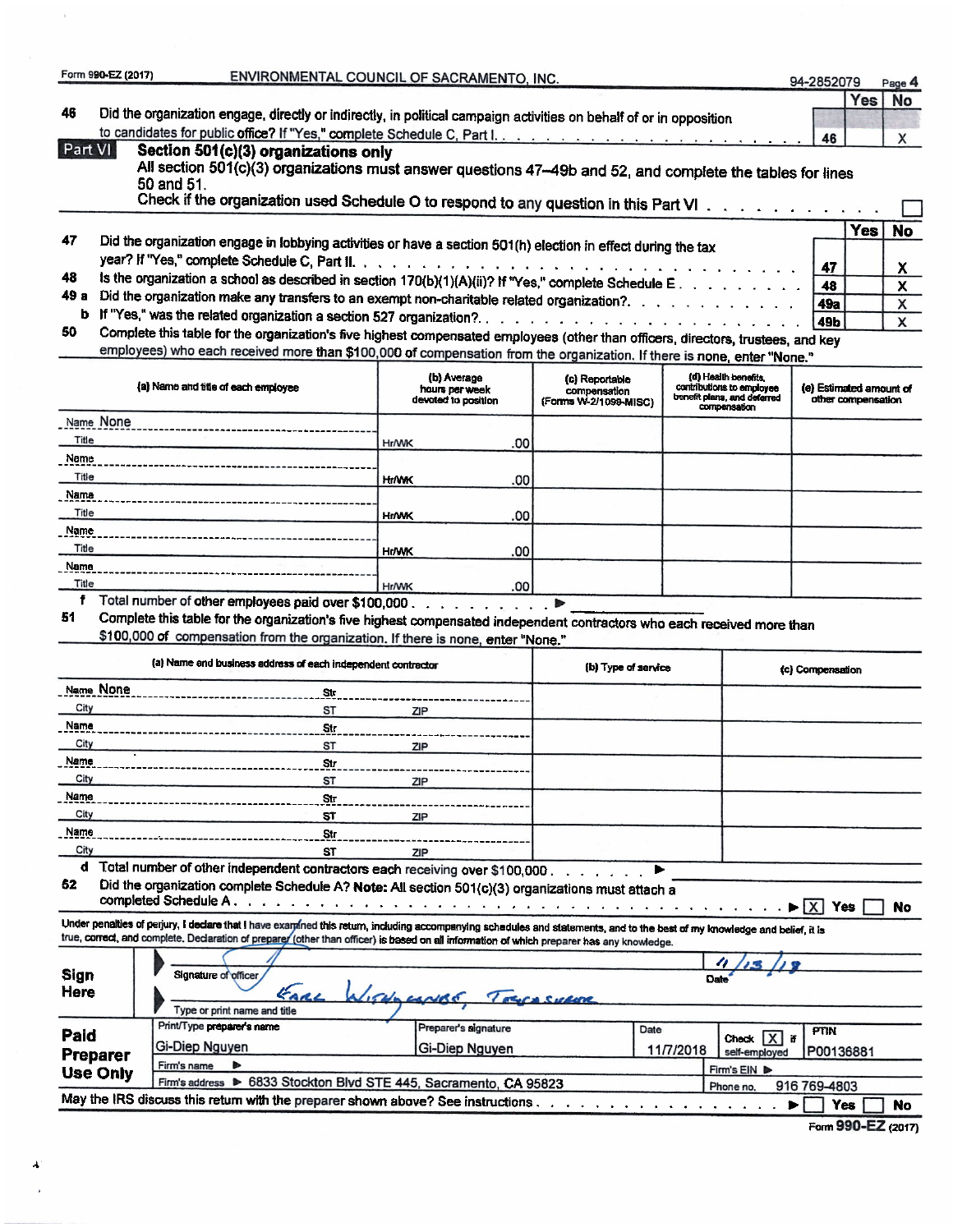| Part IV (990-EZ) - List of Officers, Directors, Trustees, and Key Employees |                                                  |                                                                                      | 1.<br>Page                                                                                  | 2<br>of<br>of Part IV                     |
|-----------------------------------------------------------------------------|--------------------------------------------------|--------------------------------------------------------------------------------------|---------------------------------------------------------------------------------------------|-------------------------------------------|
| <b>Name of Organization</b>                                                 |                                                  | <b>Employer identification number</b>                                                |                                                                                             |                                           |
| ENVIRONMENTAL COUNCIL OF SACRAMENTO, INC.                                   |                                                  | 94-2852079                                                                           |                                                                                             |                                           |
| Name and title                                                              | Average<br>hours per week<br>devoted to position | Reportable<br>compensation<br>(Form<br>W-2/1099-MISC)<br>(if<br>not paid, enter -0-. | Health benefits<br>contributions to<br>employee benefit plans,<br>and deferred compensation | Estimated amount of<br>other compensation |
| <b>ROBERT COPLIN</b>                                                        |                                                  |                                                                                      |                                                                                             |                                           |
| <b>AT-LARGE DIRECTOR</b>                                                    | 2.00<br>Hr/WK                                    |                                                                                      |                                                                                             |                                           |
| KATIE VALENZUELA GARCIA                                                     |                                                  |                                                                                      |                                                                                             |                                           |
| AT-LARGE DIRECTOR                                                           | 2.00<br>Hr/WK                                    |                                                                                      |                                                                                             |                                           |
| <b>LYNNE GOLDSMITH</b>                                                      |                                                  |                                                                                      |                                                                                             |                                           |
| AT-LARGE DIRECTOR                                                           | 2.00<br>Hr/WK                                    |                                                                                      |                                                                                             |                                           |
| <b>TANNER KELLY</b>                                                         |                                                  |                                                                                      |                                                                                             |                                           |
| AT-LARGE DIRECTOR                                                           | 2.00<br>Hr/WK                                    |                                                                                      |                                                                                             |                                           |
| <b>TYRELL LASSAIR</b>                                                       |                                                  |                                                                                      |                                                                                             |                                           |
| AT-LARGE DIRECTOR                                                           | 2.00<br>Hr/WK                                    |                                                                                      |                                                                                             |                                           |
| <b>NEIL MATOUKA</b>                                                         |                                                  |                                                                                      |                                                                                             |                                           |
| AT-LARGE DIRECTOR                                                           | 2.00<br>Hr/WK                                    |                                                                                      |                                                                                             |                                           |
| <b>KRISTEN PECK</b>                                                         |                                                  |                                                                                      |                                                                                             |                                           |
| <b>AT-LARGE DIRECTOR</b>                                                    | 2.00<br>Hr/WK                                    |                                                                                      |                                                                                             |                                           |
| NAILAH POPE-HARDEN                                                          |                                                  |                                                                                      |                                                                                             |                                           |
| AT-LARGE DIRECTOR                                                           | 2.00<br>Hr/WK                                    |                                                                                      |                                                                                             |                                           |
| <b>BARRY WASSERMAN</b>                                                      |                                                  |                                                                                      |                                                                                             |                                           |
| AT-LARGE DIRECTOR                                                           | 2.00<br>Hr/WK                                    |                                                                                      |                                                                                             |                                           |
| <b>CHRISTINA CLEM</b>                                                       |                                                  |                                                                                      |                                                                                             |                                           |
| AARP REPRESENTATIVE                                                         | 2.00<br>Hr/WK                                    |                                                                                      |                                                                                             |                                           |
| <b>MARK DEMPSEY</b>                                                         |                                                  |                                                                                      |                                                                                             |                                           |
| CITIZENS CLIMATE LOBBY REPRESENTATIVE                                       | 2.00<br>Hr/WK                                    |                                                                                      |                                                                                             |                                           |
| <b>BILL DURSTON</b>                                                         |                                                  |                                                                                      |                                                                                             |                                           |
| <b>HYSICIANS FOR SOCIAL RESPONSIBILITY REPR Hr/WK</b>                       | 2.00                                             |                                                                                      |                                                                                             |                                           |
| <b>GUY HALL</b>                                                             |                                                  |                                                                                      |                                                                                             |                                           |
| SACRAMENTO ELECTRIC VEHICLE ASSN. REPR Hr/WK                                | 2.00                                             |                                                                                      |                                                                                             |                                           |
| <b>VANESSA GUERRA</b>                                                       |                                                  |                                                                                      |                                                                                             |                                           |
| MUTUAL HOUSING CALIFORNIA REPRESENTAT Hr/WK                                 | 2.00                                             |                                                                                      |                                                                                             |                                           |
| <b>SANDRA WAGNER</b>                                                        |                                                  |                                                                                      |                                                                                             |                                           |
| SACRAMENTO GREEN DEMOCRATS REPRESEN Hr/WK                                   | 2.00                                             |                                                                                      |                                                                                             |                                           |
| <b>CHRIS LEWIS</b>                                                          |                                                  |                                                                                      |                                                                                             |                                           |
| CALIFORNIA NATIVE PLANT SOCIETY REPRESE Hr/WK                               | 2.00                                             |                                                                                      |                                                                                             |                                           |
| <b>BETSY WEILAND</b>                                                        |                                                  |                                                                                      |                                                                                             |                                           |
| SAVE THE AMERICAN RIVER PREPRESENTATIV Hr/WK                                | 2.00                                             |                                                                                      |                                                                                             |                                           |
| <b>VANESSA EMERZIAN</b>                                                     |                                                  |                                                                                      |                                                                                             |                                           |
| SIERRA CLUB SACRAMENTO GROUP REPRESE Hr/WK                                  | 2.00                                             |                                                                                      |                                                                                             |                                           |
|                                                                             |                                                  |                                                                                      |                                                                                             |                                           |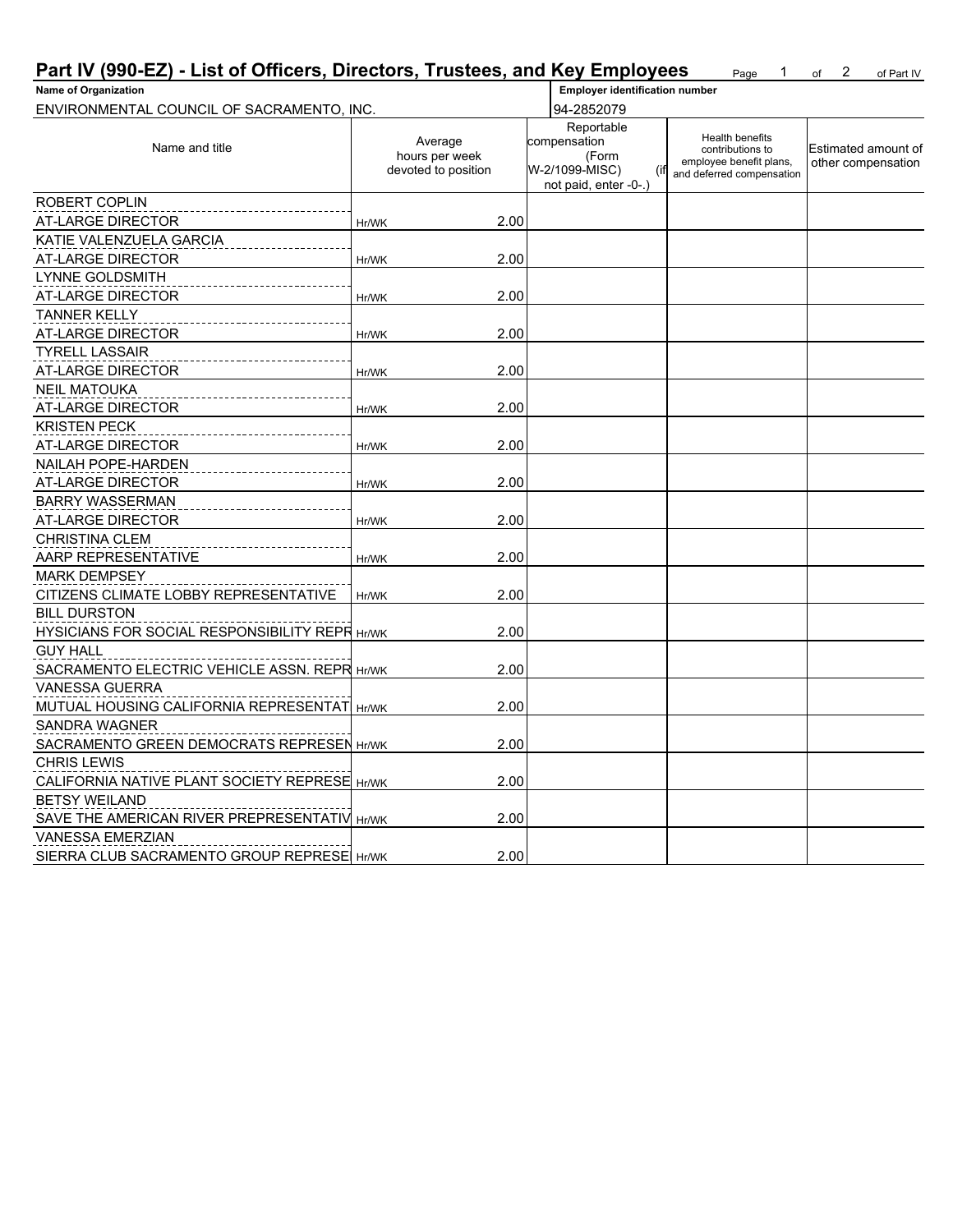| Part IV (990-EZ) - List of Officers, Directors, Trustees, and Key Employees |       |                                                  |                                                                       | 2<br>Page                                                                                          | 2<br>of<br>of Part IV                     |
|-----------------------------------------------------------------------------|-------|--------------------------------------------------|-----------------------------------------------------------------------|----------------------------------------------------------------------------------------------------|-------------------------------------------|
| <b>Name of Organization</b>                                                 |       |                                                  | <b>Employer identification number</b>                                 |                                                                                                    |                                           |
| ENVIRONMENTAL COUNCIL OF SACRAMENTO, INC.                                   |       |                                                  | 94-2852079<br>Reportable                                              |                                                                                                    |                                           |
| Name and title                                                              |       | Average<br>hours per week<br>devoted to position | compensation<br>(Form<br>W-2/1099-MISC)<br>(if<br>not paid, enter -0- | <b>Health benefits</b><br>contributions to<br>employee benefit plans,<br>and deferred compensation | Estimated amount of<br>other compensation |
| <b>VERONICA BEATY</b>                                                       |       |                                                  |                                                                       |                                                                                                    |                                           |
| SACRAMENTO HOUSING ALLIANCE REPRESEN Hr/WK                                  |       | 2.00                                             |                                                                       |                                                                                                    |                                           |
| <b>LAURIE LITMAN</b>                                                        |       |                                                  |                                                                       |                                                                                                    |                                           |
| 350 SACRAMENTO REPRESENTATIVE                                               | Hr/WK | 2.00                                             |                                                                       |                                                                                                    |                                           |
| MICHAEL O'SULLIVAN                                                          |       |                                                  |                                                                       |                                                                                                    |                                           |
| SACRAMENTO NATURAL FOODS CO-OP                                              | Hr/WK | 2.00                                             |                                                                       |                                                                                                    |                                           |
| JACK E., SALES                                                              |       |                                                  |                                                                       |                                                                                                    |                                           |
| <b>INTERNATIONAL DARK SKY ASSN. REPRESENT Hr/WK</b>                         |       | 2.00                                             |                                                                       |                                                                                                    |                                           |
| <b>FRANCES GRACECHILD</b>                                                   |       |                                                  |                                                                       |                                                                                                    |                                           |
| RESOURCES FOR INDEPENDENT LIVING REPRE Hr/WK                                |       | 2.00                                             |                                                                       |                                                                                                    |                                           |
| <b>KEITH WAGNER</b>                                                         |       |                                                  |                                                                       |                                                                                                    |                                           |
| SACRAMENTO AUDUBON SOCIETY REPRESENT Hr/WK                                  |       | 2.00                                             |                                                                       |                                                                                                    |                                           |
| <b>GLENN DESTATTE</b>                                                       |       |                                                  |                                                                       |                                                                                                    |                                           |
| SACRAMENTO VEGETARIAN SOCIETY REPRESH Hr/WK                                 |       | 2.00                                             |                                                                       |                                                                                                    |                                           |
| TINA SUAREZ-MURIAS                                                          |       |                                                  |                                                                       |                                                                                                    |                                           |
| SAVE UR SANDHILL CRANES REPRESENTATIVE Hr/WK                                |       | 2.00                                             |                                                                       |                                                                                                    |                                           |
| MOE SARAMA                                                                  |       |                                                  |                                                                       |                                                                                                    |                                           |
| WELLSTONE PROGRESSIVE DEMOCRATS OF S. Hr/WK                                 |       | 2.00                                             |                                                                       |                                                                                                    |                                           |
| ALEXANDRA REAGAN                                                            |       |                                                  |                                                                       |                                                                                                    |                                           |
| DIRECTOR OF OPERATIONS                                                      | Hr/WK | 30.00                                            | 28,800                                                                |                                                                                                    |                                           |
| <b>MATTHEW BAKER</b>                                                        |       |                                                  |                                                                       |                                                                                                    |                                           |
| <b>STAFF</b>                                                                | Hr/WK | 30.00                                            | 20,188                                                                |                                                                                                    |                                           |
| Vacant                                                                      |       |                                                  |                                                                       |                                                                                                    |                                           |
| Friend of Stone Lakes National Widlife Refuge                               | Hr/WK | 2.00                                             |                                                                       |                                                                                                    |                                           |
| Vacant                                                                      |       |                                                  |                                                                       |                                                                                                    |                                           |
| Breathe California Sacramento Region Representati Hr/WK                     |       | 2.00                                             |                                                                       |                                                                                                    |                                           |
|                                                                             |       |                                                  |                                                                       |                                                                                                    |                                           |
|                                                                             | Hr/WK |                                                  |                                                                       |                                                                                                    |                                           |
|                                                                             |       |                                                  |                                                                       |                                                                                                    |                                           |
|                                                                             | Hr/WK |                                                  |                                                                       |                                                                                                    |                                           |
|                                                                             |       |                                                  |                                                                       |                                                                                                    |                                           |
|                                                                             | Hr/WK |                                                  |                                                                       |                                                                                                    |                                           |
|                                                                             |       |                                                  |                                                                       |                                                                                                    |                                           |
|                                                                             | Hr/WK |                                                  |                                                                       |                                                                                                    |                                           |
|                                                                             |       |                                                  |                                                                       |                                                                                                    |                                           |
|                                                                             | Hr/WK |                                                  |                                                                       |                                                                                                    |                                           |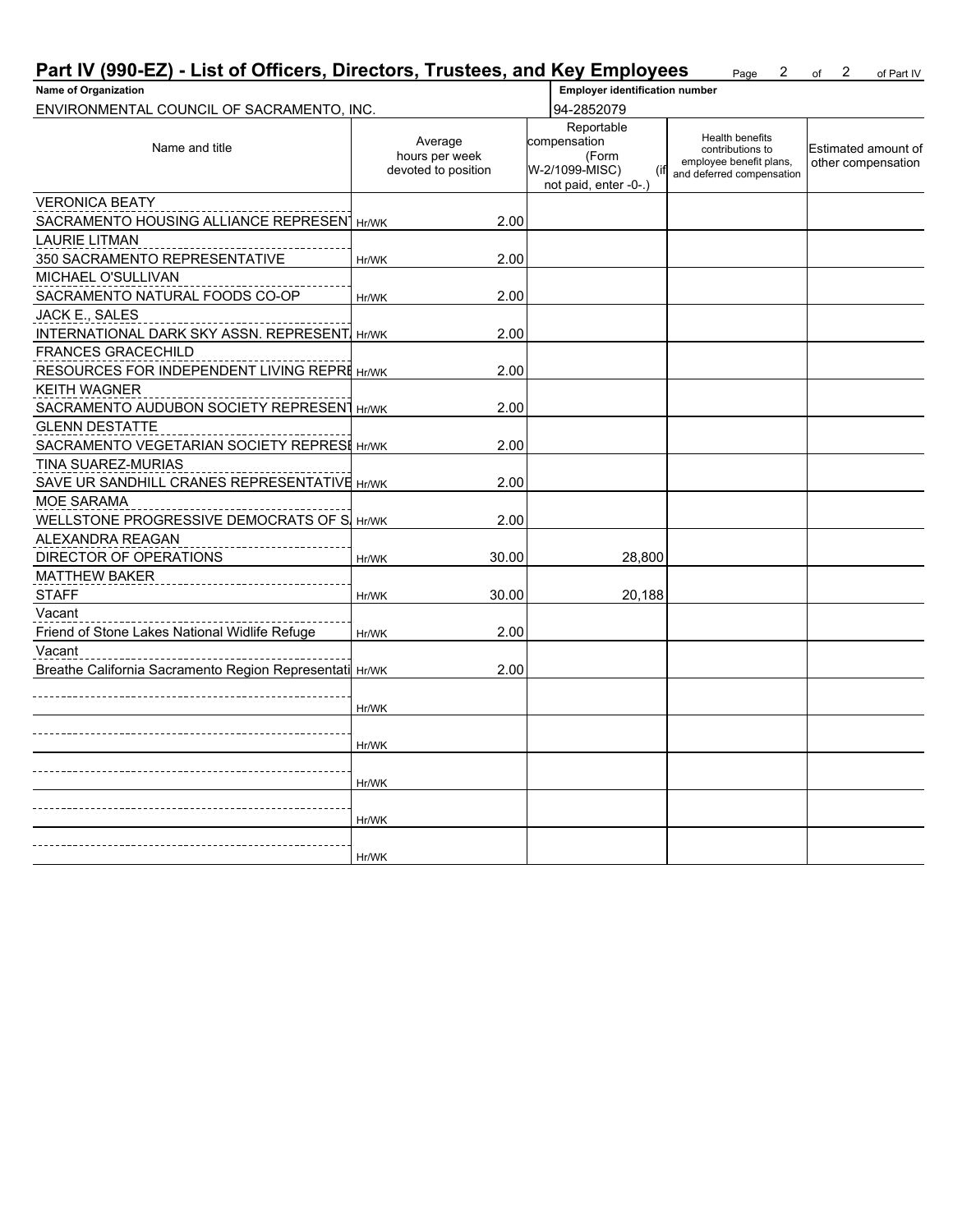| <b>SCHEDULE A</b> |  |                      |
|-------------------|--|----------------------|
|                   |  | (Form 990 or 990-EZ) |

Department of the Treasury

# **Public Charity Status and Public Support**  $\frac{\text{OMB No. 1545-0047}}{20}$

**Complete if the organization is a section 501(c)(3) organization or a section 4947(a)(1) nonexempt charitable trust.**

▶ Attach to Form 990 or Form 990-EZ. **Dem to Public** 

/2 **Go to** *www.irs.gov/Form990* **for instructions and the latest information. Inspection**

|                |              | Internal Revenue Service           |                                               |                                                                        | ► Go to www.irs.gov/Form990 for instructions and the latest information.                                                                                                                                                                                                                                                                                                                           |     |                                                                   |                                                         | <b>Inspection</b>                                     |
|----------------|--------------|------------------------------------|-----------------------------------------------|------------------------------------------------------------------------|----------------------------------------------------------------------------------------------------------------------------------------------------------------------------------------------------------------------------------------------------------------------------------------------------------------------------------------------------------------------------------------------------|-----|-------------------------------------------------------------------|---------------------------------------------------------|-------------------------------------------------------|
|                |              | Name of the organization           |                                               |                                                                        |                                                                                                                                                                                                                                                                                                                                                                                                    |     |                                                                   | <b>Employer identification number</b>                   |                                                       |
|                |              |                                    | ENVIRONMENTAL COUNCIL OF SACRAMENTO, INC.     |                                                                        |                                                                                                                                                                                                                                                                                                                                                                                                    |     |                                                                   |                                                         | 94-2852079                                            |
|                | Part I       |                                    |                                               |                                                                        | Reason for Public Charity Status (All organizations must complete this part.) See instructions.                                                                                                                                                                                                                                                                                                    |     |                                                                   |                                                         |                                                       |
|                |              |                                    |                                               |                                                                        | The organization is not a private foundation because it is: (For lines 1 through 12, check only one box.)                                                                                                                                                                                                                                                                                          |     |                                                                   |                                                         |                                                       |
|                |              |                                    |                                               |                                                                        | A church, convention of churches, or association of churches described in section 170(b)(1)(A)(i).                                                                                                                                                                                                                                                                                                 |     |                                                                   |                                                         |                                                       |
| 2              |              |                                    |                                               |                                                                        | A school described in section 170(b)(1)(A)(ii). (Attach Schedule E (Form 990 or 990-EZ).)                                                                                                                                                                                                                                                                                                          |     |                                                                   |                                                         |                                                       |
| 3              |              |                                    |                                               |                                                                        | A hospital or a cooperative hospital service organization described in section 170(b)(1)(A)(iii).                                                                                                                                                                                                                                                                                                  |     |                                                                   |                                                         |                                                       |
|                |              |                                    | hospital's name, city, and state:             |                                                                        | A medical research organization operated in conjunction with a hospital described in section 170(b)(1)(A)(iii). Enter the                                                                                                                                                                                                                                                                          |     |                                                                   |                                                         |                                                       |
| 5              |              |                                    | section 170(b)(1)(A)(iv). (Complete Part II.) |                                                                        | An organization operated for the benefit of a college or university owned or operated by a governmental unit described in                                                                                                                                                                                                                                                                          |     |                                                                   |                                                         |                                                       |
| 6              |              |                                    |                                               |                                                                        | A federal, state, or local government or governmental unit described in section 170(b)(1)(A)(v).                                                                                                                                                                                                                                                                                                   |     |                                                                   |                                                         |                                                       |
| $\overline{7}$ | $\mathsf{X}$ |                                    |                                               | described in section 170(b)(1)(A)(vi). (Complete Part II.)             | An organization that normally receives a substantial part of its support from a governmental unit or from the general public                                                                                                                                                                                                                                                                       |     |                                                                   |                                                         |                                                       |
| 8              |              |                                    |                                               |                                                                        | A community trust described in section 170(b)(1)(A)(vi). (Complete Part II.)                                                                                                                                                                                                                                                                                                                       |     |                                                                   |                                                         |                                                       |
| 9              |              | university:                        |                                               |                                                                        | An agricultural research organization described in section 170(b)(1)(A)(ix) operated in conjunction with a land-grant college<br>or university or a non-land-grant college of agriculture (see instructions). Enter the name, city, and state of the college or                                                                                                                                    |     |                                                                   |                                                         |                                                       |
| 10             |              |                                    |                                               |                                                                        | receipts from activities related to its exempt functions—subject to certain exceptions, and (2) no more than 33 1/3% of its<br>support from gross investment income and unrelated business taxable income (less section 511 tax) from businesses<br>acquired by the organization after June 30, 1975. See section 509(a)(2). (Complete Part III.)                                                  |     |                                                                   |                                                         |                                                       |
|                |              |                                    |                                               |                                                                        |                                                                                                                                                                                                                                                                                                                                                                                                    |     |                                                                   |                                                         |                                                       |
| 11             |              |                                    |                                               |                                                                        | An organization organized and operated exclusively to test for public safety. See section 509(a)(4).                                                                                                                                                                                                                                                                                               |     |                                                                   |                                                         |                                                       |
| 12             |              |                                    |                                               |                                                                        | An organization organized and operated exclusively for the benefit of, to perform the functions of, or to carry out the purposes<br>of one or more publicly supported organizations described in section 509(a)(1) or section 509(a)(2). See section 509(a)(3).<br>Check the box in lines 12a through 12d that describes the type of supporting organization and complete lines 12e, 12f, and 12g. |     |                                                                   |                                                         |                                                       |
| а              |              |                                    |                                               | organization. You must complete Part IV, Sections A and B.             | Type I. A supporting organization operated, supervised, or controlled by its supported organization(s), typically by giving<br>the supported organization(s) the power to regularly appoint or elect a majority of the directors or trustees of the supporting                                                                                                                                     |     |                                                                   |                                                         |                                                       |
| b              |              |                                    |                                               |                                                                        | Type II. A supporting organization supervised or controlled in connection with its supported organization(s), by having<br>control or management of the supporting organization vested in the same persons that control or manage the supported                                                                                                                                                    |     |                                                                   |                                                         |                                                       |
|                |              |                                    |                                               | organization(s). You must complete Part IV, Sections A and C.          |                                                                                                                                                                                                                                                                                                                                                                                                    |     |                                                                   |                                                         |                                                       |
| c              |              |                                    |                                               |                                                                        | Type III functionally integrated. A supporting organization operated in connection with, and functionally integrated with,<br>its supported organization(s) (see instructions). You must complete Part IV, Sections A, D, and E.                                                                                                                                                                   |     |                                                                   |                                                         |                                                       |
| d              |              |                                    |                                               |                                                                        | Type III non-functionally integrated. A supporting organization operated in connection with its supported organization(s)<br>that is not functionally integrated. The organization generally must satisfy a distribution requirement and an attentiveness                                                                                                                                          |     |                                                                   |                                                         |                                                       |
|                |              |                                    |                                               |                                                                        | requirement (see instructions). You must complete Part IV, Sections A and D, and Part V.<br>Check this box if the organization received a written determination from the IRS that it is a Type I, Type II, Type III                                                                                                                                                                                |     |                                                                   |                                                         |                                                       |
|                |              |                                    |                                               |                                                                        | functionally integrated, or Type III non-functionally integrated supporting organization.                                                                                                                                                                                                                                                                                                          |     |                                                                   |                                                         |                                                       |
|                |              |                                    | Enter the number of supported organizations.  |                                                                        |                                                                                                                                                                                                                                                                                                                                                                                                    |     |                                                                   |                                                         | $\Omega$                                              |
|                | a            |                                    |                                               | Provide the following information about the supported organization(s). |                                                                                                                                                                                                                                                                                                                                                                                                    |     |                                                                   |                                                         |                                                       |
|                |              | (i) Name of supported organization |                                               | $(ii)$ EIN                                                             | (iii) Type of organization<br>(described on lines 1-10<br>above (see instructions))                                                                                                                                                                                                                                                                                                                |     | (iv) Is the organization<br>listed in your governing<br>document? | (v) Amount of monetary<br>support (see<br>instructions) | (vi) Amount of<br>other support (see<br>instructions) |
|                |              |                                    |                                               |                                                                        |                                                                                                                                                                                                                                                                                                                                                                                                    | Yes | No                                                                |                                                         |                                                       |
| (A)            |              |                                    |                                               |                                                                        |                                                                                                                                                                                                                                                                                                                                                                                                    |     |                                                                   |                                                         |                                                       |
| (B)            |              |                                    |                                               |                                                                        |                                                                                                                                                                                                                                                                                                                                                                                                    |     |                                                                   |                                                         |                                                       |
| (C)            |              |                                    |                                               |                                                                        |                                                                                                                                                                                                                                                                                                                                                                                                    |     |                                                                   |                                                         |                                                       |
| (D)            |              |                                    |                                               |                                                                        |                                                                                                                                                                                                                                                                                                                                                                                                    |     |                                                                   |                                                         |                                                       |
| (E)            |              |                                    |                                               |                                                                        |                                                                                                                                                                                                                                                                                                                                                                                                    |     |                                                                   |                                                         |                                                       |
| <b>Total</b>   |              |                                    |                                               |                                                                        |                                                                                                                                                                                                                                                                                                                                                                                                    |     |                                                                   | $\Omega$                                                | $\Omega$                                              |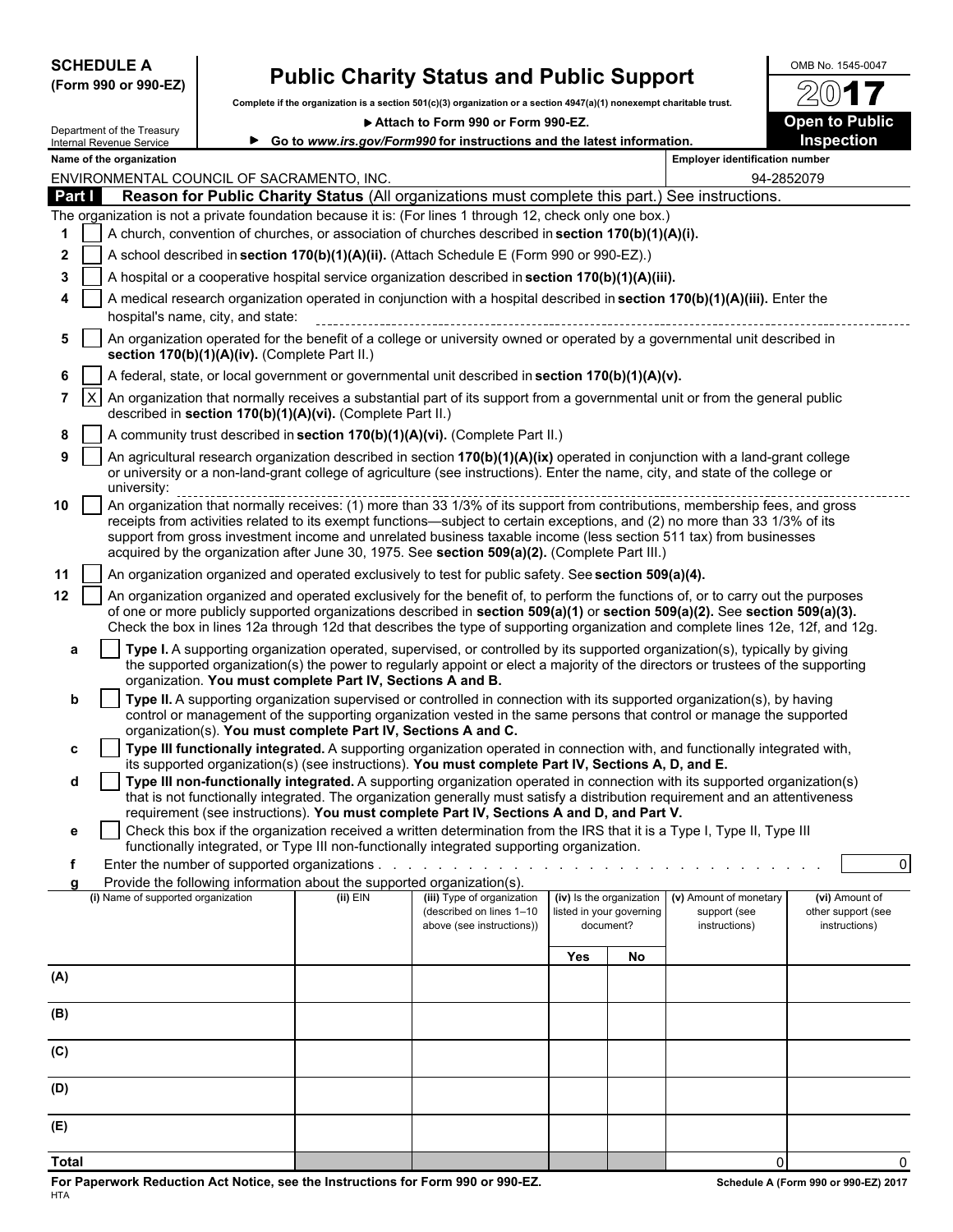| (Complete only if you checked the box on line 5, 7, or 8 of Part I or if the organization failed to qualify under<br>Part III. If the organization fails to qualify under the tests listed below, please complete Part III.)<br><b>Section A. Public Support</b><br>Calendar year (or fiscal year beginning in)<br>(a) 2013<br>(b) 2014<br>(f) Total<br>$(c)$ 2015<br>$(d)$ 2016<br>(e) 2017<br>▶<br>Gifts, grants, contributions, and<br>1.<br>membership fees received. (Do not<br>include any "unusual grants.")<br>71,520<br>63,552<br>25,161<br>21,442<br>26,417<br>208,092<br>Tax revenues levied for the organization's<br>$\mathbf{z}$<br>benefit and either paid to or expended on<br>its behalf.<br>0<br>The value of services or facilities<br>3<br>furnished by a governmental unit to the<br>organization without charge<br>0<br>71,520<br>63,552<br>21,442<br>26,417<br>25,161<br>208,092<br>Total. Add lines 1 through 3<br>4<br>The portion of total contributions by<br>5<br>each person (other than a<br>governmental unit or publicly<br>supported organization) included on<br>line 1 that exceeds 2% of the amount<br>shown on line 11, column $(f)$ .<br>208,092<br>Public support. Subtract line 5 from line 4<br>6<br><b>Section B. Total Support</b><br>Calendar year (or fiscal year beginning in)<br>▶<br>(a) 2013<br>(b) 2014<br>$(c)$ 2015<br>$(d)$ 2016<br>(e) 2017<br>(f) Total<br>71,520<br>63,552<br>25,161<br>21,442<br>26,417<br>208,092<br>Amounts from line 4.<br>7<br>Gross income from interest, dividends,<br>8<br>payments received on securities loans,<br>rents, royalties, and income from<br>0<br>9<br>Net income from unrelated business<br>activities, whether or not the business is<br>regularly carried on<br>0<br>Other income. Do not include gain or<br>10<br>loss from the sale of capital assets<br>(Explain in Part VI.)<br>18,859<br>24,080<br>33,287<br>33,528<br>41,477<br>151,231<br>359,323<br>Total support. Add lines 7 through 10.<br>11<br>12<br>$12 \,$<br>13 First five years. If the Form 990 is for the organization's first, second, third, fourth, or fifth tax year as a section 501(c)(3)<br>▶<br><b>Section C. Computation of Public Support Percentage</b><br>14<br>57.91%<br>Public support percentage for 2017 (line 6, column (f) divided by line 11, column (f)).<br>14<br>15<br>66.21%<br>15<br>16a 33 1/3% support test-2017. If the organization did not check the box on line 13, and line 14 is 33 1/3% or more, check this box<br>$\blacktriangleright$ $\mid$ X<br><b>b</b> 33 1/3% support test-2016. If the organization did not check a box on line 13 or 16a, and line 15 is 33 1/3% or more, check this<br>17a 10%-facts-and-circumstances test-2017. If the organization did not check a box on line 13, 16a, or 16b, and line 14<br>is 10% or more, and if the organization meets the "facts-and-circumstances" test, check this box and stop here. Explain in<br>Part VI how the organization meets the "facts-and-circumstances" test. The organization qualifies as a publicly supported<br><b>b 10%-facts-and-circumstances test-2016.</b> If the organization did not check a box on line 13, 16a, 16b, or 17a, and line<br>15 is 10% or more, and if the organization meets the "facts-and-circumstances" test, check this box and stop here.<br>Explain in Part VI how the organization meets the "facts-and-circumstances" test. The organization qualifies as a publicly<br><b>Private foundation.</b> If the organization did not check a box on line 13, 16a, 16b, 17a, or 17b, check this box and see<br>18 | <b>Part II</b><br>Support Schedule for Organizations Described in Sections 170(b)(1)(A)(iv) and 170(b)(1)(A)(vi) |  |  |  |
|----------------------------------------------------------------------------------------------------------------------------------------------------------------------------------------------------------------------------------------------------------------------------------------------------------------------------------------------------------------------------------------------------------------------------------------------------------------------------------------------------------------------------------------------------------------------------------------------------------------------------------------------------------------------------------------------------------------------------------------------------------------------------------------------------------------------------------------------------------------------------------------------------------------------------------------------------------------------------------------------------------------------------------------------------------------------------------------------------------------------------------------------------------------------------------------------------------------------------------------------------------------------------------------------------------------------------------------------------------------------------------------------------------------------------------------------------------------------------------------------------------------------------------------------------------------------------------------------------------------------------------------------------------------------------------------------------------------------------------------------------------------------------------------------------------------------------------------------------------------------------------------------------------------------------------------------------------------------------------------------------------------------------------------------------------------------------------------------------------------------------------------------------------------------------------------------------------------------------------------------------------------------------------------------------------------------------------------------------------------------------------------------------------------------------------------------------------------------------------------------------------------------------------------------------------------------------------------------------------------------------------------------------------------------------------------------------------------------------------------------------------------------------------------------------------------------------------------------------------------------------------------------------------------------------------------------------------------------------------------------------------------------------------------------------------------------------------------------------------------------------------------------------------------------------------------------------------------------------------------------------------------------------------------------------------------------------------------------------------------------------------------------------------------------------------------------------------------------------------------------------------------------------------------------------------------------------------------------------------------------|------------------------------------------------------------------------------------------------------------------|--|--|--|
|                                                                                                                                                                                                                                                                                                                                                                                                                                                                                                                                                                                                                                                                                                                                                                                                                                                                                                                                                                                                                                                                                                                                                                                                                                                                                                                                                                                                                                                                                                                                                                                                                                                                                                                                                                                                                                                                                                                                                                                                                                                                                                                                                                                                                                                                                                                                                                                                                                                                                                                                                                                                                                                                                                                                                                                                                                                                                                                                                                                                                                                                                                                                                                                                                                                                                                                                                                                                                                                                                                                                                                                                                      |                                                                                                                  |  |  |  |
|                                                                                                                                                                                                                                                                                                                                                                                                                                                                                                                                                                                                                                                                                                                                                                                                                                                                                                                                                                                                                                                                                                                                                                                                                                                                                                                                                                                                                                                                                                                                                                                                                                                                                                                                                                                                                                                                                                                                                                                                                                                                                                                                                                                                                                                                                                                                                                                                                                                                                                                                                                                                                                                                                                                                                                                                                                                                                                                                                                                                                                                                                                                                                                                                                                                                                                                                                                                                                                                                                                                                                                                                                      |                                                                                                                  |  |  |  |
|                                                                                                                                                                                                                                                                                                                                                                                                                                                                                                                                                                                                                                                                                                                                                                                                                                                                                                                                                                                                                                                                                                                                                                                                                                                                                                                                                                                                                                                                                                                                                                                                                                                                                                                                                                                                                                                                                                                                                                                                                                                                                                                                                                                                                                                                                                                                                                                                                                                                                                                                                                                                                                                                                                                                                                                                                                                                                                                                                                                                                                                                                                                                                                                                                                                                                                                                                                                                                                                                                                                                                                                                                      |                                                                                                                  |  |  |  |
|                                                                                                                                                                                                                                                                                                                                                                                                                                                                                                                                                                                                                                                                                                                                                                                                                                                                                                                                                                                                                                                                                                                                                                                                                                                                                                                                                                                                                                                                                                                                                                                                                                                                                                                                                                                                                                                                                                                                                                                                                                                                                                                                                                                                                                                                                                                                                                                                                                                                                                                                                                                                                                                                                                                                                                                                                                                                                                                                                                                                                                                                                                                                                                                                                                                                                                                                                                                                                                                                                                                                                                                                                      |                                                                                                                  |  |  |  |
|                                                                                                                                                                                                                                                                                                                                                                                                                                                                                                                                                                                                                                                                                                                                                                                                                                                                                                                                                                                                                                                                                                                                                                                                                                                                                                                                                                                                                                                                                                                                                                                                                                                                                                                                                                                                                                                                                                                                                                                                                                                                                                                                                                                                                                                                                                                                                                                                                                                                                                                                                                                                                                                                                                                                                                                                                                                                                                                                                                                                                                                                                                                                                                                                                                                                                                                                                                                                                                                                                                                                                                                                                      |                                                                                                                  |  |  |  |
|                                                                                                                                                                                                                                                                                                                                                                                                                                                                                                                                                                                                                                                                                                                                                                                                                                                                                                                                                                                                                                                                                                                                                                                                                                                                                                                                                                                                                                                                                                                                                                                                                                                                                                                                                                                                                                                                                                                                                                                                                                                                                                                                                                                                                                                                                                                                                                                                                                                                                                                                                                                                                                                                                                                                                                                                                                                                                                                                                                                                                                                                                                                                                                                                                                                                                                                                                                                                                                                                                                                                                                                                                      |                                                                                                                  |  |  |  |
|                                                                                                                                                                                                                                                                                                                                                                                                                                                                                                                                                                                                                                                                                                                                                                                                                                                                                                                                                                                                                                                                                                                                                                                                                                                                                                                                                                                                                                                                                                                                                                                                                                                                                                                                                                                                                                                                                                                                                                                                                                                                                                                                                                                                                                                                                                                                                                                                                                                                                                                                                                                                                                                                                                                                                                                                                                                                                                                                                                                                                                                                                                                                                                                                                                                                                                                                                                                                                                                                                                                                                                                                                      |                                                                                                                  |  |  |  |
|                                                                                                                                                                                                                                                                                                                                                                                                                                                                                                                                                                                                                                                                                                                                                                                                                                                                                                                                                                                                                                                                                                                                                                                                                                                                                                                                                                                                                                                                                                                                                                                                                                                                                                                                                                                                                                                                                                                                                                                                                                                                                                                                                                                                                                                                                                                                                                                                                                                                                                                                                                                                                                                                                                                                                                                                                                                                                                                                                                                                                                                                                                                                                                                                                                                                                                                                                                                                                                                                                                                                                                                                                      |                                                                                                                  |  |  |  |
|                                                                                                                                                                                                                                                                                                                                                                                                                                                                                                                                                                                                                                                                                                                                                                                                                                                                                                                                                                                                                                                                                                                                                                                                                                                                                                                                                                                                                                                                                                                                                                                                                                                                                                                                                                                                                                                                                                                                                                                                                                                                                                                                                                                                                                                                                                                                                                                                                                                                                                                                                                                                                                                                                                                                                                                                                                                                                                                                                                                                                                                                                                                                                                                                                                                                                                                                                                                                                                                                                                                                                                                                                      |                                                                                                                  |  |  |  |
|                                                                                                                                                                                                                                                                                                                                                                                                                                                                                                                                                                                                                                                                                                                                                                                                                                                                                                                                                                                                                                                                                                                                                                                                                                                                                                                                                                                                                                                                                                                                                                                                                                                                                                                                                                                                                                                                                                                                                                                                                                                                                                                                                                                                                                                                                                                                                                                                                                                                                                                                                                                                                                                                                                                                                                                                                                                                                                                                                                                                                                                                                                                                                                                                                                                                                                                                                                                                                                                                                                                                                                                                                      |                                                                                                                  |  |  |  |
|                                                                                                                                                                                                                                                                                                                                                                                                                                                                                                                                                                                                                                                                                                                                                                                                                                                                                                                                                                                                                                                                                                                                                                                                                                                                                                                                                                                                                                                                                                                                                                                                                                                                                                                                                                                                                                                                                                                                                                                                                                                                                                                                                                                                                                                                                                                                                                                                                                                                                                                                                                                                                                                                                                                                                                                                                                                                                                                                                                                                                                                                                                                                                                                                                                                                                                                                                                                                                                                                                                                                                                                                                      |                                                                                                                  |  |  |  |
|                                                                                                                                                                                                                                                                                                                                                                                                                                                                                                                                                                                                                                                                                                                                                                                                                                                                                                                                                                                                                                                                                                                                                                                                                                                                                                                                                                                                                                                                                                                                                                                                                                                                                                                                                                                                                                                                                                                                                                                                                                                                                                                                                                                                                                                                                                                                                                                                                                                                                                                                                                                                                                                                                                                                                                                                                                                                                                                                                                                                                                                                                                                                                                                                                                                                                                                                                                                                                                                                                                                                                                                                                      |                                                                                                                  |  |  |  |
|                                                                                                                                                                                                                                                                                                                                                                                                                                                                                                                                                                                                                                                                                                                                                                                                                                                                                                                                                                                                                                                                                                                                                                                                                                                                                                                                                                                                                                                                                                                                                                                                                                                                                                                                                                                                                                                                                                                                                                                                                                                                                                                                                                                                                                                                                                                                                                                                                                                                                                                                                                                                                                                                                                                                                                                                                                                                                                                                                                                                                                                                                                                                                                                                                                                                                                                                                                                                                                                                                                                                                                                                                      |                                                                                                                  |  |  |  |
|                                                                                                                                                                                                                                                                                                                                                                                                                                                                                                                                                                                                                                                                                                                                                                                                                                                                                                                                                                                                                                                                                                                                                                                                                                                                                                                                                                                                                                                                                                                                                                                                                                                                                                                                                                                                                                                                                                                                                                                                                                                                                                                                                                                                                                                                                                                                                                                                                                                                                                                                                                                                                                                                                                                                                                                                                                                                                                                                                                                                                                                                                                                                                                                                                                                                                                                                                                                                                                                                                                                                                                                                                      |                                                                                                                  |  |  |  |
|                                                                                                                                                                                                                                                                                                                                                                                                                                                                                                                                                                                                                                                                                                                                                                                                                                                                                                                                                                                                                                                                                                                                                                                                                                                                                                                                                                                                                                                                                                                                                                                                                                                                                                                                                                                                                                                                                                                                                                                                                                                                                                                                                                                                                                                                                                                                                                                                                                                                                                                                                                                                                                                                                                                                                                                                                                                                                                                                                                                                                                                                                                                                                                                                                                                                                                                                                                                                                                                                                                                                                                                                                      |                                                                                                                  |  |  |  |
|                                                                                                                                                                                                                                                                                                                                                                                                                                                                                                                                                                                                                                                                                                                                                                                                                                                                                                                                                                                                                                                                                                                                                                                                                                                                                                                                                                                                                                                                                                                                                                                                                                                                                                                                                                                                                                                                                                                                                                                                                                                                                                                                                                                                                                                                                                                                                                                                                                                                                                                                                                                                                                                                                                                                                                                                                                                                                                                                                                                                                                                                                                                                                                                                                                                                                                                                                                                                                                                                                                                                                                                                                      |                                                                                                                  |  |  |  |
|                                                                                                                                                                                                                                                                                                                                                                                                                                                                                                                                                                                                                                                                                                                                                                                                                                                                                                                                                                                                                                                                                                                                                                                                                                                                                                                                                                                                                                                                                                                                                                                                                                                                                                                                                                                                                                                                                                                                                                                                                                                                                                                                                                                                                                                                                                                                                                                                                                                                                                                                                                                                                                                                                                                                                                                                                                                                                                                                                                                                                                                                                                                                                                                                                                                                                                                                                                                                                                                                                                                                                                                                                      |                                                                                                                  |  |  |  |
|                                                                                                                                                                                                                                                                                                                                                                                                                                                                                                                                                                                                                                                                                                                                                                                                                                                                                                                                                                                                                                                                                                                                                                                                                                                                                                                                                                                                                                                                                                                                                                                                                                                                                                                                                                                                                                                                                                                                                                                                                                                                                                                                                                                                                                                                                                                                                                                                                                                                                                                                                                                                                                                                                                                                                                                                                                                                                                                                                                                                                                                                                                                                                                                                                                                                                                                                                                                                                                                                                                                                                                                                                      |                                                                                                                  |  |  |  |
|                                                                                                                                                                                                                                                                                                                                                                                                                                                                                                                                                                                                                                                                                                                                                                                                                                                                                                                                                                                                                                                                                                                                                                                                                                                                                                                                                                                                                                                                                                                                                                                                                                                                                                                                                                                                                                                                                                                                                                                                                                                                                                                                                                                                                                                                                                                                                                                                                                                                                                                                                                                                                                                                                                                                                                                                                                                                                                                                                                                                                                                                                                                                                                                                                                                                                                                                                                                                                                                                                                                                                                                                                      |                                                                                                                  |  |  |  |
|                                                                                                                                                                                                                                                                                                                                                                                                                                                                                                                                                                                                                                                                                                                                                                                                                                                                                                                                                                                                                                                                                                                                                                                                                                                                                                                                                                                                                                                                                                                                                                                                                                                                                                                                                                                                                                                                                                                                                                                                                                                                                                                                                                                                                                                                                                                                                                                                                                                                                                                                                                                                                                                                                                                                                                                                                                                                                                                                                                                                                                                                                                                                                                                                                                                                                                                                                                                                                                                                                                                                                                                                                      |                                                                                                                  |  |  |  |
|                                                                                                                                                                                                                                                                                                                                                                                                                                                                                                                                                                                                                                                                                                                                                                                                                                                                                                                                                                                                                                                                                                                                                                                                                                                                                                                                                                                                                                                                                                                                                                                                                                                                                                                                                                                                                                                                                                                                                                                                                                                                                                                                                                                                                                                                                                                                                                                                                                                                                                                                                                                                                                                                                                                                                                                                                                                                                                                                                                                                                                                                                                                                                                                                                                                                                                                                                                                                                                                                                                                                                                                                                      |                                                                                                                  |  |  |  |
|                                                                                                                                                                                                                                                                                                                                                                                                                                                                                                                                                                                                                                                                                                                                                                                                                                                                                                                                                                                                                                                                                                                                                                                                                                                                                                                                                                                                                                                                                                                                                                                                                                                                                                                                                                                                                                                                                                                                                                                                                                                                                                                                                                                                                                                                                                                                                                                                                                                                                                                                                                                                                                                                                                                                                                                                                                                                                                                                                                                                                                                                                                                                                                                                                                                                                                                                                                                                                                                                                                                                                                                                                      |                                                                                                                  |  |  |  |
|                                                                                                                                                                                                                                                                                                                                                                                                                                                                                                                                                                                                                                                                                                                                                                                                                                                                                                                                                                                                                                                                                                                                                                                                                                                                                                                                                                                                                                                                                                                                                                                                                                                                                                                                                                                                                                                                                                                                                                                                                                                                                                                                                                                                                                                                                                                                                                                                                                                                                                                                                                                                                                                                                                                                                                                                                                                                                                                                                                                                                                                                                                                                                                                                                                                                                                                                                                                                                                                                                                                                                                                                                      |                                                                                                                  |  |  |  |
|                                                                                                                                                                                                                                                                                                                                                                                                                                                                                                                                                                                                                                                                                                                                                                                                                                                                                                                                                                                                                                                                                                                                                                                                                                                                                                                                                                                                                                                                                                                                                                                                                                                                                                                                                                                                                                                                                                                                                                                                                                                                                                                                                                                                                                                                                                                                                                                                                                                                                                                                                                                                                                                                                                                                                                                                                                                                                                                                                                                                                                                                                                                                                                                                                                                                                                                                                                                                                                                                                                                                                                                                                      |                                                                                                                  |  |  |  |
|                                                                                                                                                                                                                                                                                                                                                                                                                                                                                                                                                                                                                                                                                                                                                                                                                                                                                                                                                                                                                                                                                                                                                                                                                                                                                                                                                                                                                                                                                                                                                                                                                                                                                                                                                                                                                                                                                                                                                                                                                                                                                                                                                                                                                                                                                                                                                                                                                                                                                                                                                                                                                                                                                                                                                                                                                                                                                                                                                                                                                                                                                                                                                                                                                                                                                                                                                                                                                                                                                                                                                                                                                      |                                                                                                                  |  |  |  |
|                                                                                                                                                                                                                                                                                                                                                                                                                                                                                                                                                                                                                                                                                                                                                                                                                                                                                                                                                                                                                                                                                                                                                                                                                                                                                                                                                                                                                                                                                                                                                                                                                                                                                                                                                                                                                                                                                                                                                                                                                                                                                                                                                                                                                                                                                                                                                                                                                                                                                                                                                                                                                                                                                                                                                                                                                                                                                                                                                                                                                                                                                                                                                                                                                                                                                                                                                                                                                                                                                                                                                                                                                      |                                                                                                                  |  |  |  |
|                                                                                                                                                                                                                                                                                                                                                                                                                                                                                                                                                                                                                                                                                                                                                                                                                                                                                                                                                                                                                                                                                                                                                                                                                                                                                                                                                                                                                                                                                                                                                                                                                                                                                                                                                                                                                                                                                                                                                                                                                                                                                                                                                                                                                                                                                                                                                                                                                                                                                                                                                                                                                                                                                                                                                                                                                                                                                                                                                                                                                                                                                                                                                                                                                                                                                                                                                                                                                                                                                                                                                                                                                      |                                                                                                                  |  |  |  |
|                                                                                                                                                                                                                                                                                                                                                                                                                                                                                                                                                                                                                                                                                                                                                                                                                                                                                                                                                                                                                                                                                                                                                                                                                                                                                                                                                                                                                                                                                                                                                                                                                                                                                                                                                                                                                                                                                                                                                                                                                                                                                                                                                                                                                                                                                                                                                                                                                                                                                                                                                                                                                                                                                                                                                                                                                                                                                                                                                                                                                                                                                                                                                                                                                                                                                                                                                                                                                                                                                                                                                                                                                      |                                                                                                                  |  |  |  |
|                                                                                                                                                                                                                                                                                                                                                                                                                                                                                                                                                                                                                                                                                                                                                                                                                                                                                                                                                                                                                                                                                                                                                                                                                                                                                                                                                                                                                                                                                                                                                                                                                                                                                                                                                                                                                                                                                                                                                                                                                                                                                                                                                                                                                                                                                                                                                                                                                                                                                                                                                                                                                                                                                                                                                                                                                                                                                                                                                                                                                                                                                                                                                                                                                                                                                                                                                                                                                                                                                                                                                                                                                      |                                                                                                                  |  |  |  |
|                                                                                                                                                                                                                                                                                                                                                                                                                                                                                                                                                                                                                                                                                                                                                                                                                                                                                                                                                                                                                                                                                                                                                                                                                                                                                                                                                                                                                                                                                                                                                                                                                                                                                                                                                                                                                                                                                                                                                                                                                                                                                                                                                                                                                                                                                                                                                                                                                                                                                                                                                                                                                                                                                                                                                                                                                                                                                                                                                                                                                                                                                                                                                                                                                                                                                                                                                                                                                                                                                                                                                                                                                      |                                                                                                                  |  |  |  |
|                                                                                                                                                                                                                                                                                                                                                                                                                                                                                                                                                                                                                                                                                                                                                                                                                                                                                                                                                                                                                                                                                                                                                                                                                                                                                                                                                                                                                                                                                                                                                                                                                                                                                                                                                                                                                                                                                                                                                                                                                                                                                                                                                                                                                                                                                                                                                                                                                                                                                                                                                                                                                                                                                                                                                                                                                                                                                                                                                                                                                                                                                                                                                                                                                                                                                                                                                                                                                                                                                                                                                                                                                      |                                                                                                                  |  |  |  |
|                                                                                                                                                                                                                                                                                                                                                                                                                                                                                                                                                                                                                                                                                                                                                                                                                                                                                                                                                                                                                                                                                                                                                                                                                                                                                                                                                                                                                                                                                                                                                                                                                                                                                                                                                                                                                                                                                                                                                                                                                                                                                                                                                                                                                                                                                                                                                                                                                                                                                                                                                                                                                                                                                                                                                                                                                                                                                                                                                                                                                                                                                                                                                                                                                                                                                                                                                                                                                                                                                                                                                                                                                      |                                                                                                                  |  |  |  |
|                                                                                                                                                                                                                                                                                                                                                                                                                                                                                                                                                                                                                                                                                                                                                                                                                                                                                                                                                                                                                                                                                                                                                                                                                                                                                                                                                                                                                                                                                                                                                                                                                                                                                                                                                                                                                                                                                                                                                                                                                                                                                                                                                                                                                                                                                                                                                                                                                                                                                                                                                                                                                                                                                                                                                                                                                                                                                                                                                                                                                                                                                                                                                                                                                                                                                                                                                                                                                                                                                                                                                                                                                      |                                                                                                                  |  |  |  |
|                                                                                                                                                                                                                                                                                                                                                                                                                                                                                                                                                                                                                                                                                                                                                                                                                                                                                                                                                                                                                                                                                                                                                                                                                                                                                                                                                                                                                                                                                                                                                                                                                                                                                                                                                                                                                                                                                                                                                                                                                                                                                                                                                                                                                                                                                                                                                                                                                                                                                                                                                                                                                                                                                                                                                                                                                                                                                                                                                                                                                                                                                                                                                                                                                                                                                                                                                                                                                                                                                                                                                                                                                      |                                                                                                                  |  |  |  |
|                                                                                                                                                                                                                                                                                                                                                                                                                                                                                                                                                                                                                                                                                                                                                                                                                                                                                                                                                                                                                                                                                                                                                                                                                                                                                                                                                                                                                                                                                                                                                                                                                                                                                                                                                                                                                                                                                                                                                                                                                                                                                                                                                                                                                                                                                                                                                                                                                                                                                                                                                                                                                                                                                                                                                                                                                                                                                                                                                                                                                                                                                                                                                                                                                                                                                                                                                                                                                                                                                                                                                                                                                      |                                                                                                                  |  |  |  |
|                                                                                                                                                                                                                                                                                                                                                                                                                                                                                                                                                                                                                                                                                                                                                                                                                                                                                                                                                                                                                                                                                                                                                                                                                                                                                                                                                                                                                                                                                                                                                                                                                                                                                                                                                                                                                                                                                                                                                                                                                                                                                                                                                                                                                                                                                                                                                                                                                                                                                                                                                                                                                                                                                                                                                                                                                                                                                                                                                                                                                                                                                                                                                                                                                                                                                                                                                                                                                                                                                                                                                                                                                      |                                                                                                                  |  |  |  |
|                                                                                                                                                                                                                                                                                                                                                                                                                                                                                                                                                                                                                                                                                                                                                                                                                                                                                                                                                                                                                                                                                                                                                                                                                                                                                                                                                                                                                                                                                                                                                                                                                                                                                                                                                                                                                                                                                                                                                                                                                                                                                                                                                                                                                                                                                                                                                                                                                                                                                                                                                                                                                                                                                                                                                                                                                                                                                                                                                                                                                                                                                                                                                                                                                                                                                                                                                                                                                                                                                                                                                                                                                      |                                                                                                                  |  |  |  |
|                                                                                                                                                                                                                                                                                                                                                                                                                                                                                                                                                                                                                                                                                                                                                                                                                                                                                                                                                                                                                                                                                                                                                                                                                                                                                                                                                                                                                                                                                                                                                                                                                                                                                                                                                                                                                                                                                                                                                                                                                                                                                                                                                                                                                                                                                                                                                                                                                                                                                                                                                                                                                                                                                                                                                                                                                                                                                                                                                                                                                                                                                                                                                                                                                                                                                                                                                                                                                                                                                                                                                                                                                      |                                                                                                                  |  |  |  |
|                                                                                                                                                                                                                                                                                                                                                                                                                                                                                                                                                                                                                                                                                                                                                                                                                                                                                                                                                                                                                                                                                                                                                                                                                                                                                                                                                                                                                                                                                                                                                                                                                                                                                                                                                                                                                                                                                                                                                                                                                                                                                                                                                                                                                                                                                                                                                                                                                                                                                                                                                                                                                                                                                                                                                                                                                                                                                                                                                                                                                                                                                                                                                                                                                                                                                                                                                                                                                                                                                                                                                                                                                      |                                                                                                                  |  |  |  |
|                                                                                                                                                                                                                                                                                                                                                                                                                                                                                                                                                                                                                                                                                                                                                                                                                                                                                                                                                                                                                                                                                                                                                                                                                                                                                                                                                                                                                                                                                                                                                                                                                                                                                                                                                                                                                                                                                                                                                                                                                                                                                                                                                                                                                                                                                                                                                                                                                                                                                                                                                                                                                                                                                                                                                                                                                                                                                                                                                                                                                                                                                                                                                                                                                                                                                                                                                                                                                                                                                                                                                                                                                      |                                                                                                                  |  |  |  |
|                                                                                                                                                                                                                                                                                                                                                                                                                                                                                                                                                                                                                                                                                                                                                                                                                                                                                                                                                                                                                                                                                                                                                                                                                                                                                                                                                                                                                                                                                                                                                                                                                                                                                                                                                                                                                                                                                                                                                                                                                                                                                                                                                                                                                                                                                                                                                                                                                                                                                                                                                                                                                                                                                                                                                                                                                                                                                                                                                                                                                                                                                                                                                                                                                                                                                                                                                                                                                                                                                                                                                                                                                      |                                                                                                                  |  |  |  |
|                                                                                                                                                                                                                                                                                                                                                                                                                                                                                                                                                                                                                                                                                                                                                                                                                                                                                                                                                                                                                                                                                                                                                                                                                                                                                                                                                                                                                                                                                                                                                                                                                                                                                                                                                                                                                                                                                                                                                                                                                                                                                                                                                                                                                                                                                                                                                                                                                                                                                                                                                                                                                                                                                                                                                                                                                                                                                                                                                                                                                                                                                                                                                                                                                                                                                                                                                                                                                                                                                                                                                                                                                      |                                                                                                                  |  |  |  |
|                                                                                                                                                                                                                                                                                                                                                                                                                                                                                                                                                                                                                                                                                                                                                                                                                                                                                                                                                                                                                                                                                                                                                                                                                                                                                                                                                                                                                                                                                                                                                                                                                                                                                                                                                                                                                                                                                                                                                                                                                                                                                                                                                                                                                                                                                                                                                                                                                                                                                                                                                                                                                                                                                                                                                                                                                                                                                                                                                                                                                                                                                                                                                                                                                                                                                                                                                                                                                                                                                                                                                                                                                      |                                                                                                                  |  |  |  |
|                                                                                                                                                                                                                                                                                                                                                                                                                                                                                                                                                                                                                                                                                                                                                                                                                                                                                                                                                                                                                                                                                                                                                                                                                                                                                                                                                                                                                                                                                                                                                                                                                                                                                                                                                                                                                                                                                                                                                                                                                                                                                                                                                                                                                                                                                                                                                                                                                                                                                                                                                                                                                                                                                                                                                                                                                                                                                                                                                                                                                                                                                                                                                                                                                                                                                                                                                                                                                                                                                                                                                                                                                      |                                                                                                                  |  |  |  |

Schedule A (Form 990 or 990-EZ) 2017 ENVIRONMENTAL COUNCIL OF SACRAMENTO, INC. 94-2852079 Page 2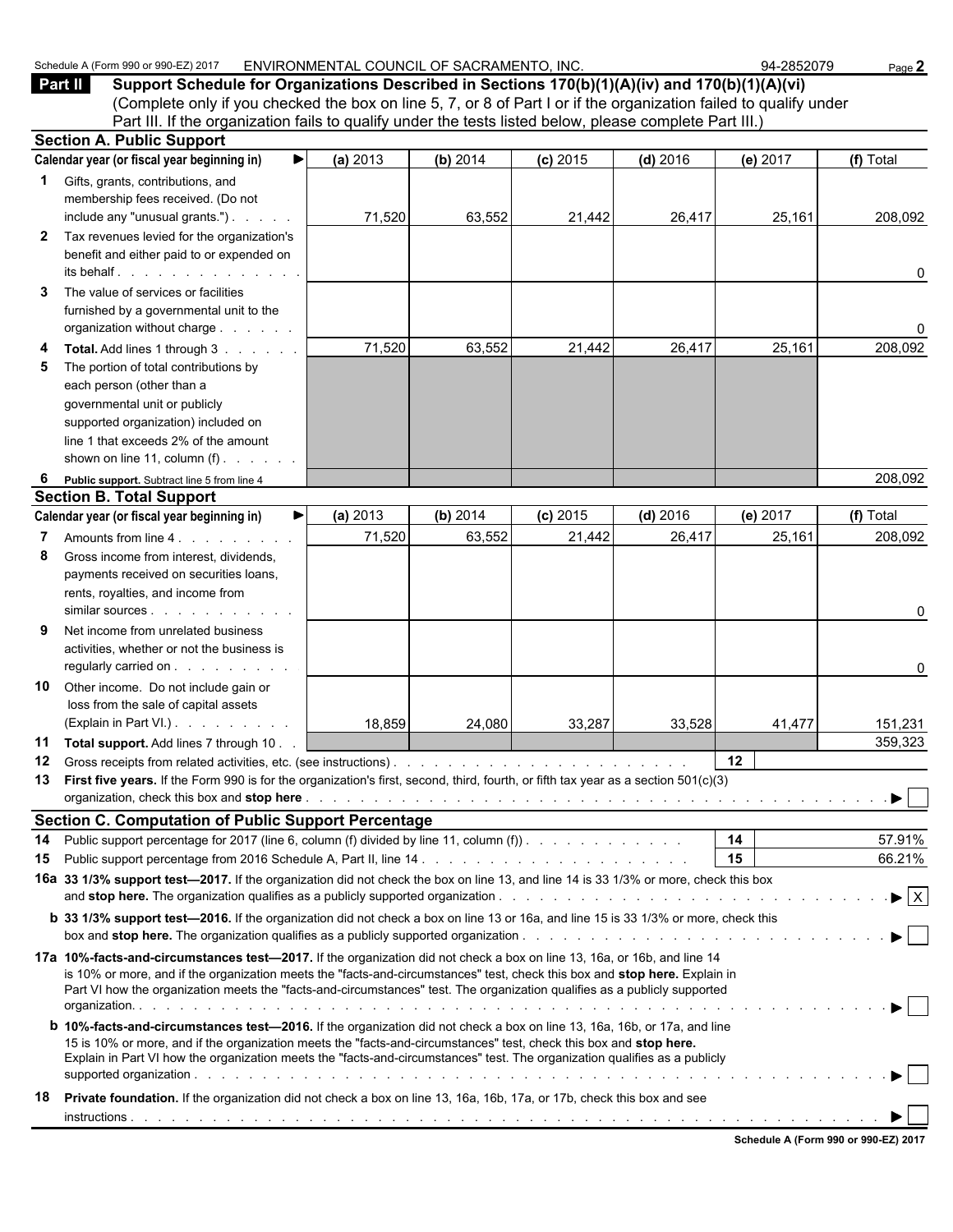| $1201^{-}$<br>Schedule<br>JUL OF GOOD<br>.m QQN<br>(Form<br>$\cdots$ | OF<br><b>SACRAMF</b><br><b>INC</b><br><b>ENVIRONMEN,</b><br>COUNCIL<br>$-$ NTC<br>TAI<br>. | -2852079<br>94 | Page |
|----------------------------------------------------------------------|--------------------------------------------------------------------------------------------|----------------|------|
|----------------------------------------------------------------------|--------------------------------------------------------------------------------------------|----------------|------|

**Part III Support Schedule for Organizations Described in Section 509(a)(2)** (Complete only if you checked the box on line 10 of Part I or if the organization failed to qualify under Part II. If the organization fails to qualify under the tests listed below, please complete Part II.)

|    | <b>Section A. Public Support</b>                                                                                                                                                                                               |          |          |            |              |          |           |
|----|--------------------------------------------------------------------------------------------------------------------------------------------------------------------------------------------------------------------------------|----------|----------|------------|--------------|----------|-----------|
|    | Calendar year (or fiscal year beginning in)                                                                                                                                                                                    | (a) 2013 | (b) 2014 | $(c)$ 2015 | $(d)$ 2016   | (e) 2017 | (f) Total |
|    | <b>1</b> Gifts, grants, contributions, and membership fees                                                                                                                                                                     |          |          |            |              |          |           |
|    | received. (Do not include any "unusual grants.")                                                                                                                                                                               |          |          |            |              |          | 0         |
| 2  | Gross receipts from admissions, merchandise<br>sold or services performed, or facilities                                                                                                                                       |          |          |            |              |          |           |
|    | furnished in any activity that is related to the                                                                                                                                                                               |          |          |            |              |          |           |
|    | organization's tax-exempt purpose                                                                                                                                                                                              |          |          |            |              |          | 0         |
| 3  | Gross receipts from activities that are not an                                                                                                                                                                                 |          |          |            |              |          |           |
|    | unrelated trade or business under section 513.                                                                                                                                                                                 |          |          |            |              |          | 0         |
| 4  | Tax revenues levied for the organization's                                                                                                                                                                                     |          |          |            |              |          |           |
|    | benefit and either paid to or expended on                                                                                                                                                                                      |          |          |            |              |          |           |
|    | its behalf                                                                                                                                                                                                                     |          |          |            |              |          | 0         |
| 5  | The value of services or facilities                                                                                                                                                                                            |          |          |            |              |          |           |
|    | furnished by a governmental unit to the                                                                                                                                                                                        |          |          |            |              |          |           |
|    | organization without charge                                                                                                                                                                                                    |          |          |            |              |          | 0         |
| 6  | <b>Total.</b> Add lines 1 through 5.                                                                                                                                                                                           | $\Omega$ | 0        | $\Omega$   | $\mathbf{0}$ | $\Omega$ | 0         |
|    | 7a Amounts included on lines 1, 2, and 3                                                                                                                                                                                       |          |          |            |              |          |           |
|    | received from disqualified persons                                                                                                                                                                                             |          |          |            |              |          | 0         |
|    | <b>b</b> Amounts included on lines 2 and 3                                                                                                                                                                                     |          |          |            |              |          |           |
|    | received from other than disqualified                                                                                                                                                                                          |          |          |            |              |          |           |
|    | persons that exceed the greater of \$5,000                                                                                                                                                                                     |          |          |            |              |          |           |
|    | or 1% of the amount on line 13 for the year                                                                                                                                                                                    |          |          |            |              |          | 0         |
|    | c Add lines $7a$ and $7b$ .                                                                                                                                                                                                    | $\Omega$ | 0        | $\Omega$   | $\Omega$     | $\Omega$ | $\Omega$  |
| 8  | <b>Public support (Subtract line 7c from</b>                                                                                                                                                                                   |          |          |            |              |          |           |
|    | line 6.) $\cdots$ $\cdots$ $\cdots$ $\cdots$                                                                                                                                                                                   |          |          |            |              |          | O         |
|    | <b>Section B. Total Support</b>                                                                                                                                                                                                |          |          |            |              |          |           |
|    | Calendar year (or fiscal year beginning in)<br>▶                                                                                                                                                                               | (a) 2013 | (b) 2014 | $(c)$ 2015 | $(d)$ 2016   | (e) 2017 | (f) Total |
| 9  | Amounts from line 6. Amounts from line 6.                                                                                                                                                                                      | $\Omega$ | $\Omega$ | $\Omega$   | $\Omega$     | $\Omega$ | 0         |
|    | <b>10a</b> Gross income from interest, dividends,                                                                                                                                                                              |          |          |            |              |          |           |
|    | payments received on securities loans, rents,                                                                                                                                                                                  |          |          |            |              |          |           |
|    | royalties, and income from similar sources.                                                                                                                                                                                    |          |          |            |              |          | 0         |
|    | <b>b</b> Unrelated business taxable income (less                                                                                                                                                                               |          |          |            |              |          |           |
|    | section 511 taxes) from businesses                                                                                                                                                                                             |          |          |            |              |          |           |
|    | acquired after June 30, 1975                                                                                                                                                                                                   |          |          |            |              |          | 0         |
|    | c Add lines 10a and 10b                                                                                                                                                                                                        | $\Omega$ | 0        | O          | $\Omega$     | 0        | $\Omega$  |
| 11 | Net income from unrelated business                                                                                                                                                                                             |          |          |            |              |          |           |
|    | activities not included in line 10b, whether                                                                                                                                                                                   |          |          |            |              |          |           |
|    | or not the business is regularly carried on.                                                                                                                                                                                   |          |          |            |              |          |           |
|    | 12 Other income. Do not include gain or                                                                                                                                                                                        |          |          |            |              |          |           |
|    | loss from the sale of capital assets                                                                                                                                                                                           |          |          |            |              |          |           |
|    | (Explain in Part VI.).                                                                                                                                                                                                         |          |          |            |              |          | 0         |
|    | 13 Total support. (Add lines 9, 10c, 11,                                                                                                                                                                                       |          |          |            |              |          |           |
|    |                                                                                                                                                                                                                                | $\Omega$ |          |            | 0            | 0        | 0         |
|    | 14 First five years. If the Form 990 is for the organization's first, second, third, fourth, or fifth tax year as a section 501(c)(3)                                                                                          |          |          |            |              |          |           |
|    | organization, check this box and stop here enterpresentation of the content of the content of the content of the content of the content of the content of the content of the content of the content of the content of the cont |          |          |            |              |          |           |
|    | <b>Section C. Computation of Public Support Percentage</b>                                                                                                                                                                     |          |          |            |              |          |           |
|    | 15 Public support percentage for 2017 (line 8, column (f) divided by line 13, column (f)).                                                                                                                                     |          |          |            |              | 15       | 0.00%     |
|    |                                                                                                                                                                                                                                |          |          |            |              | 16       | 0.00%     |
|    | Section D. Computation of Investment Income Percentage                                                                                                                                                                         |          |          |            |              |          |           |
| 17 | Investment income percentage for 2017 (line 10c, column (f) divided by line 13, column (f)).                                                                                                                                   |          |          |            |              | 17       | 0.00%     |
| 18 |                                                                                                                                                                                                                                |          |          |            |              | 18       | 0.00%     |
|    | 19a 33 1/3% support tests-2017. If the organization did not check the box on line 14, and line 15 is more than 33 1/3%, and line 17 is                                                                                         |          |          |            |              |          |           |
|    |                                                                                                                                                                                                                                |          |          |            |              |          | ▶         |
|    | b 33 1/3% support tests—2016. If the organization did not check a box on line 14 or line 19a, and line 16 is more than 33 1/3%, and                                                                                            |          |          |            |              |          |           |
|    | line 18 is not more than 33 1/3%, check this box and stop here. The organization qualifies as a publicly supported organization                                                                                                |          |          |            |              |          |           |
|    |                                                                                                                                                                                                                                |          |          |            |              |          |           |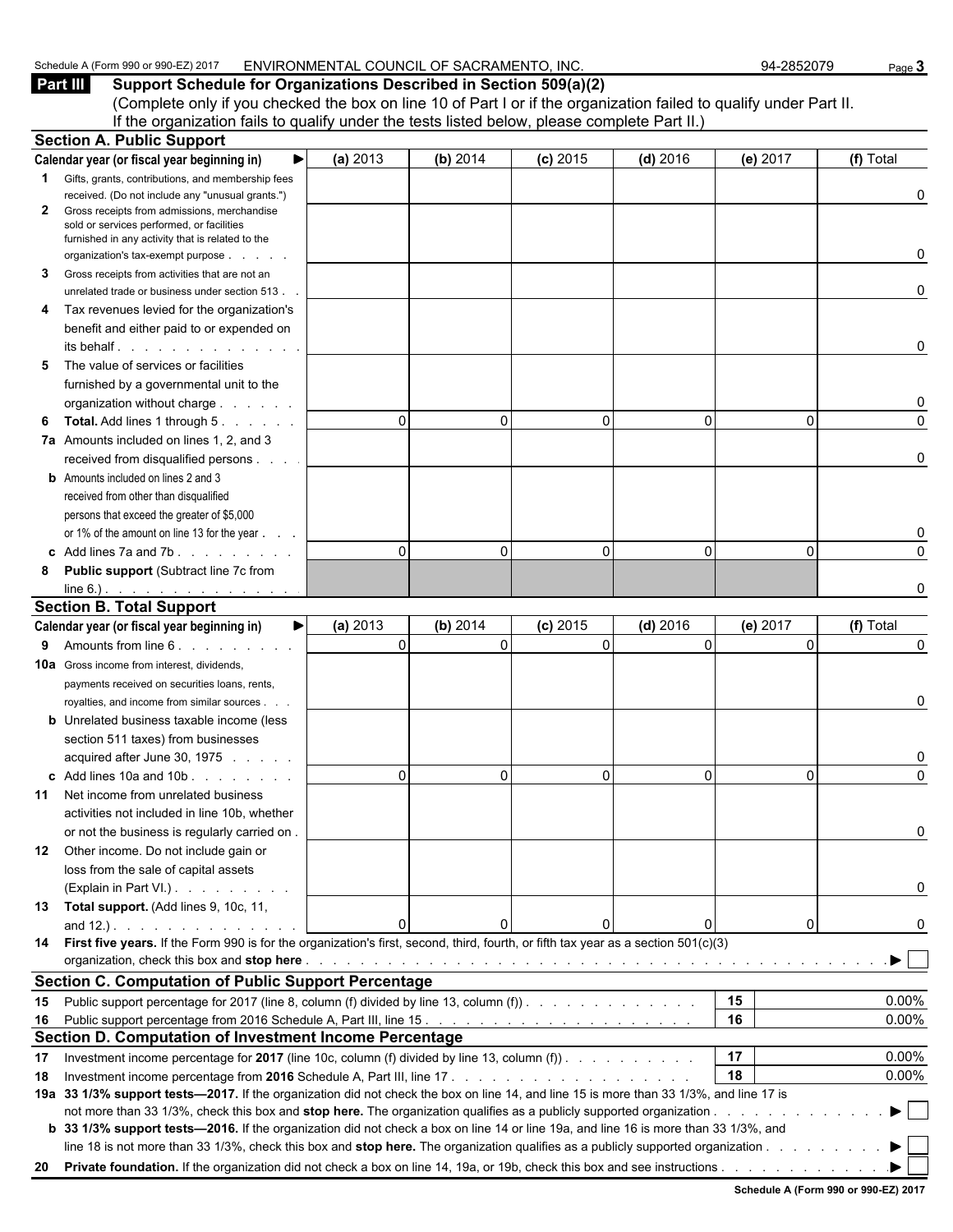## **Part IV Supporting Organizations**

(Complete only if you checked a box in line 12 on Part I. If you checked 12a of Part I, complete Sections A and B. If you checked 12b of Part I, complete Sections A and C. If you checked 12c of Part I, complete Sections A, D, and E. If you checked 12d of Part I, complete Sections A and D, and complete Part V.)

# **Section A. All Supporting Organizations**

- **1** Are all of the organization's supported organizations listed by name in the organization's governing documents? *If* "*No,*" *describe in Part VI how the supported organizations are designated. If designated by class or purpose, describe the designation. If historic and continuing relationship, explain.* **1**
- **2** Did the organization have any supported organization that does not have an IRS determination of status under section 509(a)(1) or (2)? *If* "*Yes,*" *explain in Part VI how the organization determined that the supported organization was described in section 509(a)(1) or (2).*
- **3a** Did the organization have a supported organization described in section 501(c)(4), (5), or (6)? *If* "*Yes,*" *answer (b) and (c) below.* **3a**
- **b** Did the organization confirm that each supported organization qualified under section 501(c)(4), (5), or (6) and satisfied the public support tests under section 509(a)(2)? *If* "*Yes,*" *describe in Part VI when and how the organization made the determination.* **3b**
- **c** Did the organization ensure that all support to such organizations was used exclusively for section 170(c)(2) (B) purposes? *If* "*Yes,*" *explain in Part VI what controls the organization put in place to ensure such use.* **3c**
- **4a** Was any supported organization not organized in the United States ("foreign supported organization")? *If "Yes," and if you checked 12a or 12b in Part I, answer (b) and (c) below.* **4a**
- **b** Did the organization have ultimate control and discretion in deciding whether to make grants to the foreign supported organization? *If* "*Yes,*" *describe in Part VI how the organization had such control and discretion despite being controlled or supervised by or in connection with its supported organizations.* **4b**
- **c** Did the organization support any foreign supported organization that does not have an IRS determination under sections 501(c)(3) and 509(a)(1) or (2)? *If* "*Yes,*" *explain in Part VI what controls the organization used to ensure that all support to the foreign supported organization was used exclusively for section 170(c)(2)(B) purposes.* **4c**
- **5a** Did the organization add, substitute, or remove any supported organizations during the tax year? *If* "*Yes,*" *answer (b) and (c) below (if applicable). Also, provide detail in Part VI, including (i) the names and EIN numbers of the supported organizations added, substituted, or removed; (ii) the reasons for each such action; (iii) the authority under the organization's organizing document authorizing such action; and (iv) how the action was accomplished (such as by amendment to the organizing document).* **5a**
- **b Type I or Type II only.** Was any added or substituted supported organization part of a class already designated in the organization's organizing document? **5b**
- **c Substitutions only.** Was the substitution the result of an event beyond the organization's control? **5c**
- **6** Did the organization provide support (whether in the form of grants or the provision of services or facilities) to anyone other than (i) its supported organizations, (ii) individuals that are part of the charitable class benefited by one or more of its supported organizations, or (iii) other supporting organizations that also support or benefit one or more of the filing organization's supported organizations? *If "Yes," provide detail in Part VI.* **6**
- **7** Did the organization provide a grant, loan, compensation, or other similar payment to a substantial contributor (defined in section 4958(c)(3)(C)), a family member of a substantial contributor, or a 35% controlled entity with regard to a substantial contributor? *If "Yes," complete Part I of Schedule L (Form 990 or 990-EZ).* **7**
- **8** Did the organization make a loan to a disqualified person (as defined in section 4958) not described in line 7? *If "Yes," complete Part I of Schedule L (Form 990 or 990-EZ).* **8**
- **9a** Was the organization controlled directly or indirectly at any time during the tax year by one or more disqualified persons as defined in section 4946 (other than foundation managers and organizations described in section 509(a)(1) or (2))? *If* "*Yes*," *provide detail in Part VI.*
- **b** Did one or more disqualified persons (as defined in line 9a) hold a controlling interest in any entity in which the supporting organization had an interest? *If* "*Yes,*" *provide detail in Part VI.* **9b**
- **c** Did a disqualified person (as defined in line 9a) have an ownership interest in, or derive any personal benefit from, assets in which the supporting organization also had an interest? *If* "*Yes,*" *provide detail in Part VI.* **9c**
- **10a** Was the organization subject to the excess business holdings rules of section 4943 because of section 4943(f) (regarding certain Type II supporting organizations, and all Type III non-functionally integrated supporting organizations)? If "Yes," answer 10b below.
	- **b** Did the organization have any excess business holdings in the tax year? *(Use Schedule C, Form 4720, to determine whether the organization had excess business holdings.)* **10b**

|                      | Yes | <u>No</u> |
|----------------------|-----|-----------|
|                      |     |           |
| 1                    |     |           |
|                      |     |           |
|                      |     |           |
| $\frac{2}{\sqrt{2}}$ |     |           |
| <u>3a</u>            |     |           |
|                      |     |           |
| <u>3b</u>            |     |           |
|                      |     |           |
| $\frac{3c}{2}$       |     |           |
| <u>4a</u>            |     |           |
|                      |     |           |
|                      |     |           |
| 4 <sub>b</sub>       |     |           |
|                      |     |           |
| <u>4c</u>            |     |           |
|                      |     |           |
| $\frac{5a}{2}$       |     |           |
|                      |     |           |
| <u>5b</u>            |     |           |
| 5c                   |     |           |
|                      |     |           |
| 6                    |     |           |
|                      |     |           |
| 1<br>l               |     |           |
|                      |     |           |
| 8                    |     |           |
|                      |     |           |
| 9 <u>a</u>           |     |           |
|                      |     |           |
| 9b                   |     |           |
| 9c                   |     |           |
|                      |     |           |
|                      |     |           |
| 10a                  |     |           |
|                      |     |           |
| 10 <sub>b</sub>      |     |           |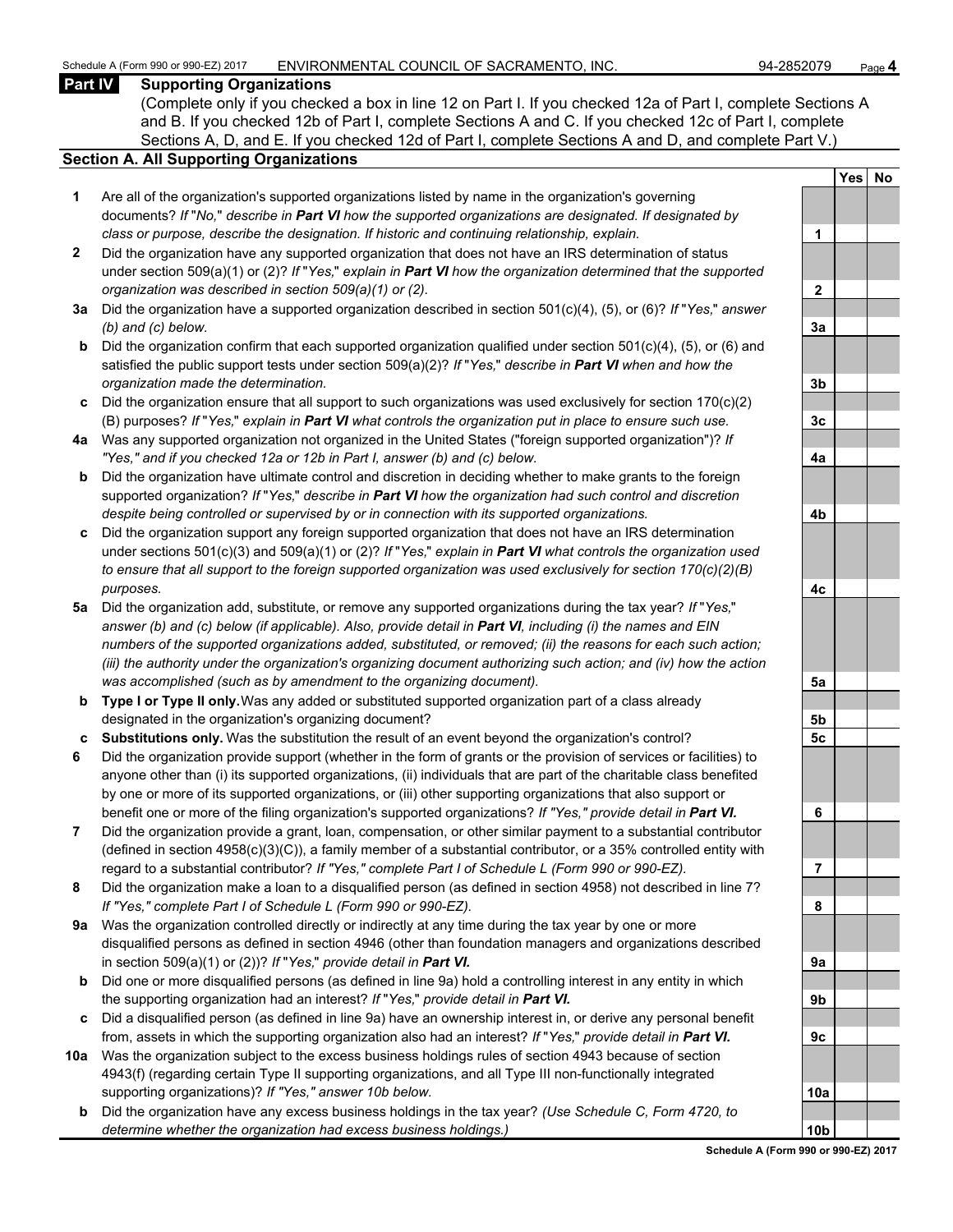|              | Schedule A (Form 990 or 990-EZ) 2017<br>ENVIRONMENTAL COUNCIL OF SACRAMENTO, INC.                                                 | 94-2852079      |      | Page $5$ |
|--------------|-----------------------------------------------------------------------------------------------------------------------------------|-----------------|------|----------|
| Part IV      | <b>Supporting Organizations (continued)</b>                                                                                       |                 |      |          |
|              |                                                                                                                                   |                 | Yes  | No       |
| 11           | Has the organization accepted a gift or contribution from any of the following persons?                                           |                 |      |          |
| a            | A person who directly or indirectly controls, either alone or together with persons described in (b) and (c)                      |                 |      |          |
|              | below, the governing body of a supported organization?                                                                            | 11a             |      |          |
| b            | A family member of a person described in (a) above?                                                                               | 11 <sub>b</sub> |      |          |
| c            | A 35% controlled entity of a person described in (a) or (b) above? If "Yes" to a, b, or c, provide detail in Part VI.             | 11c             |      |          |
|              | <b>Section B. Type I Supporting Organizations</b>                                                                                 |                 |      |          |
|              |                                                                                                                                   |                 | Yes  | No       |
| 1            | Did the directors, trustees, or membership of one or more supported organizations have the power to                               |                 |      |          |
|              | regularly appoint or elect at least a majority of the organization's directors or trustees at all times during the                |                 |      |          |
|              | tax year? If "No," describe in Part VI how the supported organization(s) effectively operated, supervised, or                     |                 |      |          |
|              | controlled the organization's activities. If the organization had more than one supported organization,                           |                 |      |          |
|              | describe how the powers to appoint and/or remove directors or trustees were allocated among the supported                         |                 |      |          |
|              | organizations and what conditions or restrictions, if any, applied to such powers during the tax year.                            | 1               |      |          |
| $\mathbf{2}$ | Did the organization operate for the benefit of any supported organization other than the supported                               |                 |      |          |
|              | organization(s) that operated, supervised, or controlled the supporting organization? If "Yes," explain in Part                   |                 |      |          |
|              | VI how providing such benefit carried out the purposes of the supported organization(s) that operated,                            |                 |      |          |
|              | supervised, or controlled the supporting organization.                                                                            | $\mathbf{2}$    |      |          |
|              | <b>Section C. Type II Supporting Organizations</b>                                                                                |                 |      |          |
|              |                                                                                                                                   |                 | Yes  | No       |
| 1            | Were a majority of the organization's directors or trustees during the tax year also a majority of the directors                  |                 |      |          |
|              | or trustees of each of the organization's supported organization(s)? If "No," describe in Part VI how control                     |                 |      |          |
|              | or management of the supporting organization was vested in the same persons that controlled or managed                            |                 |      |          |
|              | the supported organization(s).                                                                                                    | 1               |      |          |
|              | <b>Section D. All Type III Supporting Organizations</b>                                                                           |                 |      |          |
|              |                                                                                                                                   |                 | Yes  | No       |
| 1            | Did the organization provide to each of its supported organizations, by the last day of the fifth month of the                    |                 |      |          |
|              | organization's tax year, (i) a written notice describing the type and amount of support provided during the prior tax             |                 |      |          |
|              | year, (ii) a copy of the Form 990 that was most recently filed as of the date of notification, and (iii) copies of the            |                 |      |          |
|              | organization's governing documents in effect on the date of notification, to the extent not previously provided?                  | 1               |      |          |
| $\mathbf{2}$ | Were any of the organization's officers, directors, or trustees either (i) appointed or elected by the supported                  |                 |      |          |
|              | organization(s) or (ii) serving on the governing body of a supported organization? If "No," explain in Part VI how                |                 |      |          |
|              | the organization maintained a close and continuous working relationship with the supported organization(s).                       | 2               |      |          |
| 3            | By reason of the relationship described in (2), did the organization's supported organizations have a                             |                 |      |          |
|              | significant voice in the organization's investment policies and in directing the use of the organization's                        |                 |      |          |
|              | income or assets at all times during the tax year? If "Yes," describe in Part VI the role the organization's                      |                 |      |          |
|              | supported organizations played in this regard.                                                                                    | 3               |      |          |
|              | Section E. Type III Functionally Integrated Supporting Organizations                                                              |                 |      |          |
| 1            | Check the box next to the method that the organization used to satisfy the Integral Part Test during the year (see instructions). |                 |      |          |
| а            | The organization satisfied the Activities Test. Complete line 2 below.                                                            |                 |      |          |
| b            | The organization is the parent of each of its supported organizations. Complete line 3 below.                                     |                 |      |          |
|              |                                                                                                                                   |                 |      |          |
| c            | The organization supported a governmental entity. Describe in Part VI how you supported a government entity (see instructions).   |                 |      |          |
| 2            | Activities Test. Answer (a) and (b) below.                                                                                        |                 | Yesl | No       |
|              | Did substantially all of the organization's activities during the tax year directly further the exempt purposes of                |                 |      |          |

- tantially all of the organization's activities during the tax year directly further the exempt purposes of the supported organization(s) to which the organization was responsive? *If* "*Yes,*" *then in Part VI identify those supported organizations and explain how these activities directly furthered their exempt purposes, how the organization was responsive to those supported organizations, and how the organization determined that these activities constituted substantially all of its activities.* **2a**
- **b** Did the activities described in (a) constitute activities that, but for the organization's involvement, one or more of the organization's supported organization(s) would have been engaged in? *If* "*Yes,*" *explain in Part VI the reasons for the organization's position that its supported organization(s) would have engaged in these activities but for the organization's involvement.* **2b**
- **3** Parent of Supported Organizations. *Answer (a) and (b) below.*
- **a** Did the organization have the power to regularly appoint or elect a majority of the officers, directors, or trustees of each of the supported organizations? *Provide details in Part VI.* **3a**
- **b** Did the organization exercise a substantial degree of direction over the policies, programs, and activities of each of its supported organizations? *If* "*Yes,*" *describe in Part VI the role played by the organization in this regard.* **3b**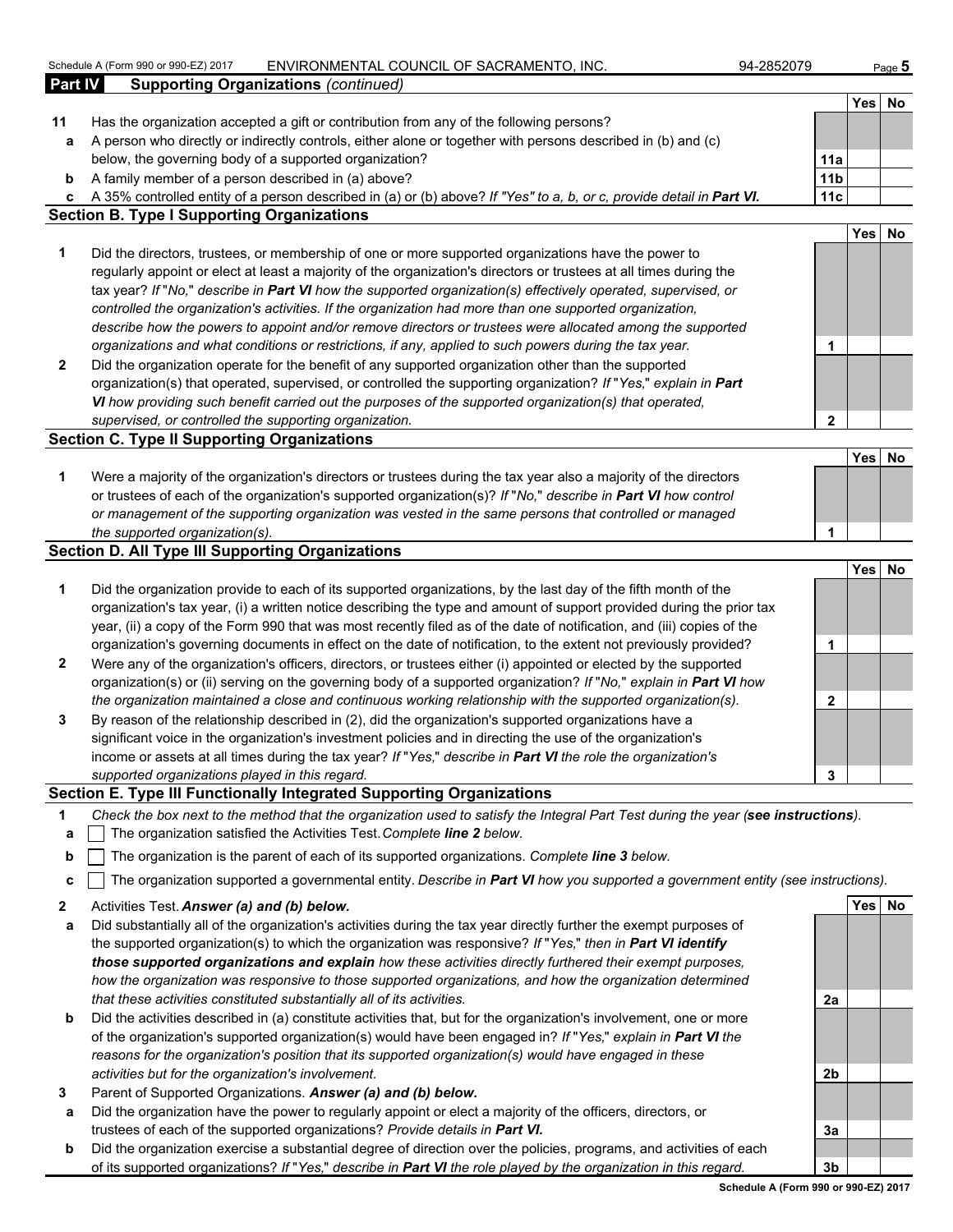| Schedule A (Form 990 or 990-EZ) 2017<br>ENVIRONMENTAL COUNCIL OF SACRAMENTO, INC.                                                      |                         |                | 94-2852079<br>Page $6$         |
|----------------------------------------------------------------------------------------------------------------------------------------|-------------------------|----------------|--------------------------------|
| Part V<br>Type III Non-Functionally Integrated 509(a)(3) Supporting Organizations                                                      |                         |                |                                |
| Check here if the organization satisfied the Integral Part Test as a qualifying trust on Nov. 20, 1970 (explain in Part VI). See<br>1  |                         |                |                                |
| instructions. All other Type III non-functionally integrated supporting organizations must complete Sections A through E.              |                         |                |                                |
| <b>Section A - Adjusted Net Income</b>                                                                                                 |                         | (A) Prior Year | (B) Current Year<br>(optional) |
| 1 Net short-term capital gain                                                                                                          | 1                       |                |                                |
| 2 Recoveries of prior-year distributions                                                                                               | $\mathbf 2$             |                |                                |
| 3 Other gross income (see instructions)                                                                                                | 3                       |                |                                |
| 4 Add lines 1 through 3.                                                                                                               | 4                       | 0              | 0                              |
| 5 Depreciation and depletion                                                                                                           | 5                       |                |                                |
| 6 Portion of operating expenses paid or incurred for production or                                                                     |                         |                |                                |
| collection of gross income or for management, conservation, or                                                                         |                         |                |                                |
| maintenance of property held for production of income (see instructions)                                                               | 6                       |                |                                |
| 7 Other expenses (see instructions)                                                                                                    | $\overline{7}$          |                |                                |
| 8 Adjusted Net Income (subtract lines 5, 6, and 7 from line 4).                                                                        | 8                       | 0              |                                |
| <b>Section B - Minimum Asset Amount</b>                                                                                                |                         | (A) Prior Year | (B) Current Year<br>(optional) |
| 1 Aggregate fair market value of all non-exempt-use assets (see                                                                        |                         |                |                                |
| instructions for short tax year or assets held for part of year):                                                                      |                         |                |                                |
| a Average monthly value of securities                                                                                                  | 1a                      |                |                                |
| <b>b</b> Average monthly cash balances                                                                                                 | 1 <sub>b</sub>          |                |                                |
| c Fair market value of other non-exempt-use assets                                                                                     | 1c                      |                |                                |
| d Total (add lines 1a, 1b, and 1c)                                                                                                     | 1 <sub>d</sub>          | 0              | 0                              |
| e Discount claimed for blockage or other                                                                                               |                         |                |                                |
| factors (explain in detail in Part VI):                                                                                                |                         |                |                                |
| 2 Acquisition indebtedness applicable to non-exempt-use assets                                                                         | $\overline{\mathbf{2}}$ |                |                                |
| 3 Subtract line 2 from line 1d.                                                                                                        | $\overline{\mathbf{3}}$ | 0              | 0                              |
| 4 Cash deemed held for exempt use. Enter 1-1/2% of line 3 (for greater amount,                                                         |                         |                |                                |
| see instructions).                                                                                                                     |                         | 0              | 0                              |
| 5 Net value of non-exempt-use assets (subtract line 4 from line 3)                                                                     | 5                       | 0              | 0                              |
| 6 Multiply line 5 by .035.                                                                                                             | 6                       | 0              | 0                              |
| 7 Recoveries of prior-year distributions                                                                                               | $\overline{7}$          | 0              | 0                              |
| 8 Minimum Asset Amount (add line 7 to line 6)                                                                                          | 8                       | 0              | 0                              |
| <b>Section C - Distributable Amount</b>                                                                                                |                         |                | <b>Current Year</b>            |
| 1 Adjusted net income for prior year (from Section A, line 8, Column A)                                                                | 1                       |                | 0                              |
| 2 Enter 85% of line 1                                                                                                                  | $\overline{\mathbf{c}}$ |                | $\pmb{0}$                      |
| 3 Minimum asset amount for prior year (from Section B, line 8, Column A)                                                               | 3                       |                | 0                              |
| 4 Enter greater of line 2 or line 3.                                                                                                   | 4                       |                | 0                              |
| 5 Income tax imposed in prior year                                                                                                     | 5                       |                |                                |
| 6 Distributable Amount. Subtract line 5 from line 4, unless subject to                                                                 |                         |                |                                |
| emergency temporary reduction (see instructions).                                                                                      | 6                       |                | $\overline{0}$                 |
| Check here if the current year is the organization's first as a non-functionally integrated Type III supporting organization (see<br>7 |                         |                |                                |

instructions).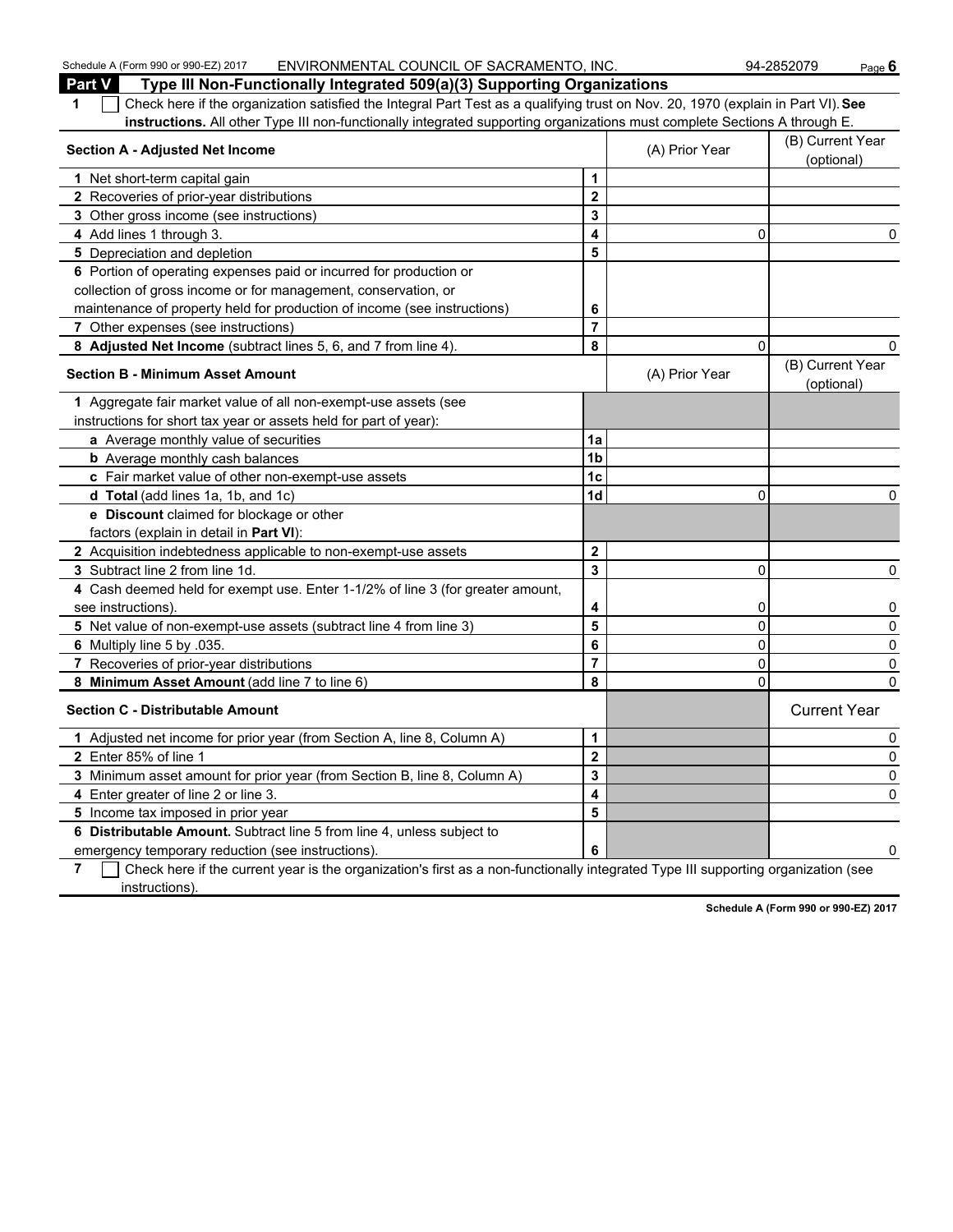| Schedule A (Form 990 or 990-EZ) 2017 | . COUNCIL OF SACRAMENTO<br>ENVIRONMENTAL | $\overline{\phantom{a}}$ INC<br>94-2852079 | □aαe |
|--------------------------------------|------------------------------------------|--------------------------------------------|------|
|--------------------------------------|------------------------------------------|--------------------------------------------|------|

| Part V         | Type III Non-Functionally Integrated 509(a)(3) Supporting Organizations (continued)        |                                    |                                               |                                                  |
|----------------|--------------------------------------------------------------------------------------------|------------------------------------|-----------------------------------------------|--------------------------------------------------|
|                | <b>Section D - Distributions</b>                                                           |                                    |                                               | <b>Current Year</b>                              |
| 1              | Amounts paid to supported organizations to accomplish exempt purposes                      |                                    |                                               |                                                  |
|                | 2 Amounts paid to perform activity that directly furthers exempt purposes of supported     |                                    |                                               |                                                  |
|                | organizations, in excess of income from activity                                           |                                    |                                               |                                                  |
|                | 3 Administrative expenses paid to accomplish exempt purposes of supported organizations    |                                    |                                               |                                                  |
|                | 4 Amounts paid to acquire exempt-use assets                                                |                                    |                                               |                                                  |
| 5.             | Qualified set-aside amounts (prior IRS approval required)                                  |                                    |                                               |                                                  |
| 6              | Other distributions (describe in Part VI). See instructions.                               |                                    |                                               |                                                  |
| $\overline{7}$ | Total annual distributions. Add lines 1 through 6.                                         |                                    |                                               |                                                  |
| 8              | Distributions to attentive supported organizations to which the organization is responsive |                                    |                                               |                                                  |
|                | (provide details in Part VI). See instructions.                                            |                                    |                                               |                                                  |
| 9              | Distributable amount for 2017 from Section C, line 6                                       |                                    |                                               |                                                  |
| 10             | Line 8 amount divided by line 9 amount                                                     |                                    |                                               | 0.000                                            |
|                | Section E - Distribution Allocations (see instructions)                                    | (i)<br><b>Excess Distributions</b> | (ii)<br><b>Underdistributions</b><br>Pre-2017 | (iii)<br><b>Distributable</b><br>Amount for 2017 |
| 1              | Distributable amount for 2017 from Section C, line 6                                       |                                    |                                               |                                                  |
|                | Underdistributions, if any, for years prior to 2017                                        |                                    |                                               |                                                  |
| $\mathbf{2}$   | (reasonable cause required-explain in Part VI). See                                        |                                    |                                               |                                                  |
|                | instructions.                                                                              |                                    |                                               |                                                  |
| 3              | Excess distributions carryover, if any, to 2017                                            |                                    |                                               |                                                  |
| a              |                                                                                            |                                    |                                               |                                                  |
| b              | From 2013                                                                                  |                                    |                                               |                                                  |
| c.             | From 2014. . $\frac{1}{2}$                                                                 |                                    |                                               |                                                  |
| d              | From 2015 <u>.</u>                                                                         |                                    |                                               |                                                  |
|                | e From 2016.<br>and a series of the con-                                                   |                                    |                                               |                                                  |
| f              | <b>Total</b> of lines 3a through e                                                         | $\Omega$                           |                                               |                                                  |
| a              | Applied to underdistributions of prior years                                               |                                    | O                                             |                                                  |
|                | <b>h</b> Applied to 2017 distributable amount                                              |                                    |                                               |                                                  |
|                | Carryover from 2012 not applied (see instructions)                                         |                                    |                                               |                                                  |
|                | Remainder. Subtract lines 3g, 3h, and 3i from 3f.                                          | $\Omega$                           |                                               |                                                  |
| 4              | Distributions for 2017 from                                                                |                                    |                                               |                                                  |
|                | Section D, line 7:<br>\$                                                                   |                                    |                                               |                                                  |
|                | a Applied to underdistributions of prior years                                             |                                    | O                                             |                                                  |
| b              | Applied to 2017 distributable amount                                                       |                                    |                                               |                                                  |
|                | c Remainder. Subtract lines 4a and 4b from 4.                                              | 0                                  |                                               |                                                  |
| 5              | Remaining underdistributions for years prior to 2017, if                                   |                                    |                                               |                                                  |
|                | any. Subtract lines 3g and 4a from line 2. For result                                      |                                    |                                               |                                                  |
|                | greater than zero, explain in Part VI. See instructions.                                   |                                    | 0                                             |                                                  |
| 6              | Remaining underdistributions for 2017. Subtract lines 3h                                   |                                    |                                               |                                                  |
|                | and 4b from line 1. For result greater than zero, explain in                               |                                    |                                               |                                                  |
|                | <b>Part VI.</b> See instructions.                                                          |                                    |                                               | 0                                                |
| $\overline{7}$ | Excess distributions carryover to 2018. Add lines 3j                                       |                                    |                                               |                                                  |
|                | and 4c.                                                                                    | 0                                  |                                               |                                                  |
| 8              | Breakdown of line 7:                                                                       |                                    |                                               |                                                  |
| a              | Excess from $2013$ .<br>0                                                                  |                                    |                                               |                                                  |
| b              | Excess from $2014.$ $\ldots$ $\ldots$<br>0                                                 |                                    |                                               |                                                  |
| C.             | Excess from $2015$ .<br>0                                                                  |                                    |                                               |                                                  |
| d              | Excess from $2016.$ $\ldots$ $\ldots$<br>$\Omega$                                          |                                    |                                               |                                                  |
|                | e Excess from 2017.<br>$\Omega$                                                            |                                    |                                               |                                                  |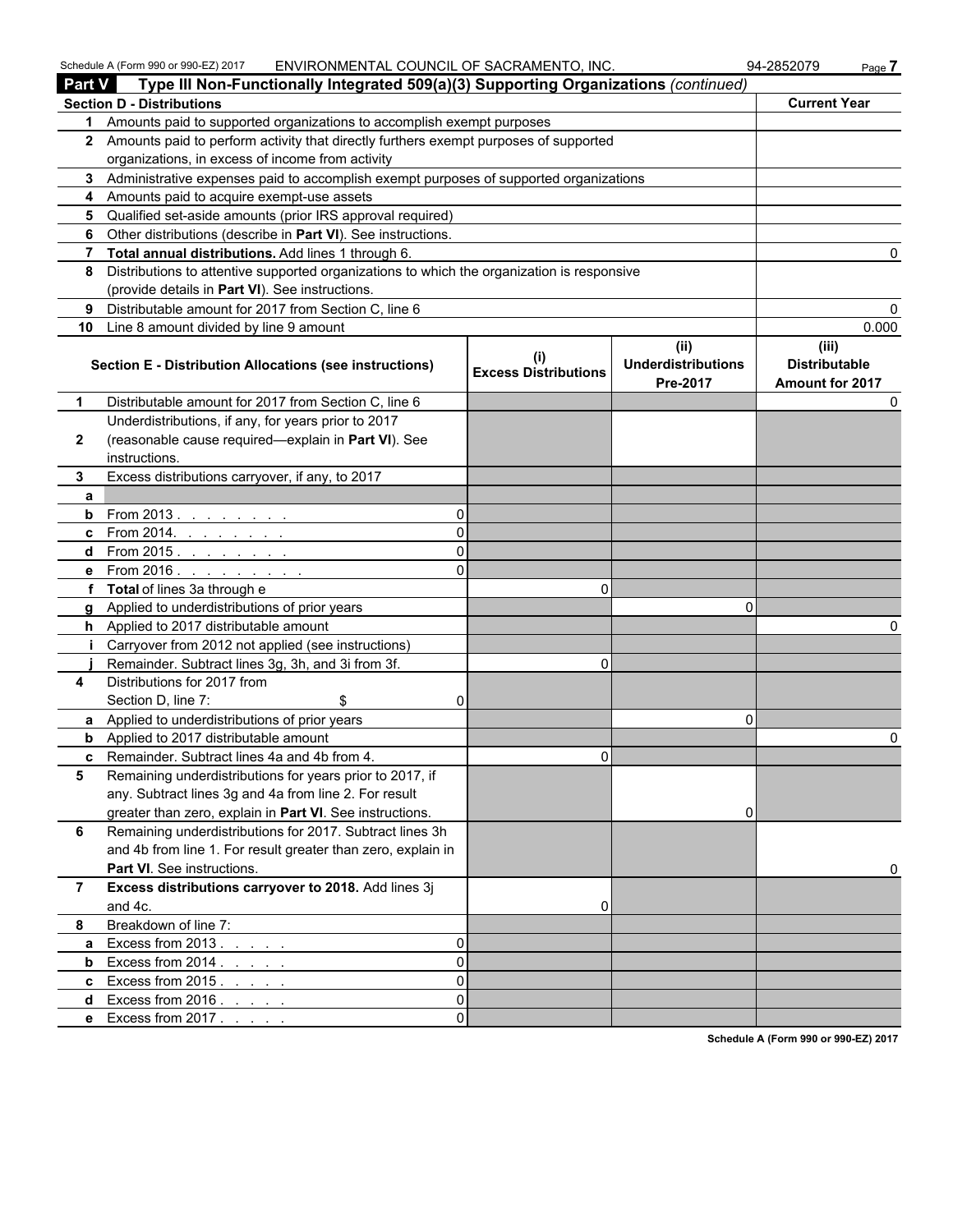|                       | Schedule A (Form 990 or 990-EZ) 2017<br>ENVIRONMENTAL COUNCIL OF SACRAMENTO, INC.                                                                                                                                                                                                                                                                                                                                                                                                                                                                                                           | 94-2852079<br>Page 8 |
|-----------------------|---------------------------------------------------------------------------------------------------------------------------------------------------------------------------------------------------------------------------------------------------------------------------------------------------------------------------------------------------------------------------------------------------------------------------------------------------------------------------------------------------------------------------------------------------------------------------------------------|----------------------|
| <b>Part VI</b>        | Supplemental Information. Provide the explanations required by Part II, line 10; Part II, line 17a or 17b; Part<br>III, line 12; Part IV, Section A, lines 1, 2, 3b, 3c, 4b, 4c, 5a, 6, 9a, 9b, 9c, 11a, 11b, and 11c; Part IV, Section<br>B, lines 1 and 2; Part IV, Section C, line 1; Part IV, Section D, lines 2 and 3; Part IV, Section E, lines 1c, 2a, 2b,<br>3a, and 3b; Part V, line 1; Part V, Section B, line 1e; Part V, Section D, lines 5, 6, and 8; and Part V, Section E,<br>lines 2, 5, and 6. Also complete this part for any additional information. (See instructions.) |                      |
|                       |                                                                                                                                                                                                                                                                                                                                                                                                                                                                                                                                                                                             |                      |
|                       | Part II Section B Line 10 This income includes gross income from fundraising events (form                                                                                                                                                                                                                                                                                                                                                                                                                                                                                                   |                      |
| 990, Part I, Line 6b) |                                                                                                                                                                                                                                                                                                                                                                                                                                                                                                                                                                                             |                      |
|                       |                                                                                                                                                                                                                                                                                                                                                                                                                                                                                                                                                                                             |                      |
|                       |                                                                                                                                                                                                                                                                                                                                                                                                                                                                                                                                                                                             |                      |
|                       |                                                                                                                                                                                                                                                                                                                                                                                                                                                                                                                                                                                             |                      |
|                       |                                                                                                                                                                                                                                                                                                                                                                                                                                                                                                                                                                                             |                      |
|                       |                                                                                                                                                                                                                                                                                                                                                                                                                                                                                                                                                                                             |                      |
|                       |                                                                                                                                                                                                                                                                                                                                                                                                                                                                                                                                                                                             |                      |
|                       |                                                                                                                                                                                                                                                                                                                                                                                                                                                                                                                                                                                             |                      |
|                       |                                                                                                                                                                                                                                                                                                                                                                                                                                                                                                                                                                                             |                      |
|                       |                                                                                                                                                                                                                                                                                                                                                                                                                                                                                                                                                                                             |                      |
|                       |                                                                                                                                                                                                                                                                                                                                                                                                                                                                                                                                                                                             |                      |
|                       |                                                                                                                                                                                                                                                                                                                                                                                                                                                                                                                                                                                             |                      |
|                       |                                                                                                                                                                                                                                                                                                                                                                                                                                                                                                                                                                                             |                      |
|                       |                                                                                                                                                                                                                                                                                                                                                                                                                                                                                                                                                                                             |                      |
|                       |                                                                                                                                                                                                                                                                                                                                                                                                                                                                                                                                                                                             |                      |
|                       |                                                                                                                                                                                                                                                                                                                                                                                                                                                                                                                                                                                             |                      |
|                       |                                                                                                                                                                                                                                                                                                                                                                                                                                                                                                                                                                                             |                      |
|                       |                                                                                                                                                                                                                                                                                                                                                                                                                                                                                                                                                                                             |                      |
|                       |                                                                                                                                                                                                                                                                                                                                                                                                                                                                                                                                                                                             |                      |
|                       |                                                                                                                                                                                                                                                                                                                                                                                                                                                                                                                                                                                             |                      |
|                       |                                                                                                                                                                                                                                                                                                                                                                                                                                                                                                                                                                                             |                      |
|                       |                                                                                                                                                                                                                                                                                                                                                                                                                                                                                                                                                                                             |                      |
|                       |                                                                                                                                                                                                                                                                                                                                                                                                                                                                                                                                                                                             |                      |
|                       |                                                                                                                                                                                                                                                                                                                                                                                                                                                                                                                                                                                             |                      |
|                       |                                                                                                                                                                                                                                                                                                                                                                                                                                                                                                                                                                                             |                      |
|                       |                                                                                                                                                                                                                                                                                                                                                                                                                                                                                                                                                                                             |                      |
|                       |                                                                                                                                                                                                                                                                                                                                                                                                                                                                                                                                                                                             |                      |
|                       |                                                                                                                                                                                                                                                                                                                                                                                                                                                                                                                                                                                             |                      |
|                       |                                                                                                                                                                                                                                                                                                                                                                                                                                                                                                                                                                                             |                      |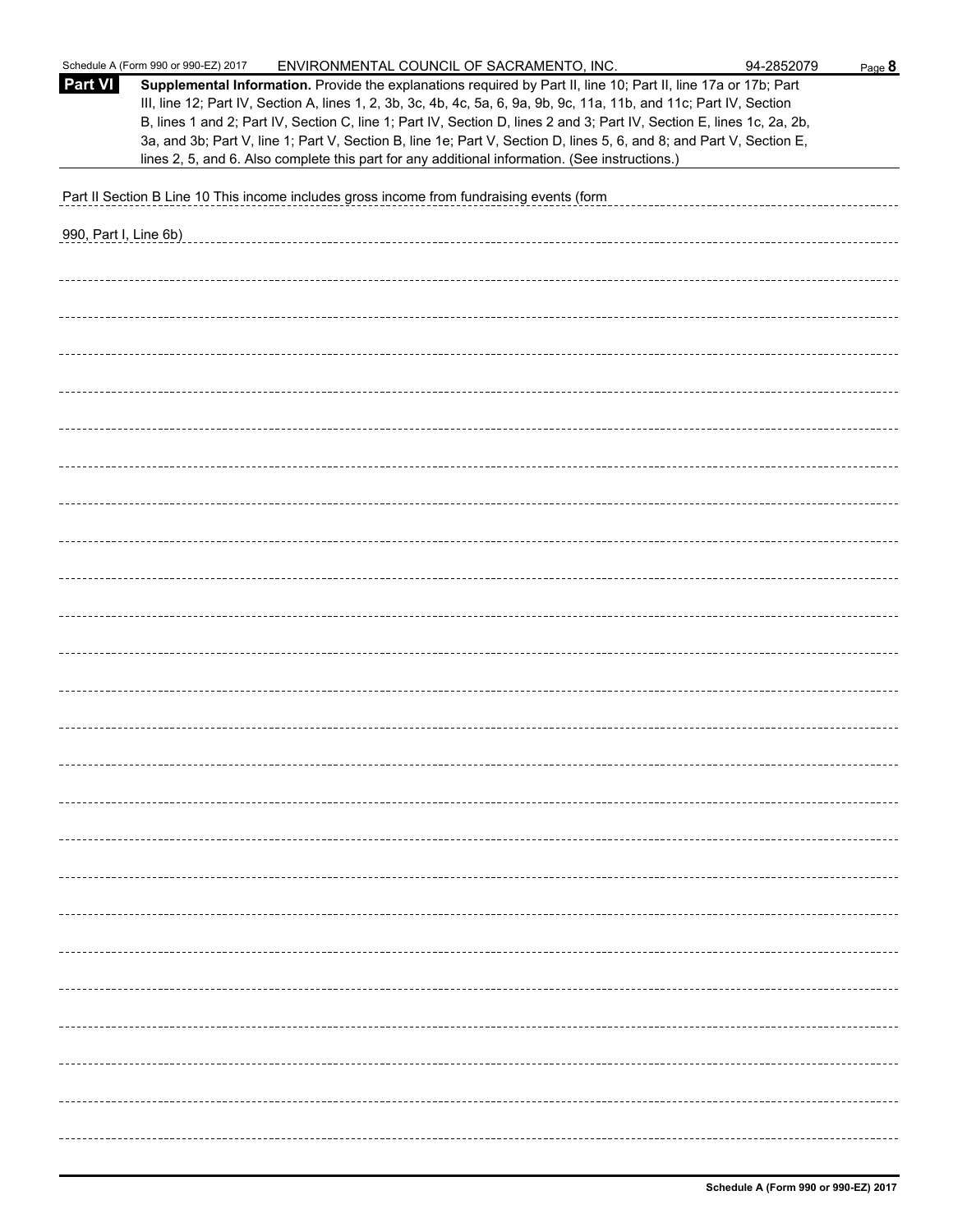| <b>Schedule B</b>                        |  |  |
|------------------------------------------|--|--|
| $T_{\text{c}}$ $\sim$ 000 000 $\text{F}$ |  |  |

#### **(Form 990, 990-EZ, or 990-PF)** Department of the Treasury

# **Schedule of Contributors**  $\frac{\text{OMB No. 1545-0047}}{}$

**Attach to Form 990, Form 990-EZ, or Form 990-PF.**

| Department of the Treasury<br>Internal Revenue Service | ► Go to www.irs.gov/Form990 for the latest information. |
|--------------------------------------------------------|---------------------------------------------------------|
|--------------------------------------------------------|---------------------------------------------------------|

**Name of the organization Employer identification number**  $\vert$  Employer identification number

| ENVIRONMENTAL COUNCIL OF SACRAMENTO. INC. | 94-2852079 |
|-------------------------------------------|------------|
| Organization type (check one):            |            |

| Section:                                                                  |
|---------------------------------------------------------------------------|
| $ X $ 501(c)( 3 ) (enter number) organization                             |
| 4947(a)(1) nonexempt charitable trust not treated as a private foundation |
| 527 political organization                                                |
| 501(c)(3) exempt private foundation                                       |
| 4947(a)(1) nonexempt charitable trust treated as a private foundation     |
| 501(c)(3) taxable private foundation                                      |
|                                                                           |

Check if your organization is covered by the **General Rule** or a **Special Rule.**

**Note:** Only a section 501(c)(7), (8), or (10) organization can check boxes for both the General Rule and a Special Rule. See instructions.

# **General Rule**

 For an organization filing Form 990, 990-EZ, or 990-PF that received, during the year, contributions totaling \$5,000 or more (in money or property) from any one contributor. Complete Parts I and II. See instructions for determining a contributor's total contributions.

### **Special Rules**

| <code>X <math>\mid</math> For</code> an organization described in section 501(c)(3) filing Form 990 or 990-EZ that met the 33 1/3 % support test of the |
|---------------------------------------------------------------------------------------------------------------------------------------------------------|
| regulations under sections 509(a)(1) and 170(b)(1)(A)(vi), that checked Schedule A (Form 990 or 990-EZ), Part II, line                                  |
| 13, 16a, or 16b, and that received from any one contributor, during the year, total contributions of the greater of (1)                                 |
| \$5,000; or (2) 2% of the amount on (i) Form 990, Part VIII, line 1h; or (ii) Form 990-EZ, line 1. Complete Parts I and II.                             |

 For an organization described in section 501(c)(7), (8), or (10) filing Form 990 or 990-EZ that received from any one contributor, during the year, total contributions of more than \$1,000 *exclusively* for religious, charitable, scientific, literary, or educational purposes, or for the prevention of cruelty to children or animals. Complete Parts I, II, and III.

 For an organization described in section 501(c)(7), (8), or (10) filing Form 990 or 990-EZ that received from any one contributor, during the year, contributions *exclusively* for religious, charitable, etc., purposes, but no such contributions totaled more than \$1,000. If this box is checked, enter here the total contributions that were received during the year for an *exclusively* religious, charitable, etc., purpose. Don't complete any of the parts unless the **General Rule** applies to this organization because it received *nonexclusively* religious, charitable, etc., contributions totaling \$5,000 or more during the year . . . . . . . . . . . . . . . . . . . . . . . . . . . . . . . . . . . . . . . . . . . . . . . . . . . \$

**Caution:** An organization that isn't covered by the General Rule and/or the Special Rules doesn't file Schedule B (Form 990, 990-EZ, or 990-PF), but it **must** answer "No" on Part IV, line 2, of its Form 990; or check the box on line H of its Form 990-EZ or on its Form 990-PF, Part I, line 2, to certify that it doesn't meet the filing requirements of Schedule B (Form 990, 990-EZ, or 990-PF).

**For Paperwork Reduction Act Notice, see the instructions for Form 990, 990-EZ, or 990-PF. Schedule B (Form 990, 990-EZ, or 990-PF) (2017) HTA**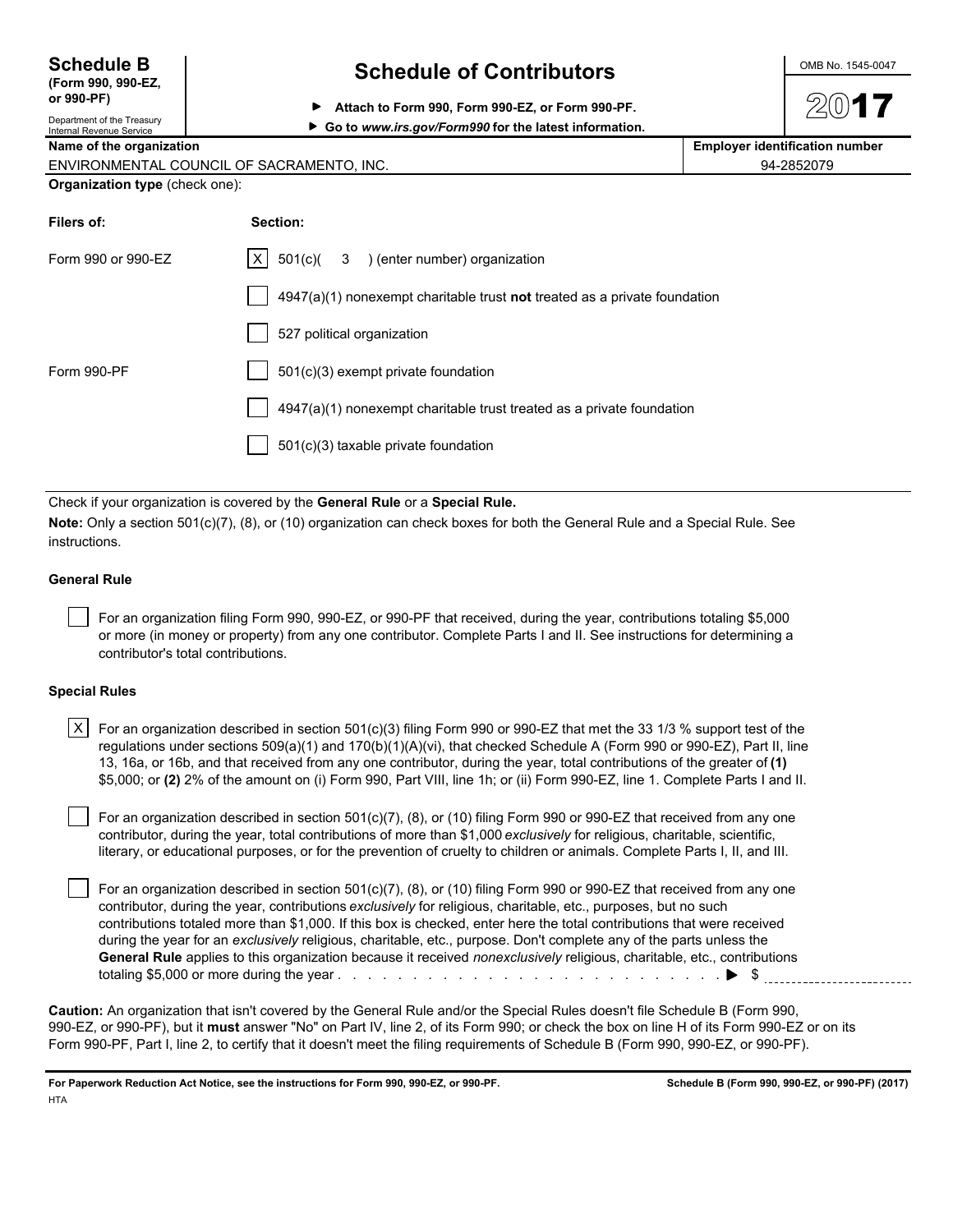**Name of organization** 

| <b>Employer identification number</b> |  |
|---------------------------------------|--|
| . <i>.</i>                            |  |

ENVIRONMENTAL COUNCIL OF SACRAMENTO, INC. 94-2852079

| Part I     | Contributors (see instructions). Use duplicate copies of Part I if additional space is needed.                                                                             |                                          |                                                                                         |  |  |  |  |
|------------|----------------------------------------------------------------------------------------------------------------------------------------------------------------------------|------------------------------------------|-----------------------------------------------------------------------------------------|--|--|--|--|
| (a)<br>No. | (b)<br>Name, address, and ZIP + 4                                                                                                                                          | (c)<br><b>Total contributions</b>        | (d)<br>Type of contribution                                                             |  |  |  |  |
| $1_{---}$  | ANDREW SAWYER AND CAROL BINGHAM<br>2777 HARKNESS STREET<br>SACRAMENTO _____________CA _____ 95818-3059 ___<br>Foreign State or Province: _________________________________ | $\$\$<br>7,000                           | Person<br>Payroll<br><b>Noncash</b><br>(Complete Part II for<br>noncash contributions.) |  |  |  |  |
| (a)<br>No. | (b)<br>Name, address, and ZIP + 4                                                                                                                                          | (c)<br><b>Total contributions</b>        | (d)<br>Type of contribution                                                             |  |  |  |  |
|            | ---<br>Foreign State or Province: _______________________________                                                                                                          | \$<br>__________________________________ | Person<br>Payroll<br><b>Noncash</b><br>(Complete Part II for<br>noncash contributions.) |  |  |  |  |
| (a)<br>No. | (b)<br>Name, address, and ZIP + 4                                                                                                                                          | (c)<br><b>Total contributions</b>        | (d)<br>Type of contribution                                                             |  |  |  |  |
|            | Foreign State or Province: __________________________________                                                                                                              |                                          | Person<br>Payroll<br><b>Noncash</b><br>(Complete Part II for<br>noncash contributions.) |  |  |  |  |
| (a)<br>No. | (b)<br>Name, address, and ZIP + 4                                                                                                                                          | (c)<br><b>Total contributions</b>        | (d)<br>Type of contribution                                                             |  |  |  |  |
|            | Foreign State or Province: ________________________________                                                                                                                | $\frac{1}{2}$                            | Person<br>Payroll<br>Noncash<br>(Complete Part II for<br>noncash contributions.)        |  |  |  |  |
| (a)<br>No. | (b)<br>Name, address, and ZIP + 4                                                                                                                                          | (c)<br><b>Total contributions</b>        | (d)<br>Type of contribution                                                             |  |  |  |  |
|            |                                                                                                                                                                            |                                          | Person<br>Payroll<br>Noncash<br>(Complete Part II for<br>noncash contributions.)        |  |  |  |  |
| (a)<br>No. | (b)<br>Name, address, and ZIP + 4                                                                                                                                          | (c)<br><b>Total contributions</b>        | (d)<br>Type of contribution                                                             |  |  |  |  |
|            |                                                                                                                                                                            | \$<br>______________________________     | Person<br>Payroll<br><b>Noncash</b><br>(Complete Part II for<br>noncash contributions.) |  |  |  |  |

**Schedule B (Form 990, 990-EZ, or 990-PF) (2017)**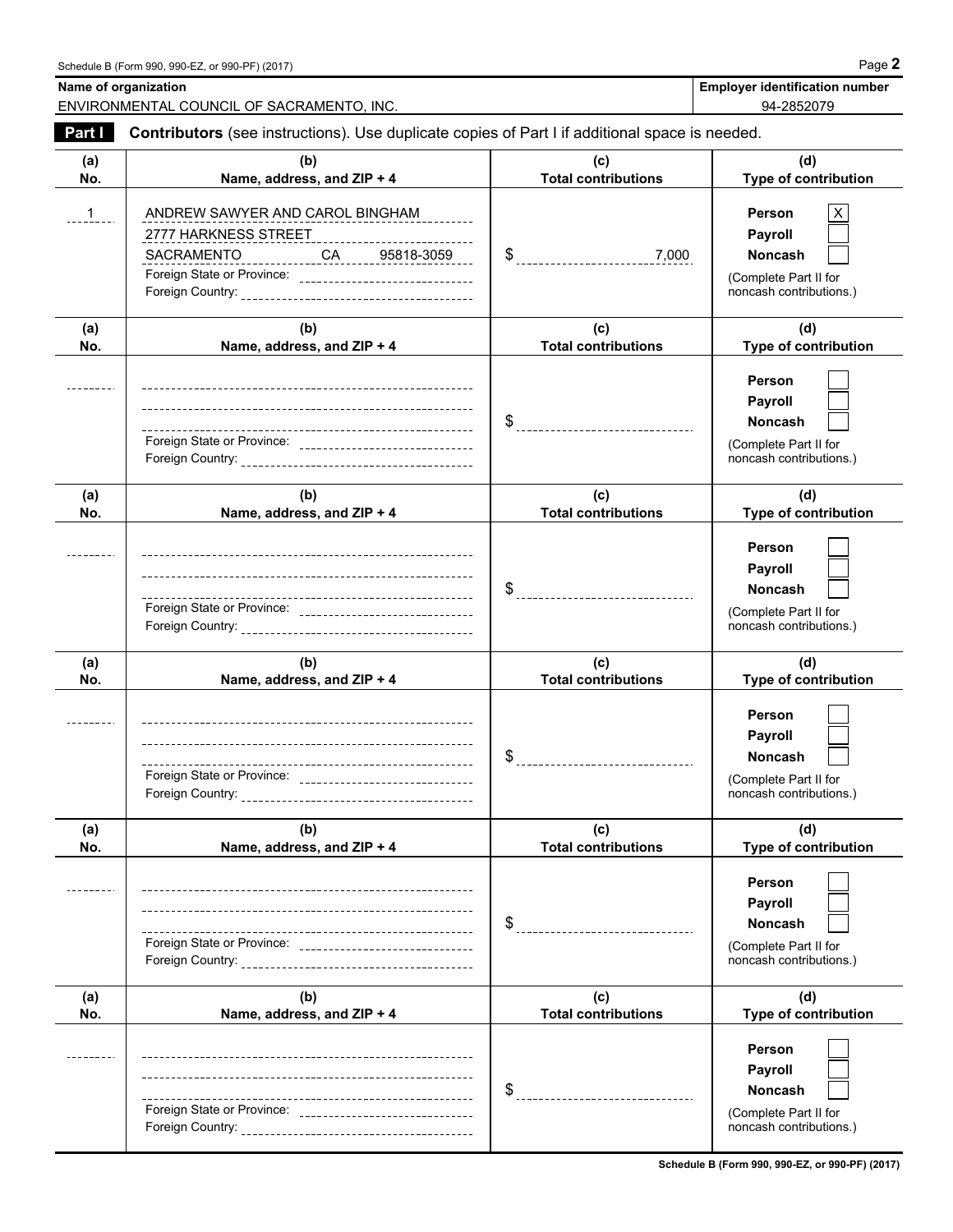|                           | Name of organization<br>ENVIRONMENTAL COUNCIL OF SACRAMENTO, INC.                                   | <b>Employer identification number</b><br>94-2852079 |                      |  |
|---------------------------|-----------------------------------------------------------------------------------------------------|-----------------------------------------------------|----------------------|--|
| <b>Part II</b>            | Noncash Property (see instructions). Use duplicate copies of Part II if additional space is needed. |                                                     |                      |  |
| (a) No.<br>from<br>Part I | (b)<br>Description of noncash property given                                                        | (c)<br>FMV (or estimate)<br>(See instructions.)     | (d)<br>Date received |  |
|                           |                                                                                                     | \$                                                  |                      |  |
| (a) No.<br>from<br>Part I | (b)<br>Description of noncash property given                                                        | (c)<br>FMV (or estimate)<br>(See instructions.)     | (d)<br>Date received |  |
|                           |                                                                                                     | \$                                                  |                      |  |
| (a) No.<br>from<br>Part I | (b)<br>Description of noncash property given                                                        | (c)<br>FMV (or estimate)<br>(See instructions.)     | (d)<br>Date received |  |
|                           |                                                                                                     | \$                                                  |                      |  |
| (a) No.<br>from<br>Part I | (b)<br>Description of noncash property given                                                        | (c)<br>FMV (or estimate)<br>(See instructions.)     | (d)<br>Date received |  |
|                           |                                                                                                     | \$                                                  |                      |  |
| (a) No.<br>from<br>Part I | (b)<br>Description of noncash property given                                                        | (c)<br>FMV (or estimate)<br>(See instructions.)     | (d)<br>Date received |  |
| .                         |                                                                                                     | \$                                                  |                      |  |
| (a) No.<br>from<br>Part I | (b)<br>Description of noncash property given                                                        | (c)<br>FMV (or estimate)<br>(See instructions.)     | (d)<br>Date received |  |
|                           |                                                                                                     | \$                                                  |                      |  |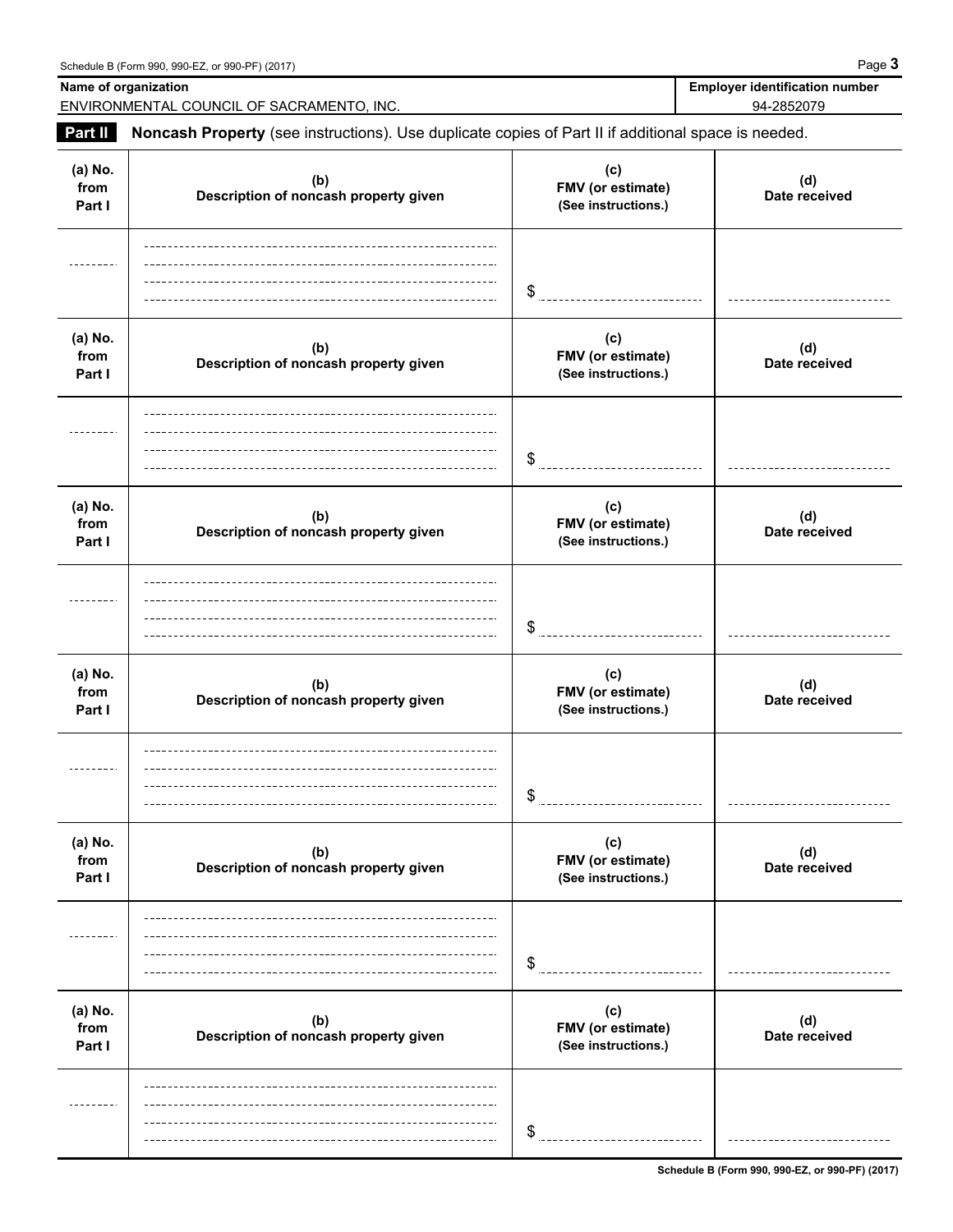| Name of organization        | ENVIRONMENTAL COUNCIL OF SACRAMENTO, INC.                                                                                                                                                                                                                                                                                                                                                                                                                                                                                              |                                                                                                             |  | <b>Employer identification number</b><br>94-2852079                   |  |  |  |  |
|-----------------------------|----------------------------------------------------------------------------------------------------------------------------------------------------------------------------------------------------------------------------------------------------------------------------------------------------------------------------------------------------------------------------------------------------------------------------------------------------------------------------------------------------------------------------------------|-------------------------------------------------------------------------------------------------------------|--|-----------------------------------------------------------------------|--|--|--|--|
| Part III                    | Exclusively religious, charitable, etc., contributions to organizations described in section 501(c)(7), (8), or<br>(10) that total more than \$1,000 for the year from any one contributor. Complete columns (a) through (e) and<br>the following line entry. For organizations completing Part III, enter the total of exclusively religious, charitable, etc.,<br>contributions of \$1,000 or less for the year. (Enter this information once. See instructions.)<br>Use duplicate copies of Part III if additional space is needed. |                                                                                                             |  | $\blacktriangleright$ \$<br>$\boldsymbol{0}$                          |  |  |  |  |
| (a) No.<br>from<br>Part I   | (b) Purpose of gift                                                                                                                                                                                                                                                                                                                                                                                                                                                                                                                    | (c) Use of gift                                                                                             |  | (d) Description of how gift is held                                   |  |  |  |  |
|                             |                                                                                                                                                                                                                                                                                                                                                                                                                                                                                                                                        |                                                                                                             |  |                                                                       |  |  |  |  |
|                             |                                                                                                                                                                                                                                                                                                                                                                                                                                                                                                                                        | (e) Transfer of gift<br>Transferee's name, address, and ZIP + 4<br>Relationship of transferor to transferee |  |                                                                       |  |  |  |  |
|                             | For. Prov.<br>Country                                                                                                                                                                                                                                                                                                                                                                                                                                                                                                                  |                                                                                                             |  |                                                                       |  |  |  |  |
| (a) No.<br>from<br>Part I   | (b) Purpose of gift                                                                                                                                                                                                                                                                                                                                                                                                                                                                                                                    | (c) Use of gift                                                                                             |  | (d) Description of how gift is held                                   |  |  |  |  |
|                             |                                                                                                                                                                                                                                                                                                                                                                                                                                                                                                                                        |                                                                                                             |  |                                                                       |  |  |  |  |
|                             | (e) Transfer of gift                                                                                                                                                                                                                                                                                                                                                                                                                                                                                                                   |                                                                                                             |  |                                                                       |  |  |  |  |
|                             | Transferee's name, address, and ZIP + 4                                                                                                                                                                                                                                                                                                                                                                                                                                                                                                |                                                                                                             |  | Relationship of transferor to transferee                              |  |  |  |  |
| $(a)$ No.<br>from<br>Part I | For. Prov.<br>Country<br>(b) Purpose of gift                                                                                                                                                                                                                                                                                                                                                                                                                                                                                           | (c) Use of gift<br>-------------------------------                                                          |  | (d) Description of how gift is held<br>______________________________ |  |  |  |  |
|                             |                                                                                                                                                                                                                                                                                                                                                                                                                                                                                                                                        | (e) Transfer of gift                                                                                        |  |                                                                       |  |  |  |  |
|                             | Transferee's name, address, and ZIP + 4                                                                                                                                                                                                                                                                                                                                                                                                                                                                                                |                                                                                                             |  | Relationship of transferor to transferee                              |  |  |  |  |
|                             | For. Prov.<br>Country                                                                                                                                                                                                                                                                                                                                                                                                                                                                                                                  |                                                                                                             |  |                                                                       |  |  |  |  |
| (a) No.<br>from<br>Part I   | (b) Purpose of gift                                                                                                                                                                                                                                                                                                                                                                                                                                                                                                                    | (c) Use of gift                                                                                             |  | (d) Description of how gift is held                                   |  |  |  |  |
|                             |                                                                                                                                                                                                                                                                                                                                                                                                                                                                                                                                        |                                                                                                             |  |                                                                       |  |  |  |  |
|                             |                                                                                                                                                                                                                                                                                                                                                                                                                                                                                                                                        | (e) Transfer of gift                                                                                        |  |                                                                       |  |  |  |  |
|                             | Transferee's name, address, and ZIP + 4                                                                                                                                                                                                                                                                                                                                                                                                                                                                                                |                                                                                                             |  | Relationship of transferor to transferee                              |  |  |  |  |
|                             | For. Prov.<br>Country                                                                                                                                                                                                                                                                                                                                                                                                                                                                                                                  |                                                                                                             |  |                                                                       |  |  |  |  |

**Schedule B (Form 990, 990-EZ, or 990-PF) (2017)**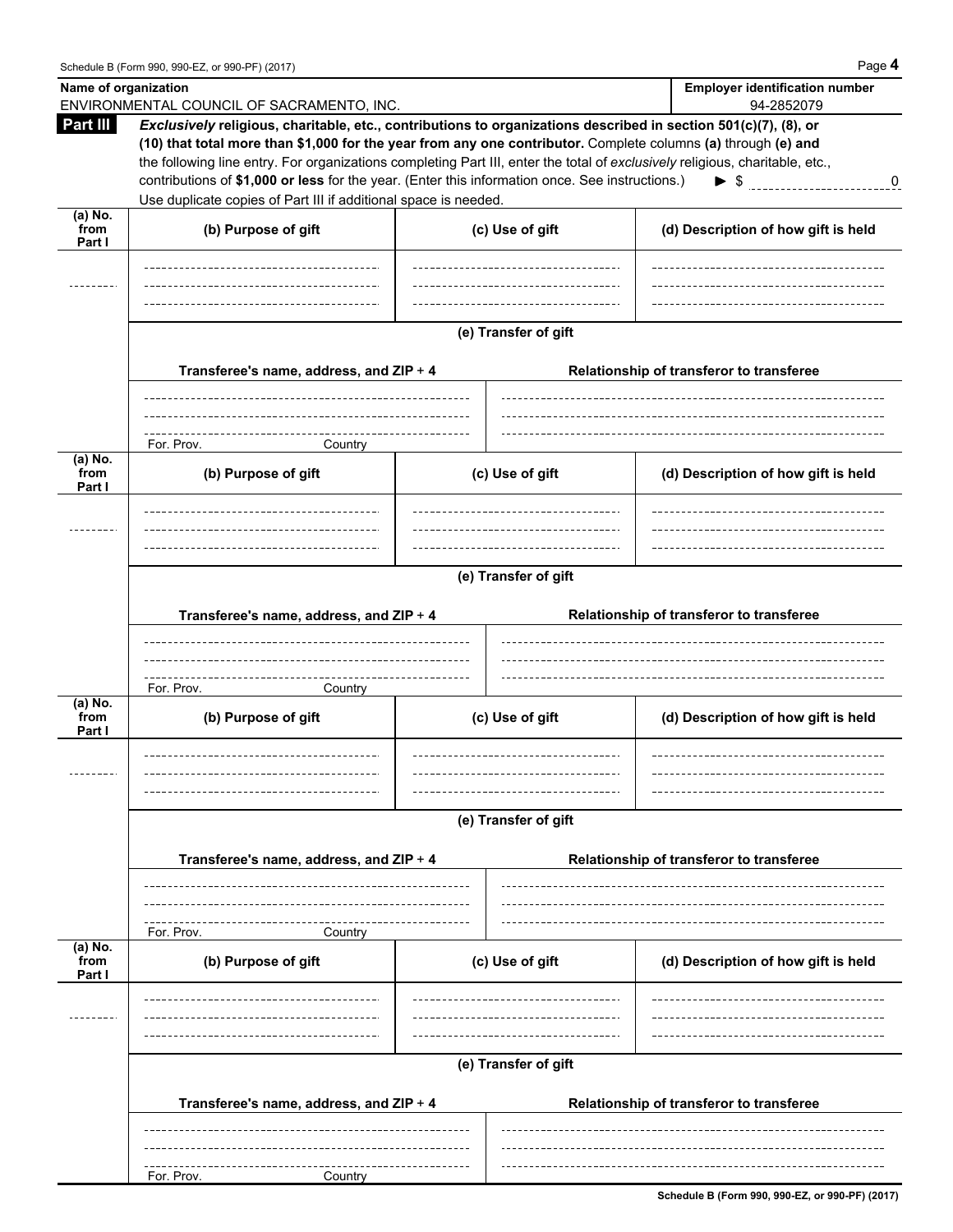| <b>SCHEDULE G</b><br>Complete if the organization answered "Yes" on Form 990, Part IV, line 17, 18, or 19, or if the<br>(Form 990 or 990-EZ)<br>organization entered more than \$15,000 on Form 990-EZ, line 6a.<br>Attach to Form 990 or Form 990-EZ.<br>Department of the Treasury<br>Internal Revenue Service<br>Go to www.irs.gov/Form990 for the latest instructions.<br><b>Employer identification number</b><br>Name of the organization<br>ENVIRONMENTAL COUNCIL OF SACRAMENTO, INC.<br>Fundraising Activities. Complete if the organization answered "Yes" on Form 990, Part IV, line 17.<br>Part I<br>Form 990-EZ filers are not required to complete this part.<br>Indicate whether the organization raised funds through any of the following activities. Check all that apply.<br>1<br>Mail solicitations<br>Solicitation of non-government grants<br>a<br>e | Open to Public<br>Inspection<br>94-2852079              |  |  |  |  |  |  |
|---------------------------------------------------------------------------------------------------------------------------------------------------------------------------------------------------------------------------------------------------------------------------------------------------------------------------------------------------------------------------------------------------------------------------------------------------------------------------------------------------------------------------------------------------------------------------------------------------------------------------------------------------------------------------------------------------------------------------------------------------------------------------------------------------------------------------------------------------------------------------|---------------------------------------------------------|--|--|--|--|--|--|
|                                                                                                                                                                                                                                                                                                                                                                                                                                                                                                                                                                                                                                                                                                                                                                                                                                                                           |                                                         |  |  |  |  |  |  |
|                                                                                                                                                                                                                                                                                                                                                                                                                                                                                                                                                                                                                                                                                                                                                                                                                                                                           |                                                         |  |  |  |  |  |  |
|                                                                                                                                                                                                                                                                                                                                                                                                                                                                                                                                                                                                                                                                                                                                                                                                                                                                           |                                                         |  |  |  |  |  |  |
|                                                                                                                                                                                                                                                                                                                                                                                                                                                                                                                                                                                                                                                                                                                                                                                                                                                                           |                                                         |  |  |  |  |  |  |
|                                                                                                                                                                                                                                                                                                                                                                                                                                                                                                                                                                                                                                                                                                                                                                                                                                                                           |                                                         |  |  |  |  |  |  |
|                                                                                                                                                                                                                                                                                                                                                                                                                                                                                                                                                                                                                                                                                                                                                                                                                                                                           |                                                         |  |  |  |  |  |  |
|                                                                                                                                                                                                                                                                                                                                                                                                                                                                                                                                                                                                                                                                                                                                                                                                                                                                           |                                                         |  |  |  |  |  |  |
| Solicitation of government grants<br>Internet and email solicitations<br>f<br>b                                                                                                                                                                                                                                                                                                                                                                                                                                                                                                                                                                                                                                                                                                                                                                                           |                                                         |  |  |  |  |  |  |
| Special fundraising events<br>Phone solicitations<br> X <br>g<br>c                                                                                                                                                                                                                                                                                                                                                                                                                                                                                                                                                                                                                                                                                                                                                                                                        |                                                         |  |  |  |  |  |  |
| In-person solicitations<br>d                                                                                                                                                                                                                                                                                                                                                                                                                                                                                                                                                                                                                                                                                                                                                                                                                                              |                                                         |  |  |  |  |  |  |
| Did the organization have a written or oral agreement with any individual (including officers, directors, trustees,<br>2a                                                                                                                                                                                                                                                                                                                                                                                                                                                                                                                                                                                                                                                                                                                                                 |                                                         |  |  |  |  |  |  |
| key employees listed in Form 990, Part VII) or entity in connection with professional fundraising services?                                                                                                                                                                                                                                                                                                                                                                                                                                                                                                                                                                                                                                                                                                                                                               | Yes   X   No                                            |  |  |  |  |  |  |
| If "Yes," list the 10 highest paid individuals or entities (fundraisers) pursuant to agreements under which the fundraiser is<br>b<br>to be compensated at least \$5,000 by the organization.                                                                                                                                                                                                                                                                                                                                                                                                                                                                                                                                                                                                                                                                             |                                                         |  |  |  |  |  |  |
| (v) Amount paid to<br>(iii) Did fundraiser have<br>(iv) Gross receipts<br>(i) Name and address of individual<br>(or retained by)<br>(ii) Activity<br>custody or control of<br>from activity<br>fundraiser listed in<br>or entity (fundraiser)<br>contributions?<br>col. (i)                                                                                                                                                                                                                                                                                                                                                                                                                                                                                                                                                                                               | (vi) Amount paid to<br>(or retained by)<br>organization |  |  |  |  |  |  |
| Yes<br>No                                                                                                                                                                                                                                                                                                                                                                                                                                                                                                                                                                                                                                                                                                                                                                                                                                                                 |                                                         |  |  |  |  |  |  |
|                                                                                                                                                                                                                                                                                                                                                                                                                                                                                                                                                                                                                                                                                                                                                                                                                                                                           |                                                         |  |  |  |  |  |  |
| 0<br>$\mathbf{2}$                                                                                                                                                                                                                                                                                                                                                                                                                                                                                                                                                                                                                                                                                                                                                                                                                                                         | 0<br>0                                                  |  |  |  |  |  |  |
| 0                                                                                                                                                                                                                                                                                                                                                                                                                                                                                                                                                                                                                                                                                                                                                                                                                                                                         | 0<br>0                                                  |  |  |  |  |  |  |
| 3                                                                                                                                                                                                                                                                                                                                                                                                                                                                                                                                                                                                                                                                                                                                                                                                                                                                         |                                                         |  |  |  |  |  |  |
| 0                                                                                                                                                                                                                                                                                                                                                                                                                                                                                                                                                                                                                                                                                                                                                                                                                                                                         | 0<br>0                                                  |  |  |  |  |  |  |
| 4<br>0                                                                                                                                                                                                                                                                                                                                                                                                                                                                                                                                                                                                                                                                                                                                                                                                                                                                    | 0<br>0                                                  |  |  |  |  |  |  |
| 5                                                                                                                                                                                                                                                                                                                                                                                                                                                                                                                                                                                                                                                                                                                                                                                                                                                                         |                                                         |  |  |  |  |  |  |
| 0                                                                                                                                                                                                                                                                                                                                                                                                                                                                                                                                                                                                                                                                                                                                                                                                                                                                         | 0<br>0                                                  |  |  |  |  |  |  |
| 6<br>0                                                                                                                                                                                                                                                                                                                                                                                                                                                                                                                                                                                                                                                                                                                                                                                                                                                                    | 0<br>0                                                  |  |  |  |  |  |  |
| 7                                                                                                                                                                                                                                                                                                                                                                                                                                                                                                                                                                                                                                                                                                                                                                                                                                                                         |                                                         |  |  |  |  |  |  |
| 0                                                                                                                                                                                                                                                                                                                                                                                                                                                                                                                                                                                                                                                                                                                                                                                                                                                                         | 0<br>0                                                  |  |  |  |  |  |  |
|                                                                                                                                                                                                                                                                                                                                                                                                                                                                                                                                                                                                                                                                                                                                                                                                                                                                           |                                                         |  |  |  |  |  |  |
| 0<br>9                                                                                                                                                                                                                                                                                                                                                                                                                                                                                                                                                                                                                                                                                                                                                                                                                                                                    | 0<br>0                                                  |  |  |  |  |  |  |
|                                                                                                                                                                                                                                                                                                                                                                                                                                                                                                                                                                                                                                                                                                                                                                                                                                                                           |                                                         |  |  |  |  |  |  |
| 10                                                                                                                                                                                                                                                                                                                                                                                                                                                                                                                                                                                                                                                                                                                                                                                                                                                                        |                                                         |  |  |  |  |  |  |
| O                                                                                                                                                                                                                                                                                                                                                                                                                                                                                                                                                                                                                                                                                                                                                                                                                                                                         |                                                         |  |  |  |  |  |  |
| Total.<br>O                                                                                                                                                                                                                                                                                                                                                                                                                                                                                                                                                                                                                                                                                                                                                                                                                                                               | 0                                                       |  |  |  |  |  |  |
| List all states in which the organization is registered or licensed to solicit contributions or has been notified it is exempt from<br>3                                                                                                                                                                                                                                                                                                                                                                                                                                                                                                                                                                                                                                                                                                                                  |                                                         |  |  |  |  |  |  |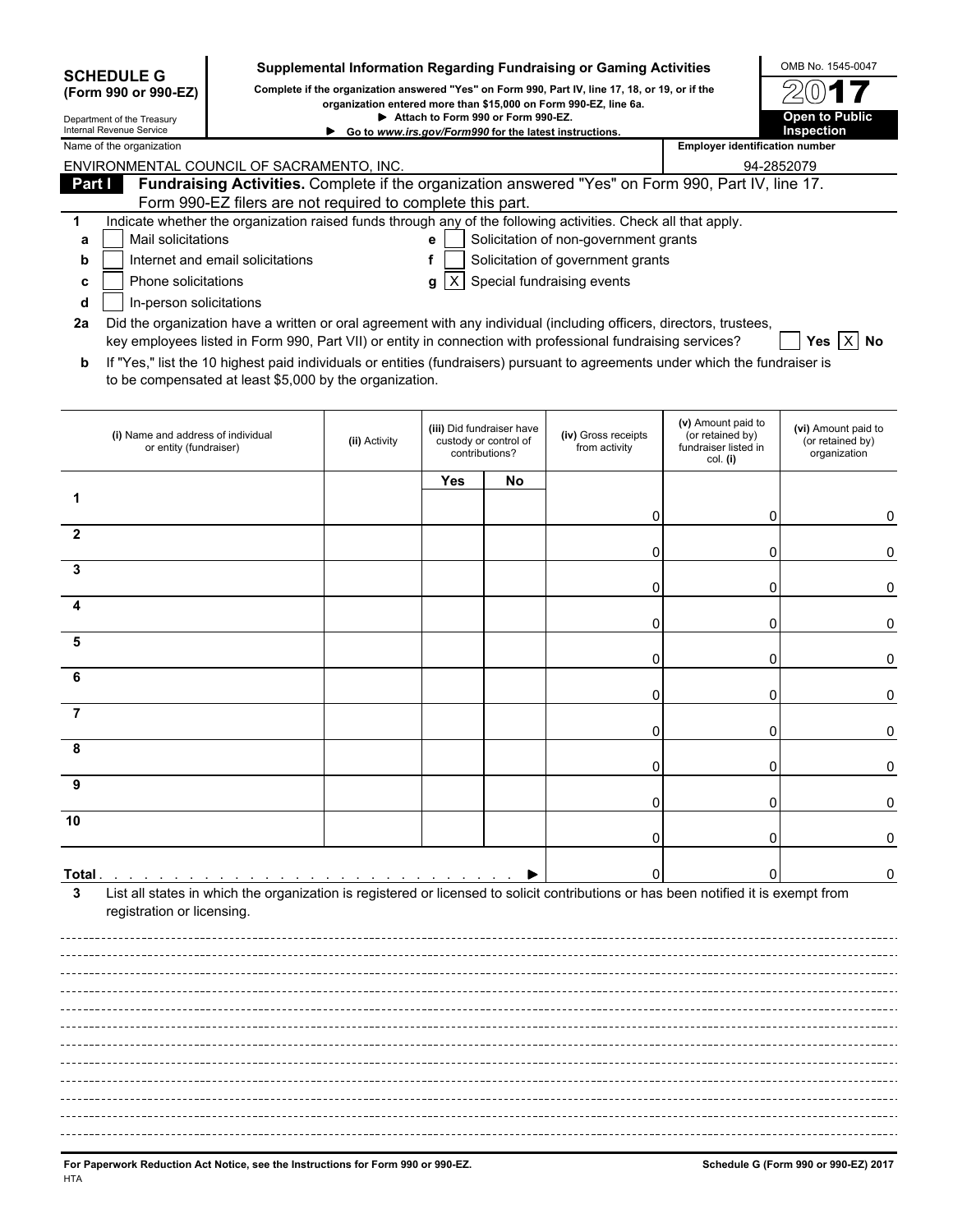**Part II Fundraising Events.** Complete if the organization answered "Yes" on Form 990, Part IV, line 18, or reported more than \$15,000 of fundraising event contributions and gross income on Form 990-EZ, lines 1 and 6b. List events with gross receipts greater than \$5,000.

|                 |                      |                                                                                                                                                                     | (a) Event $#1$<br>Outdoor Fair         | (b) Event $#2$<br><b>Film Festival</b>           | (c) Other events<br>$\mathbf 1$                 | (d) Total events<br>(add col. (a) through           |
|-----------------|----------------------|---------------------------------------------------------------------------------------------------------------------------------------------------------------------|----------------------------------------|--------------------------------------------------|-------------------------------------------------|-----------------------------------------------------|
|                 |                      |                                                                                                                                                                     | (event type)                           | (event type)                                     | (total number)                                  | col. (c)                                            |
| Revenue         | $\mathbf 1$          | Gross receipts                                                                                                                                                      | 32,018                                 | 8,824                                            | 10,435                                          | 51,277                                              |
|                 | $\mathbf{2}$<br>3    | Less: Contributions<br>Gross income (line 1                                                                                                                         | 23,020                                 | 5,600                                            | 9,550                                           | 38,170                                              |
|                 |                      | minus line 2) $\ldots$ $\ldots$                                                                                                                                     | 8,998                                  | 3,224                                            | 885                                             | 13,107                                              |
|                 | 4                    | Cash prizes                                                                                                                                                         |                                        |                                                  | $\Omega$                                        | 0                                                   |
|                 | 5                    | Noncash prizes                                                                                                                                                      |                                        |                                                  | $\Omega$                                        | 0                                                   |
|                 | 6                    | Rent/facility costs                                                                                                                                                 | 4,376                                  | 765                                              | 550                                             | 5,691                                               |
| Direct Expenses | $\overline{7}$       | Food and beverages                                                                                                                                                  |                                        |                                                  | 500                                             | 500                                                 |
|                 | 8                    | Entertainment                                                                                                                                                       | 500                                    | 1,100                                            | 100                                             | 1,700                                               |
|                 | 9                    | Other direct expenses                                                                                                                                               | 1,727                                  | 53                                               | 55                                              | 1,835                                               |
|                 | 10<br>11<br>Part III | Net income summary. Subtract line 10 from line 3, column (d)<br>Gaming. Complete if the organization answered "Yes" on Form 990, Part IV, line 19, or reported more |                                        |                                                  |                                                 | 9,726)<br>3,381                                     |
|                 |                      | than \$15,000 on Form 990-EZ, line 6a.                                                                                                                              |                                        |                                                  |                                                 |                                                     |
| Revenue         |                      |                                                                                                                                                                     | (a) Bingo                              | (b) Pull tabs/instant<br>bingo/progressive bingo | (c) Other gaming                                | (d) Total gaming (add<br>col. (a) through col. (c)) |
|                 |                      | Gross revenue                                                                                                                                                       |                                        |                                                  |                                                 | U                                                   |
|                 |                      | 2 Cash prizes                                                                                                                                                       |                                        |                                                  |                                                 | U                                                   |
|                 | 3                    | Noncash prizes                                                                                                                                                      |                                        |                                                  |                                                 | U                                                   |
| Direct Expenses | 4                    | Rent/facility costs                                                                                                                                                 |                                        |                                                  |                                                 | U                                                   |
|                 | 5                    | Other direct expenses                                                                                                                                               |                                        |                                                  |                                                 |                                                     |
|                 | 6                    | Volunteer labor                                                                                                                                                     | $\Box$ Yes<br>$rac{9}{1}$<br><b>No</b> | $\sum$ Yes $\frac{\%}{\%}$<br>No                 | $\sqrt{ }$ Yes $\sqrt{ }$ $\frac{\%}{\%}$<br>No |                                                     |
|                 | $\overline{7}$       |                                                                                                                                                                     |                                        |                                                  |                                                 | O)                                                  |
|                 | 8                    | Net gaming income summary. Subtract line 7 from line 1, column (d)                                                                                                  |                                        |                                                  |                                                 | 0                                                   |
|                 |                      |                                                                                                                                                                     |                                        |                                                  |                                                 |                                                     |
| 9               | a<br>b               | Enter the state(s) in which the organization conducts gaming activities:                                                                                            |                                        |                                                  |                                                 |                                                     |
|                 |                      |                                                                                                                                                                     |                                        |                                                  |                                                 |                                                     |
|                 |                      | 10a Were any of the organization's gaming licenses revoked, suspended, or terminated during the tax year?   Yes   No                                                |                                        |                                                  |                                                 |                                                     |
|                 |                      |                                                                                                                                                                     |                                        |                                                  |                                                 |                                                     |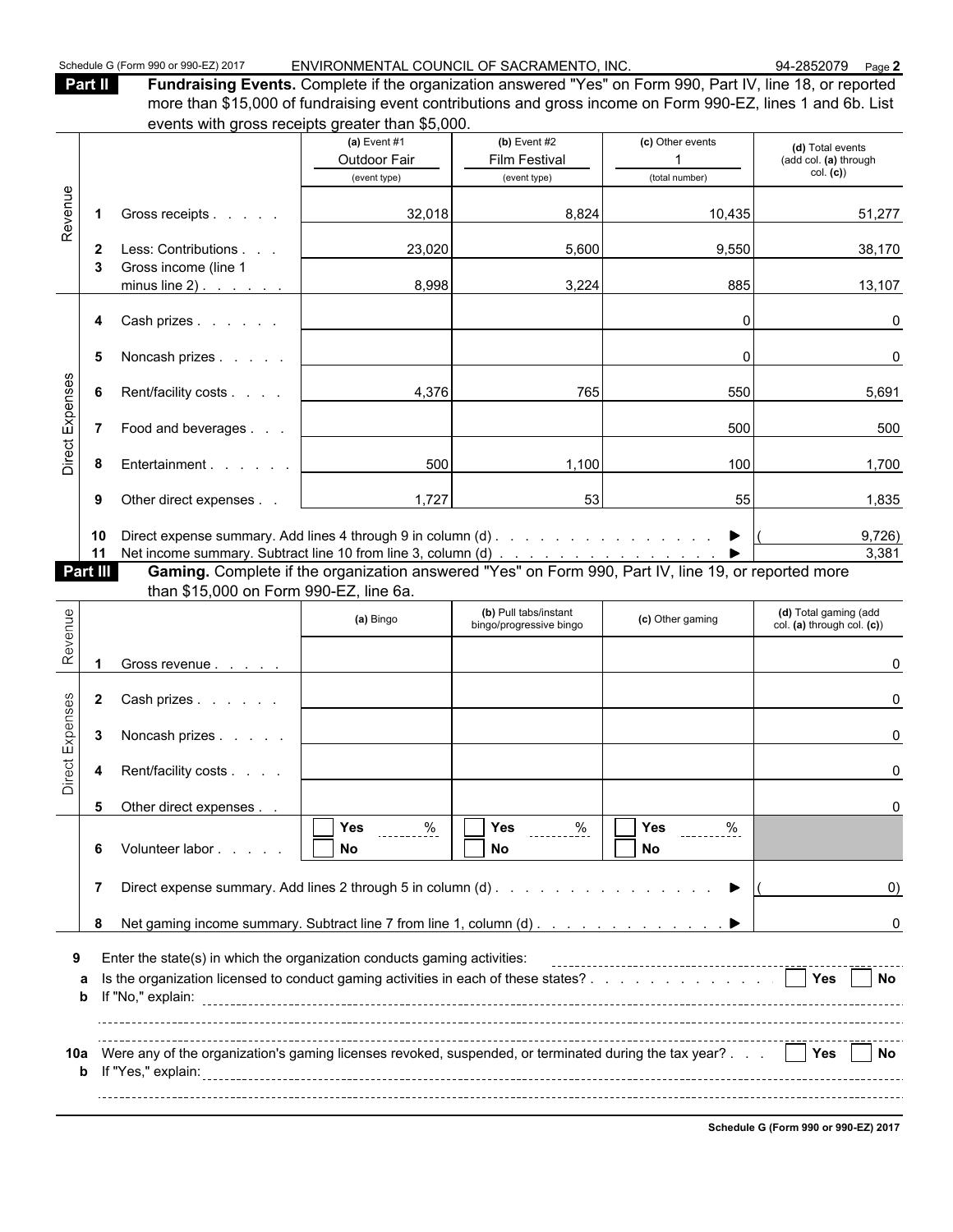|                   | Schedule G (Form 990 or 990-EZ) 2017 ENVIRONMENTAL COUNCIL OF SACRAMENTO, INC.                                                                                                                                           | 94-2852079                           | Page 3 |
|-------------------|--------------------------------------------------------------------------------------------------------------------------------------------------------------------------------------------------------------------------|--------------------------------------|--------|
| 11                |                                                                                                                                                                                                                          |                                      |        |
| 12                | Is the organization a grantor, beneficiary or trustee of a trust, or a member of a partnership or other entity                                                                                                           |                                      |        |
| 13                | Indicate the percentage of gaming activity conducted in:                                                                                                                                                                 |                                      |        |
| a                 |                                                                                                                                                                                                                          |                                      | %      |
| $\mathbf b$<br>14 | Enter the name and address of the person who prepares the organization's gaming/special events books                                                                                                                     |                                      | $\%$   |
|                   | and records:                                                                                                                                                                                                             |                                      |        |
|                   |                                                                                                                                                                                                                          |                                      |        |
|                   |                                                                                                                                                                                                                          |                                      |        |
| 15а               | Does the organization have a contract with a third party from whom the organization receives gaming                                                                                                                      |                                      |        |
|                   |                                                                                                                                                                                                                          |                                      |        |
|                   | amount of gaming revenue retained by the third party $\triangleright$ \$ $\frac{1}{2}$ = $\frac{0}{2}$ .                                                                                                                 |                                      |        |
|                   | c If "Yes," enter name and address of the third party:                                                                                                                                                                   |                                      |        |
|                   |                                                                                                                                                                                                                          |                                      |        |
|                   |                                                                                                                                                                                                                          |                                      |        |
|                   |                                                                                                                                                                                                                          |                                      |        |
| 16                | Gaming manager information:                                                                                                                                                                                              |                                      |        |
|                   |                                                                                                                                                                                                                          |                                      |        |
|                   |                                                                                                                                                                                                                          |                                      |        |
|                   | Description of services provided                                                                                                                                                                                         |                                      |        |
|                   | Director/officer<br>Employee<br>Independent contractor<br>$\mathbf{I}$                                                                                                                                                   |                                      |        |
| 17                | Mandatory distributions:                                                                                                                                                                                                 |                                      |        |
|                   | a Is the organization required under state law to make charitable distributions from the gaming proceeds to                                                                                                              |                                      |        |
|                   | <b>b</b> Enter the amount of distributions required under state law to be distributed to other exempt organizations                                                                                                      | Yes                                  | No     |
|                   | or spent in the organization's own exempt activities during the tax year $\triangleright$ \$                                                                                                                             |                                      | 0      |
| Part IV           | Supplemental Information. Provide the explanations required by Part I, line 2b, columns (iii) and (v); and<br>Part III, lines 9, 9b, 10b, 15b, 15c, 16, and 17b, as applicable. Also provide any additional information. |                                      |        |
|                   | See instructions                                                                                                                                                                                                         |                                      |        |
|                   |                                                                                                                                                                                                                          |                                      |        |
|                   |                                                                                                                                                                                                                          |                                      |        |
|                   |                                                                                                                                                                                                                          |                                      |        |
|                   |                                                                                                                                                                                                                          |                                      |        |
|                   |                                                                                                                                                                                                                          |                                      |        |
|                   |                                                                                                                                                                                                                          |                                      |        |
|                   |                                                                                                                                                                                                                          |                                      |        |
|                   |                                                                                                                                                                                                                          |                                      |        |
|                   |                                                                                                                                                                                                                          |                                      |        |
|                   |                                                                                                                                                                                                                          | Schodule C (Form 000 or 000 E7) 2017 |        |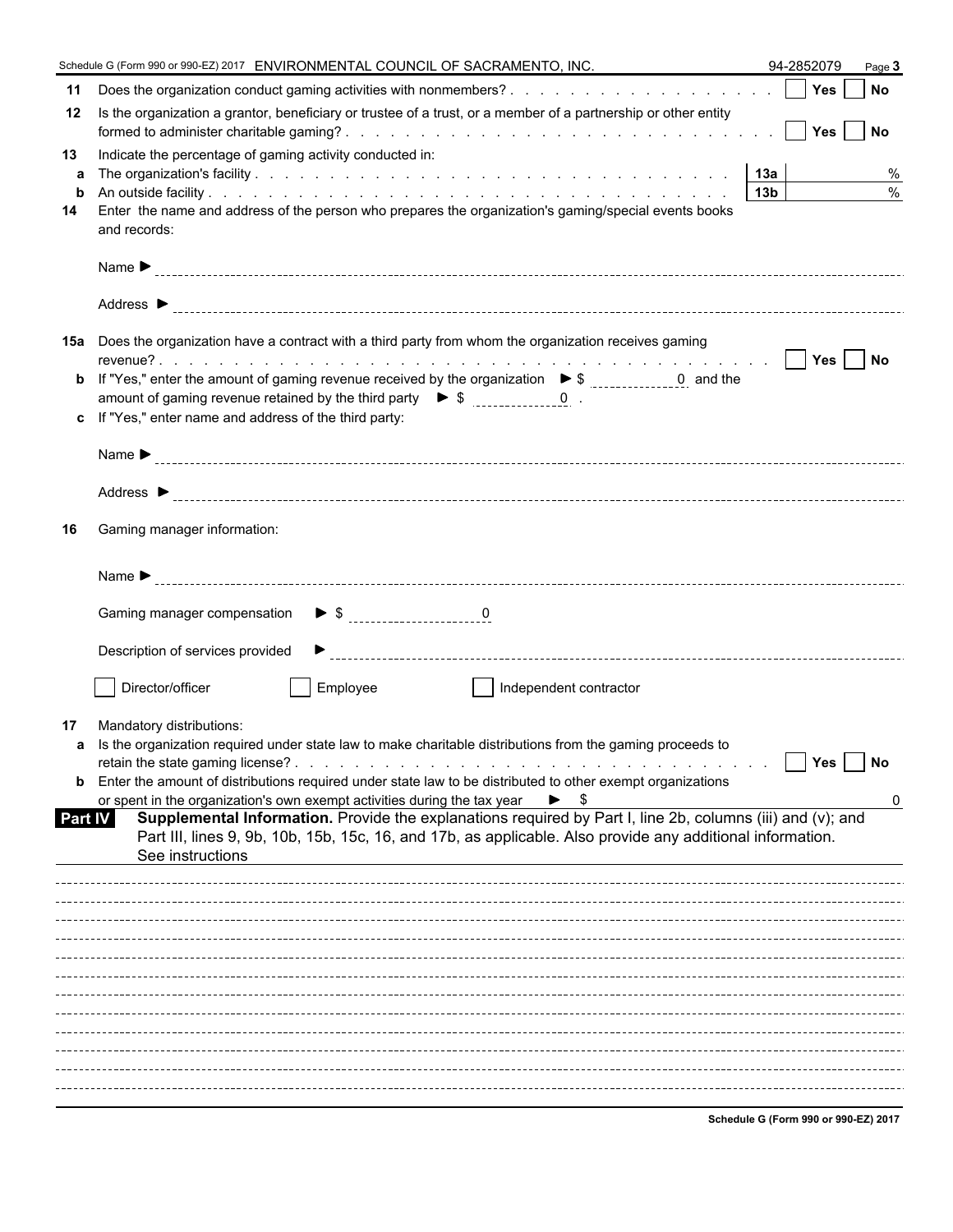| <b>SCHEDULE O</b><br>(Form 990 or 990-EZ)<br>Department of the Treasury<br>Internal Revenue Service | Supplemental Information to Form 990 or 990-EZ<br>Complete to provide information for responses to specific questions on<br>Form 990 or 990-EZ or to provide any additional information.<br>Attach to Form 990 or 990-EZ.<br>Go to www.irs.gov/Form990 for the latest information. |                                       | OMB No. 1545-0047<br>$(0)$ 17<br><b>Open to Public</b><br>Inspection |  |  |  |  |
|-----------------------------------------------------------------------------------------------------|------------------------------------------------------------------------------------------------------------------------------------------------------------------------------------------------------------------------------------------------------------------------------------|---------------------------------------|----------------------------------------------------------------------|--|--|--|--|
| Name of the organization                                                                            |                                                                                                                                                                                                                                                                                    | <b>Employer identification number</b> |                                                                      |  |  |  |  |
|                                                                                                     | ENVIRONMENTAL COUNCIL OF SACRAMENTO, INC.                                                                                                                                                                                                                                          | 94-2852079                            |                                                                      |  |  |  |  |
|                                                                                                     | Form 990-EZ, Part I, Line 16, Other Expenses: Conferences, conventions, and meetings: 275                                                                                                                                                                                          |                                       |                                                                      |  |  |  |  |
|                                                                                                     | Form 990-EZ, Part I, Line 16, Other Expenses: Equipment rental and maintenance: 937                                                                                                                                                                                                |                                       |                                                                      |  |  |  |  |
| Form 990-EZ, Part I, Line 16, Other Expenses: Telephone: 30                                         |                                                                                                                                                                                                                                                                                    |                                       |                                                                      |  |  |  |  |
|                                                                                                     | Form 990-EZ, Part I, Line 16, Other Expenses: Insurance: 2,466                                                                                                                                                                                                                     |                                       |                                                                      |  |  |  |  |
|                                                                                                     | Form 990-EZ, Part I, Line 16, Other Expenses: Software: 384                                                                                                                                                                                                                        |                                       |                                                                      |  |  |  |  |
|                                                                                                     | Form 990-EZ, Part I, Line 16, Other Expenses: Fees: 35                                                                                                                                                                                                                             |                                       |                                                                      |  |  |  |  |
|                                                                                                     | Form 990-EZ, Part III, Line 29: AND SPECIAL DISTRIC GOVERNMENT                                                                                                                                                                                                                     |                                       |                                                                      |  |  |  |  |
|                                                                                                     | Form 990-EZ, Part III, Line 30: TO ENVIRONMENTAL IMPROVEMENT                                                                                                                                                                                                                       |                                       |                                                                      |  |  |  |  |
|                                                                                                     |                                                                                                                                                                                                                                                                                    |                                       |                                                                      |  |  |  |  |
|                                                                                                     |                                                                                                                                                                                                                                                                                    |                                       |                                                                      |  |  |  |  |
|                                                                                                     |                                                                                                                                                                                                                                                                                    |                                       |                                                                      |  |  |  |  |
|                                                                                                     |                                                                                                                                                                                                                                                                                    |                                       |                                                                      |  |  |  |  |
|                                                                                                     |                                                                                                                                                                                                                                                                                    |                                       |                                                                      |  |  |  |  |
|                                                                                                     |                                                                                                                                                                                                                                                                                    |                                       |                                                                      |  |  |  |  |
|                                                                                                     |                                                                                                                                                                                                                                                                                    |                                       |                                                                      |  |  |  |  |
|                                                                                                     |                                                                                                                                                                                                                                                                                    |                                       |                                                                      |  |  |  |  |
|                                                                                                     |                                                                                                                                                                                                                                                                                    |                                       |                                                                      |  |  |  |  |
|                                                                                                     |                                                                                                                                                                                                                                                                                    |                                       |                                                                      |  |  |  |  |
|                                                                                                     |                                                                                                                                                                                                                                                                                    |                                       |                                                                      |  |  |  |  |
|                                                                                                     |                                                                                                                                                                                                                                                                                    |                                       |                                                                      |  |  |  |  |
|                                                                                                     |                                                                                                                                                                                                                                                                                    |                                       |                                                                      |  |  |  |  |
|                                                                                                     |                                                                                                                                                                                                                                                                                    |                                       |                                                                      |  |  |  |  |
|                                                                                                     |                                                                                                                                                                                                                                                                                    |                                       |                                                                      |  |  |  |  |
|                                                                                                     |                                                                                                                                                                                                                                                                                    |                                       |                                                                      |  |  |  |  |